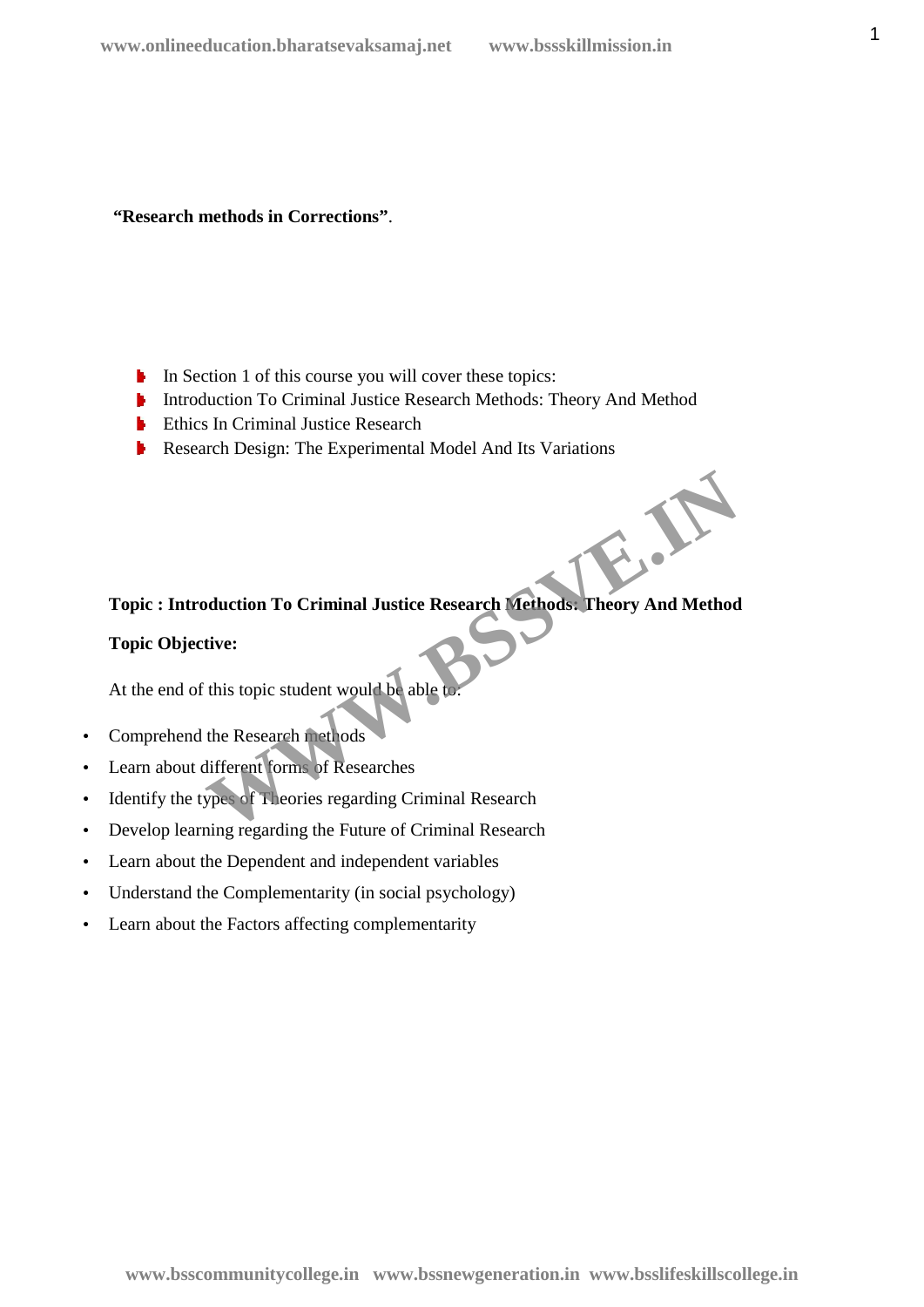### **Definition/Overview:**

**Crime Research:** The goal of the research process is to produce new knowledge, which takes three main forms (although, as previously discussed, the boundaries between them may be fuzzy).

### **Key Points:**

### **1. Research methods**

The goal of the research process is to produce new knowledge, which takes three main forms (although, as previously discussed, the boundaries between them may be fuzzy)

- Exploratory research, which structures and identifies new problems
- Constructive research, which develops solutions to a problem
- Empirical research, which tests the feasibility of a solution using empirical evidence

### **1.1 Exploratory research**

Exploratory research is a type of research conducted because a problem has not been clearly defined. Exploratory research helps determine the best research design, data collection method and selection of subjects. Given its fundamental nature, exploratory research often concludes that a perceived problem does not actually exist. Exploratory research often relies on secondary research such as reviewing available literature and/or data, or qualitative approaches such as informal discussions with consumers, employees, management or competitors, and more formal approaches through in-depth interviews, focus groups, projective methods, case studies or pilot studies. The Internet allows for research methods that are more interactive in nature: E.g., RSS feeds efficiently supply researchers with up-to-date information; major search engine search results may be sent by email to researchers by services such as Google Alerts; comprehensive search results are tracked over lengthy periods of time by services such as Google Trends; and Web sites may be created to attract worldwide feedback on any subject. The results of exploratory research are not usually useful for decision-making by themselves, but they can provide significant insight into a given situation. Although the results of qualitative The research process is to produce hew knowledge, which takes three main<br>previously discussed, the boundaries between them may be fuzzy<br>research, which structures and identifies new problems<br>research, which tests the feasi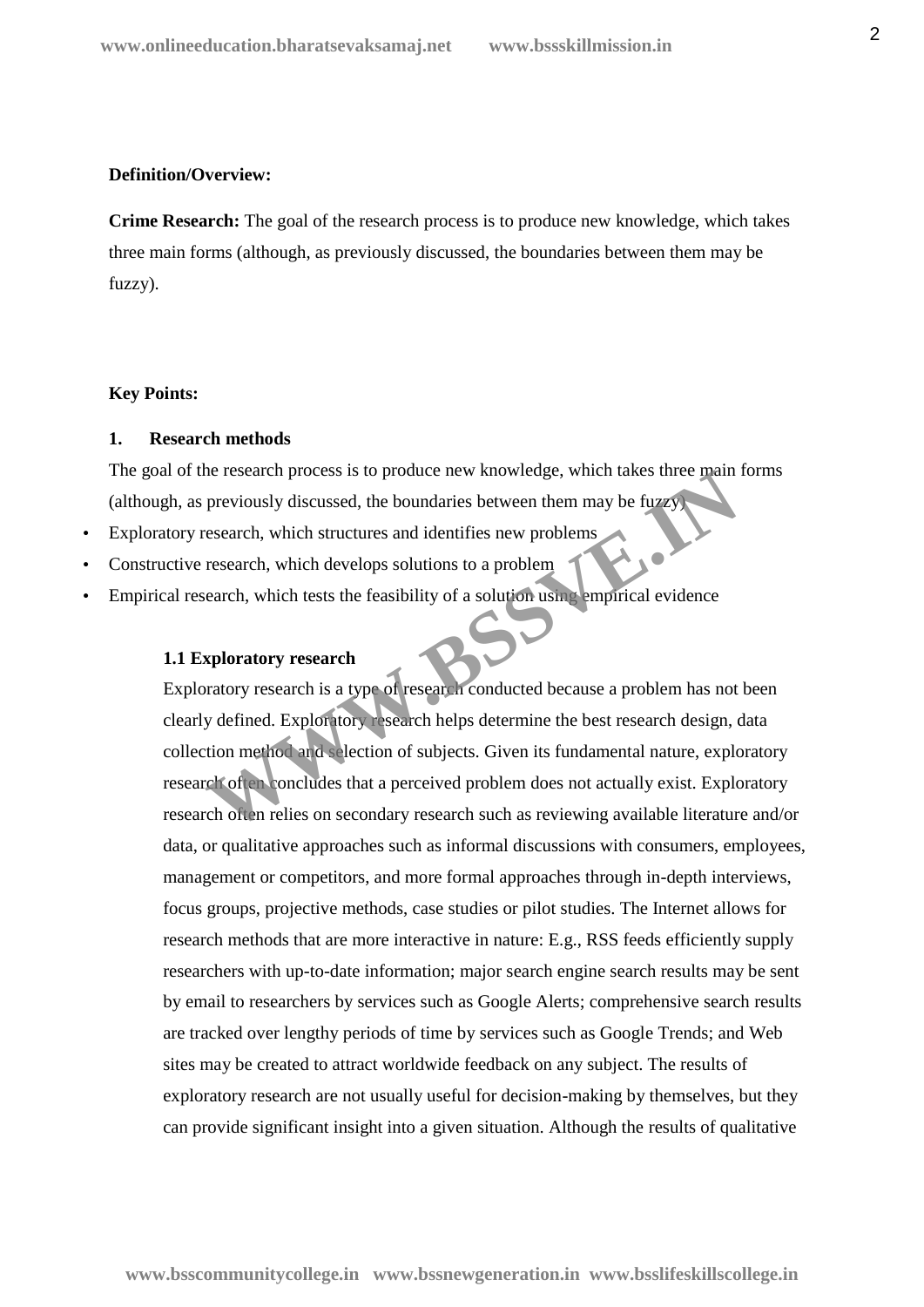research can give some indication as to the "why", "how" and "when" something occurs, it cannot tell us "how often" or "how many." Exploratory research is not typically generalizable to the population at large.

### **1.2 Constructive research**

Constructive research is perhaps the most common computer science research method. This type of approach demands a form of validation that doesnt need to be quite as empirically based as in other types of research like exploratory research. Nevertheless the conclusions have to be objectively argued and defined. This may involve evaluating the construct being developed analytically against some predefined criteria or performing some benchmark tests with the prototype. The term construct is often used in this context to refer to the new contribution being developed. Construct can be a new theory, algorithm, model, software, or a framework. algorithm, model, software, or a framework.

The following phrases explain the above figure. The fuzzy info from many sources tab refers to different info sources like training materials, processes, literature, articles, working experience etc. In the solution tab, theoretical framework represents a tool to be used in the problem solving. The practical relevance tab it refers to empirical knowledge creation that offers final benefits. The theoretical relevance tab it gives the new theoretical knowledge that needs scientific acceptance: the back arrow to theoretical body of knowledge tab. Steps to be followed in practical utility tab (a): benchmark tests with the prototype. The term construct is often used in the<br>per to the new contribution being developed. Construct can be a new theory<br>thm, model, software, or a framework.<br>Dillowing phrases explain the abo

- o set objectives and tasks
- o identify process model
- o select case execution
- o interview case organization
- o prepare simulation
- o run simulation
- o interpret simulation results
- o give feedback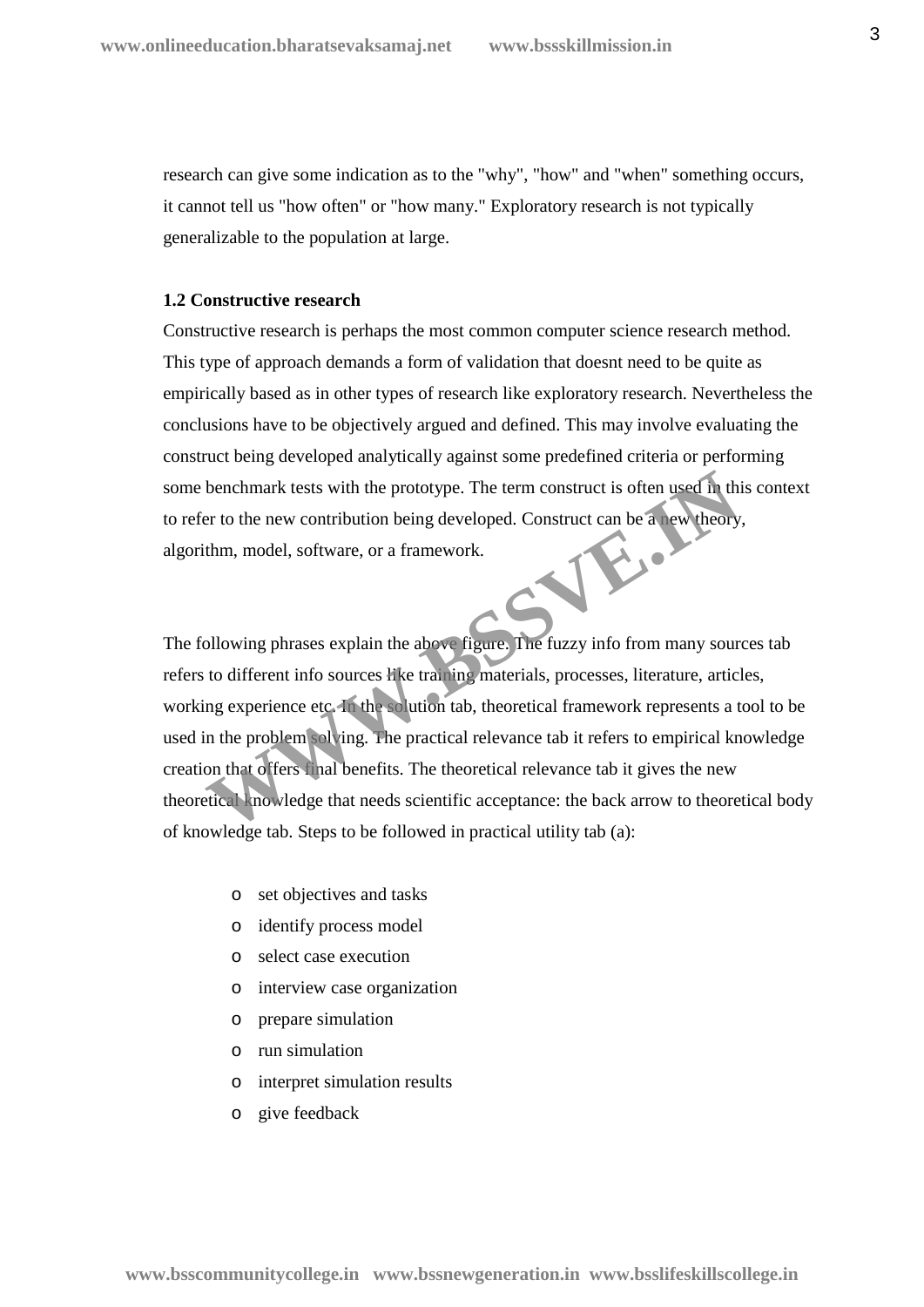Steps to be followed in epistemic utility tab (b):

- o constructive research
- o case research
- o surveys
- o qualitative and quantitative methods
- o theory creating
- o theory testing

Research is often conducted using the hourglass model. The hourglass model starts with a broad spectrum for research, focusing in on the required information through the methodology of the project (like the neck of the hourglass), then expands the research in<br>the form of discussion and results.<br>1.3 Emnirical recent in the form of discussion and results.

### **1.3 Empirical research**

Empirical research is any research that bases its findings on direct or indirect observation as its test of reality. Such research may also be conducted according to hypothetico deductive procedures, such as those developed from the work of R. A. Fisher. The researcher attempts to describe accurately the interaction between the instrument (or the human senses) and the entity being observed. If instrumentation is involved, the researcher is expected to calibrate her/his instrument by applying it to known standard objects and documenting the results before applying it to unknown objects. spectrum for research, focusing in on the required information through the<br>dology of the project (like the neck of the hourglass), then expands the rest<br>arm of discussion and results.<br>**Multiple is and the search that bases** 

In practice, the accumulation of evidence for or against any particular theory involves planned research designs for the collection of empirical data, and academic rigor plays a large part of judging the merits of research design. Several typographies for such designs have been suggested, one of the most popular of which comes from Campbell and Stanley . They are responsible for popularizing the widely cited distinction among pre experimental, experimental, and quasi-experimental designs and are staunch advocates of the central role of randomized experiments in educational research.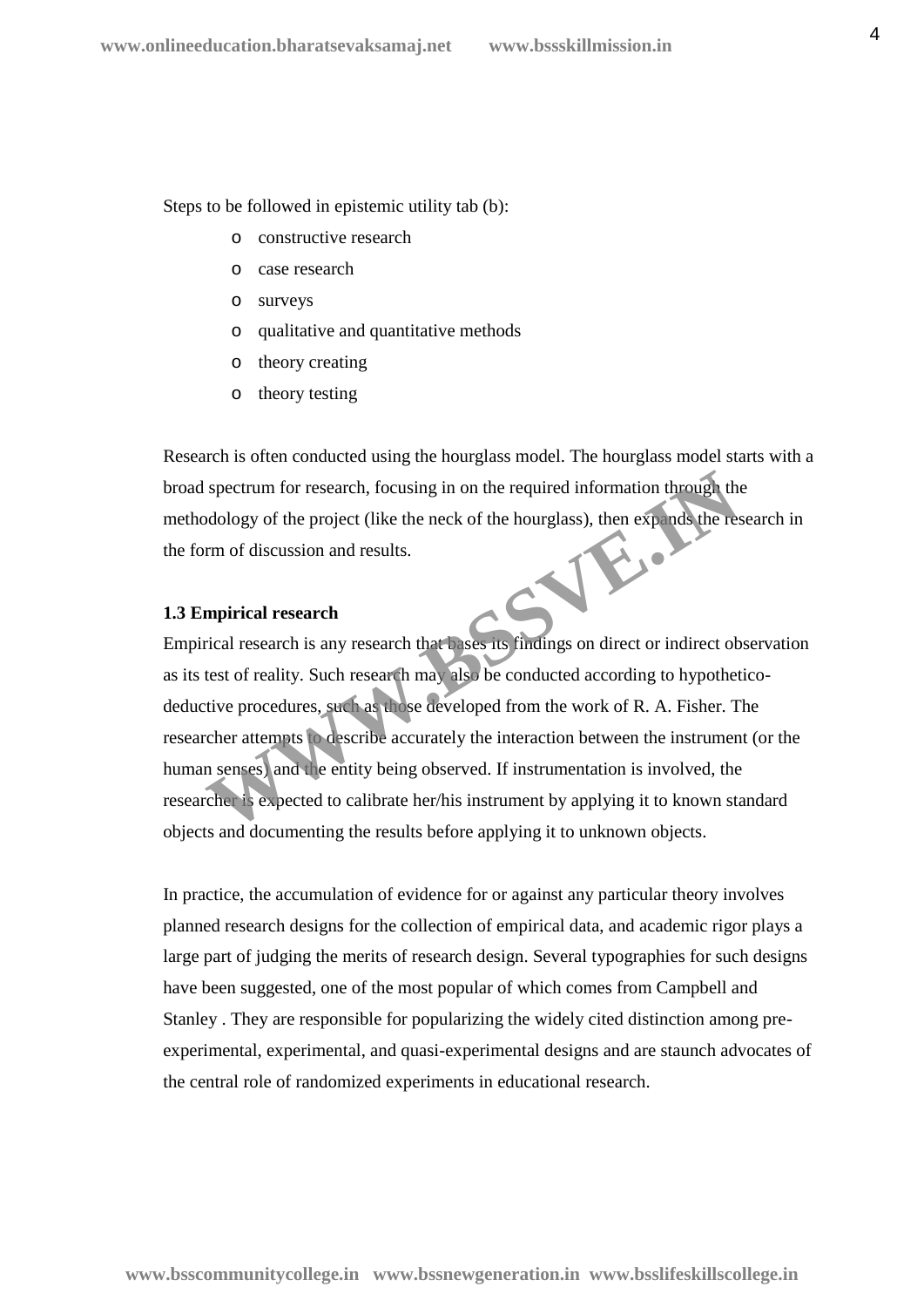### **2. Other Forms of Researches**

Research can also fall into two distinct types:

- Primary research
- Secondary research

### **2.1 Primary research**

Primary research (also called field research) involves the collection of data that does not already exist. This can be through numerous forms, including questionnaires and telephone interviews amongst others. This information may be used in such things as questionnaires, magazines, and Interviews. Wexist. This can be through numerous forms, including questionnaires and<br>ionnaires, magazines, and Interviews.<br>
O May be very expensive because many people need to be.<br>
O May be very expensive because many people need to b

- o May be very expensive because many people need to be .
- o By the time the research is complete it may be out of date.
- o People may have to be employed or avoid their primary duties for the duration of the research.
- o People may not reply if emails or letters are used.

### **2.2 Secondary research**

Secondary research (also known as desk research) involves the summary, collation and/or synthesis of existing research rather than primary research, where data is collected from, for example, research subjects or experiments. The term is widely used in market research and in medical research. The principle methodology in medical secondary research is the systematic review, commonly using meta-analytic statistical techniques, although other methods of synthesis, like realist reviews and meta-narrative reviews, have been developed in recent years. Secondary research can come from either internal or external sources.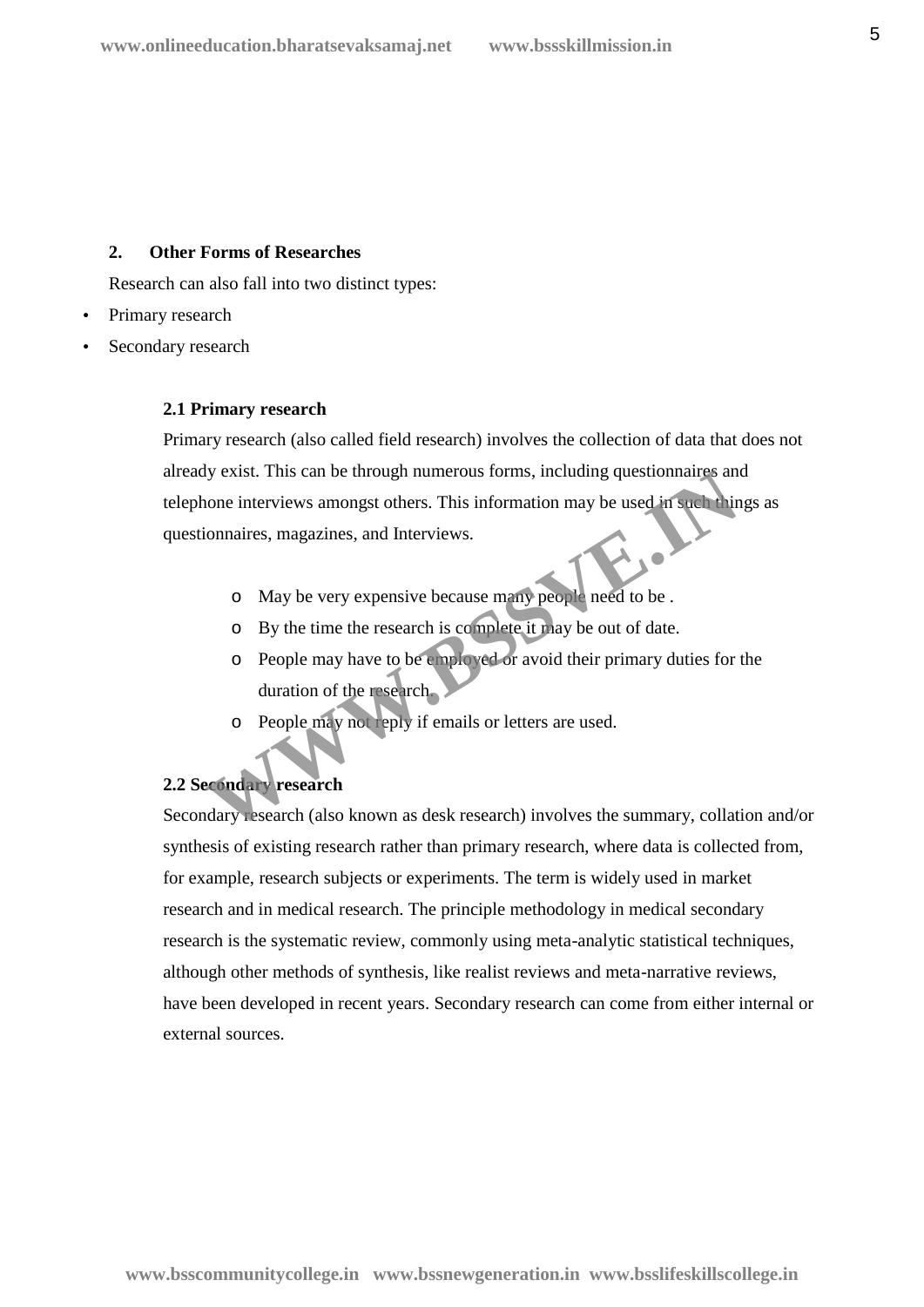### **3. Types of Theories regarding Criminal Research**

### **3.1 Deductive Theory**

Deductive reasoning, sometimes called deductive logic, is reasoning which constructs or evaluates deductive arguments. In logic, an argument is said to be deductive when the truth of the conclusion follows necessarily or is a logical consequence of the premises and (consequently) its corresponding conditional is a necessary truth. Or again, in a deductive argument the conclusion must be true if the premises are true. Deductive arguments are said to be valid. (Arguments are alternatively said to be deductive when the arguer intends the conclusion to follow necessarily form the premises. Under this definition, not all deductive arguments would be valid, as when the reasoner intends the argument to be valid, but in fact fails in this attempt.) If a deductive argument has true premises, the argument is sound. An example of a deductive argument and hence of deductive reasoning: All men are mortal. Deductive reasoning is often contrasted with inductive reasoning. In the simplest terms, inductive reasoning is the process of identifying general rules from observing multiple subjects, while deductive reasoning is the process of applying general rules to identify specific subjects (specific data). tion, not all deductive arguments would be valid, as when the reasoner internet to be valid, but in fact fails in this attempt.) If a deductive argument a ses, the argument is sound. An example of a deductive argument and

### **3.2 Inductive Theory**

Induction or inductive reasoning, sometimes called inductive logic, is reasoning which takes us "beyond the confines of our current evidence or knowledge to conclusions about the unknown." The premises of an inductive argument support the conclusion but do not entail it; i.e. they do not ensure its truth. Induction is used to ascribe properties or relations to types based on an observation instance (i.e., on a number of observations or experiences); or to formulate laws based on limited observations of recurring phenomenal patterns. Induction is employed, for example, in using specific propositions such as: This ice is cold. (or: All ice I have ever touched was cold.)

Inductive reasoning has been attacked several times. Historically, David Hume denied its logical admissibility. Sextus Empiricus questioned how the truth of the Universals can be established by examining some of the particulars. Examining all the particulars is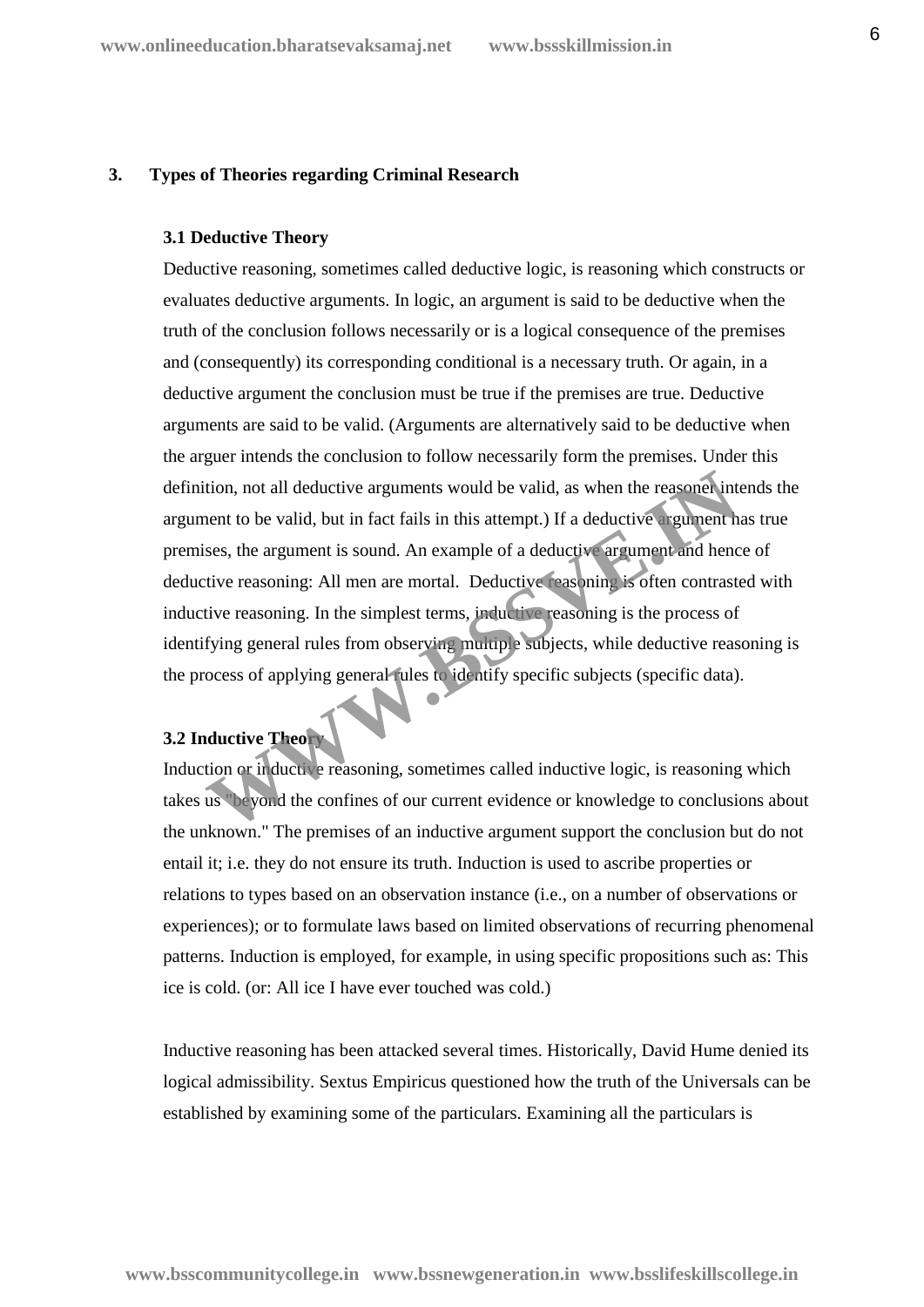difficult as they are infinite in number. During the twentieth century, thinkers such as Karl Popper and David Miller have disputed the existence, necessity and validity of any inductive reasoning, including probabilistic (Bayesian) reasoning . Some say scientists still rely on induction but Popper and Miller dispute this: Scientists cannot rely on induction simply because it does not exist.

### **3.3 Grounded Theory**

Grounded theory (GT) is a systematic qualitative research methodology in the social sciences emphasizing generation of theory from data in the process of conducting research.

It is a research method that operates almost in a reverse fashion to traditional research and at first may appear to be in contradiction of the scientific method. Rather than beginning by researching & developing a hypothesis, a variety of data collection methods are the first step. From the data collected from this first step, the key points are marked with a series of codes, which are extracted from the text. The codes are grouped into similar concepts, in order to make them more workable. From these concepts categories are formed, which are the basis for the creation of a theory, or a reverse engineered hypothesis. This contradicts the traditional model of research, where the researcher chooses a theoretical framework, and only then applies this model to the studied phenomenon research method that operates almost in a reverse fashion to traditional research method that operates almost in a reverse fashion to traditional researching by researching & developing a hypothesis, a varie **w**) of data c

### **4. The Future of Criminal Research**

Although the preceding discussion has portrayed the two main research paradigms, quantitative and qualitative research methods, as two ends of the research continuum, it was not meant to imply that the two are mutually exclusive. On the contrary, the future of research methods in criminology and criminal justice lies in the combination of quantitative and qualitative research approaches. Illustrated below are two successful integrations. The first, by Eric Hirsch, used a combination of methods, including participant observation, intensive interviewing, and a standardized survey, to study the 1985 student movement that attempted to make Columbia University divest its stock in companies dealing with South Africa. Hirsch believed that the

7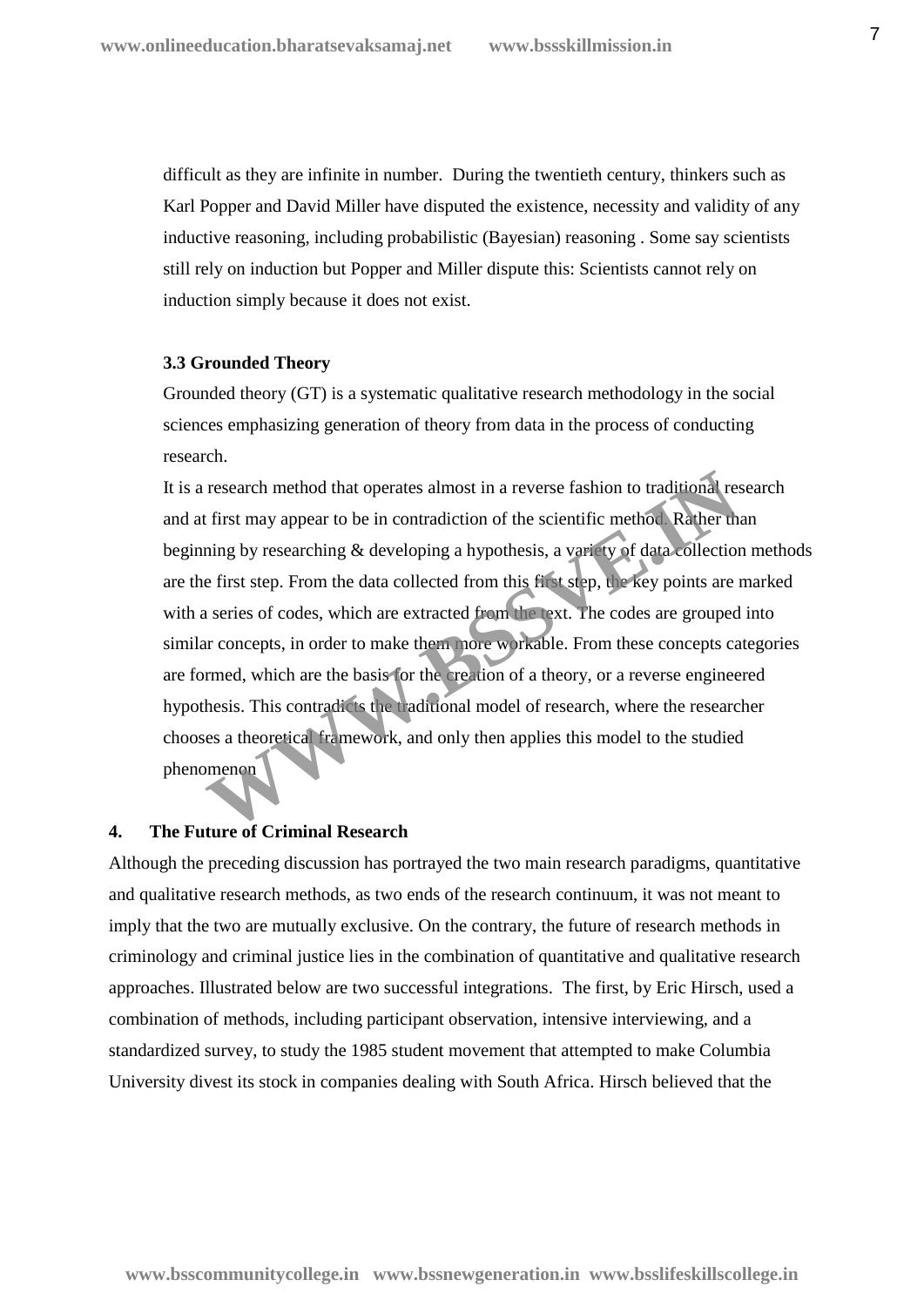combination of research methodologies provided a more comprehensive picture of student's motivations.

The second example is from John Laub and Robert Sampson. For quite some time, these two scholars have been working on the reanalysis of one of the classic data sets in criminology, the Unraveling Juvenile Delinquency (UJD) study that was initiated by Sheldon and Eleanor Glueck in 1940. The data contain the original case records of all one thousand sample members as well as detailed archival life records that included information from the "home investigation," which consisted of an interview with family members and offered an opportunity for the investigators to observe the home and family life of sample members. Furthermore, the UJD study included interviews with key informants such as social workers, settlement house workers, clergymen, schoolteachers, neighbors, employers, and criminal justice and social welfare officials. When this detailed information is combined with the statistical information on criminal behavior and other life events, one can begin to appreciate the richness with which Laub and Sampson have been able to document these one thousand lives and contribute much needed information regarding crime over the life course. The future of criminological and criminal justice research will likely come full circle. Early studies of crime and criminality began with qualitative observations almost to the exclusion of quantitative research. New research topics were observed and highlighted by scholars who wished to forge ahead in the understanding of crime and criminality. Once these topics were brought to the forefront of the field, quantitative research became the choice method of analysis. E home and family life of sample members. Furthermore, the UJD study in<br>th key informants such as social workers, settlement house workers, clerg<br>rs, neighbors, employers, and criminal justice and social velfare. Officials

### **5. Dependent and independent variables**

The terms "dependent variable" and "independent variable" are used in similar but subtly different ways in mathematics and statistics as part of the standard terminology in those subjects. They are used to distinguish between two types of quantities being considered, separating them into those available at the start of a process and those being created by it, where the latter (dependent variables) are dependent on the former (independent variables) In statistics, in an experiment, the dependent variable is the event studied and expected to change when the independent variable is changed.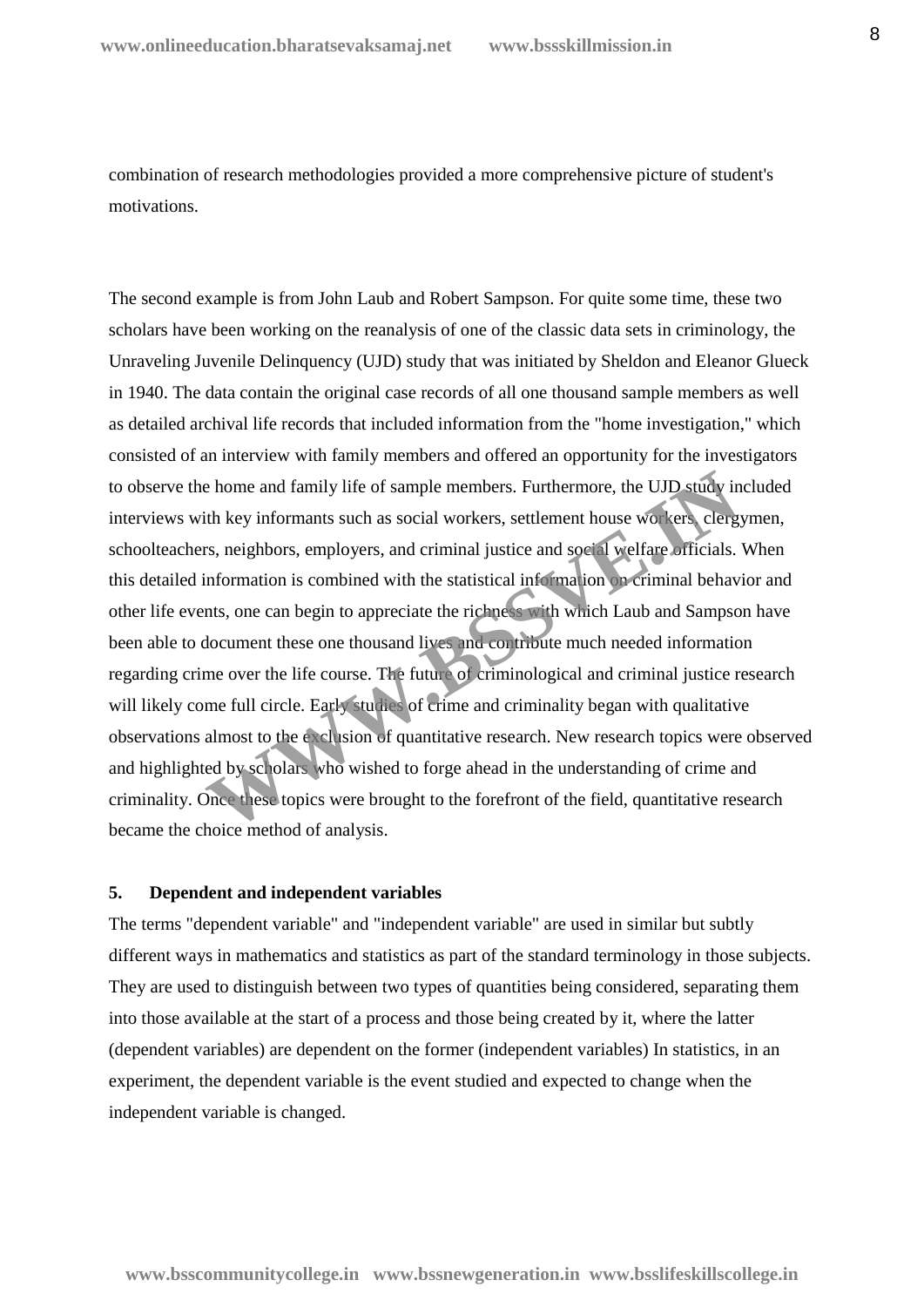In the design of experiments, independent variables are those whose values are controlled or selected by the person experimenting (experimenter) to determine its relationship to an observed phenomenon (the dependent variable). In such an experiment, an attempt is made to find evidence that the values of the independent variable determine the values of the dependent variable (that which is being measured). The independent variable can be changed as required, and its values do not represent a problem requiring explanation in an analysis, but are taken simply as given. The dependent variable on the other hand, usually cannot be directly controlled.| Controlled variables are also important to identify in experiments. They are the variables that are kept constant to prevent their influence on the effect of the independent variable on the dependent. Every experiment has a controlling variable, and it is necessary to not change it, or the results of the experiment won't be valid. "Extraneous variables" are those that might affect the relationship between the independent and dependent variables. Extraneous variables are usually not theoretically interesting. They are measured in order for the experimenter to compensate for them. For example, an experimenter who wishes to measure the degree to which caffeine intake (the independent variable) influences explicit recall for a word list (the dependent variable) might also measure the participant's age (extraneous variable). She can then use these age data to control for the uninteresting effect of age, clarifying the relationship between caffeine and memory. Figure 1993 What do I change?"<br>
Were the experiment won't be valid. "Extraneous variables" are those that might<br>
the experiment won't be valid. "Extraneous variables" are those that might<br>
inp between the independent and d

In summary:

- Independent variables answer the question "What do I change?"
- Dependent variables answer the question "What do I observe?"
- Controlled variables answer the question "What do I keep the same?"
- Extraneous variables answer the question "What uninteresting variables might mediate the effect of the IV on the DV?"

In statistics, the dependent/independent variable terminology is used more widely than just in relation to controlled experiments. For example the data analysis of two jointly varying quantities may involve treating each in turn as the dependent variable and the other as the independent variable. However, for general usage, the pair "response variable" and "explanatory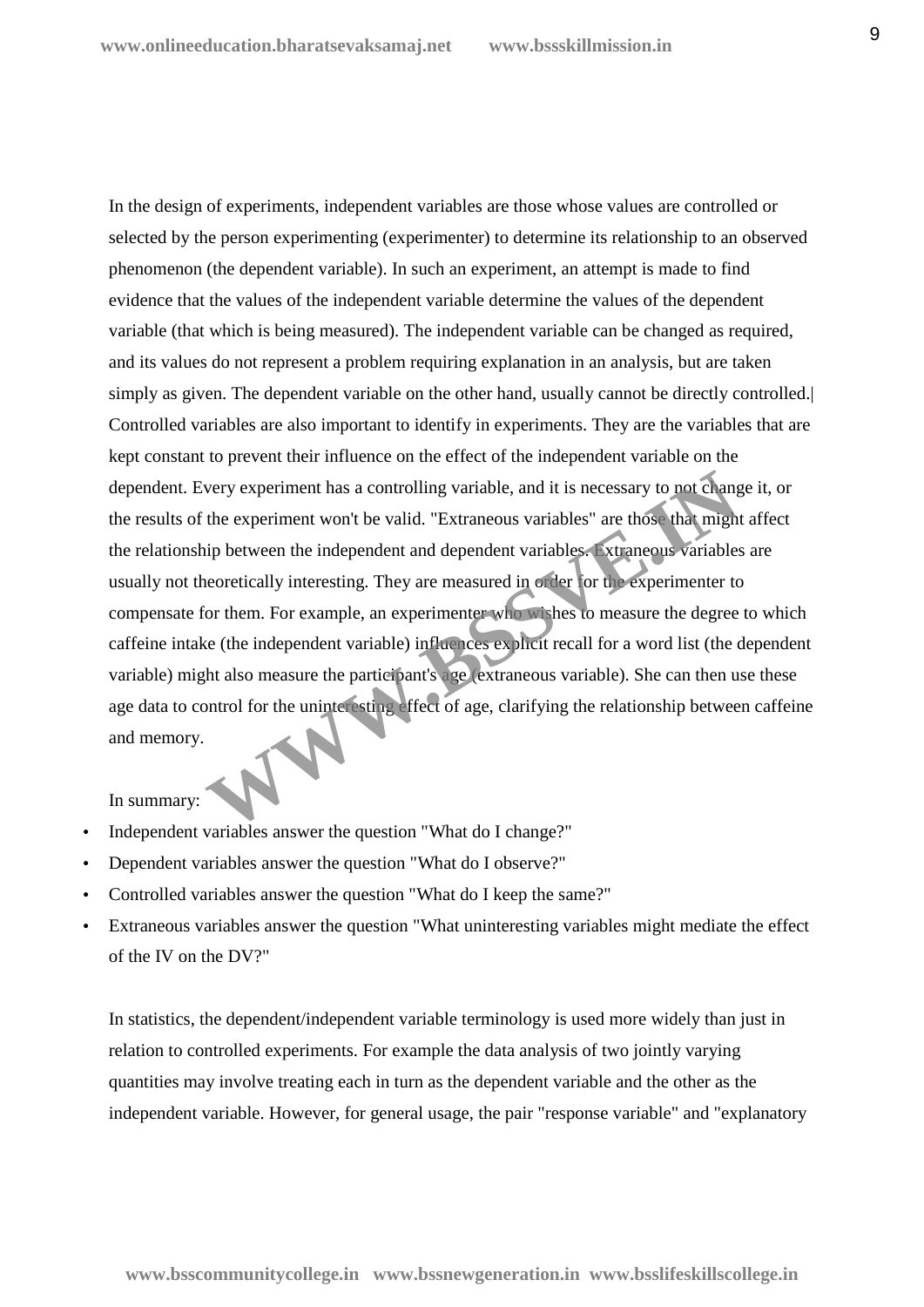variable" is preferable as quantities treated as "independent variables" are rarely statistically independent. Depending on the context, an independent variable is also known as a "predictor variable," "regressor," "controlled variable," "manipulated variable," "explanatory variable," "exposure variable," and/or "input variable." A dependent variable is also known as a "response variable," "regressand," "measured variable," "observed variable," "responding variable," "explained variable," "outcome variable," "experimental variable," and/or "output variable.

### **6. Complementarity (in social psychology)**

Complementarity in social psychology is defined on the basis of the interpersonal circle, according to which, interpersonal behaviors fall on a circle with two dimensions, namely dominance (i.e. dominant-submissive) and warmth (i.e. hostile-friendly). It states that each interpersonal behavior invites certain responses of another interactant. The behavior and the response it invites are said to be complementary when friendly behavior begets friendly behavior, and dominant behavior begets submissive behavior. When people fail to give the invited response, it is said to be a non-complementary interaction. If the first persons behavior invites a reaction from the second person that matches the second persons goals, then the second person is satisfied; otherwise, the second person is frustrated. **Examplementary and Solution** Check that example the behavior invites certain responses of another interactant. The behavior and vites are said to be complementary when friendly behavior begets friendly dominant behavior b

### **7. Factors affecting complementarity**

### **7.1 Setting** i.e. in work, at home, in recreation and others

High complementarity in agentic behaviors is found in office settings whereas high complementarity in communal behaviors is found in non-office settings. In an office setting, dominant agentic behaviors such as setting goals and making suggestions may be complemented with submissive agentic behaviors like avoiding taking the lead and not expressing their own views. At home, recreation and others, on the one hand, friendly communal behaviors such as smiling may invite similar behaviors like compromising about a decision. On the other hand, hostile communal behaviors like showing impatience may beget similar behaviors like showing no response to partners.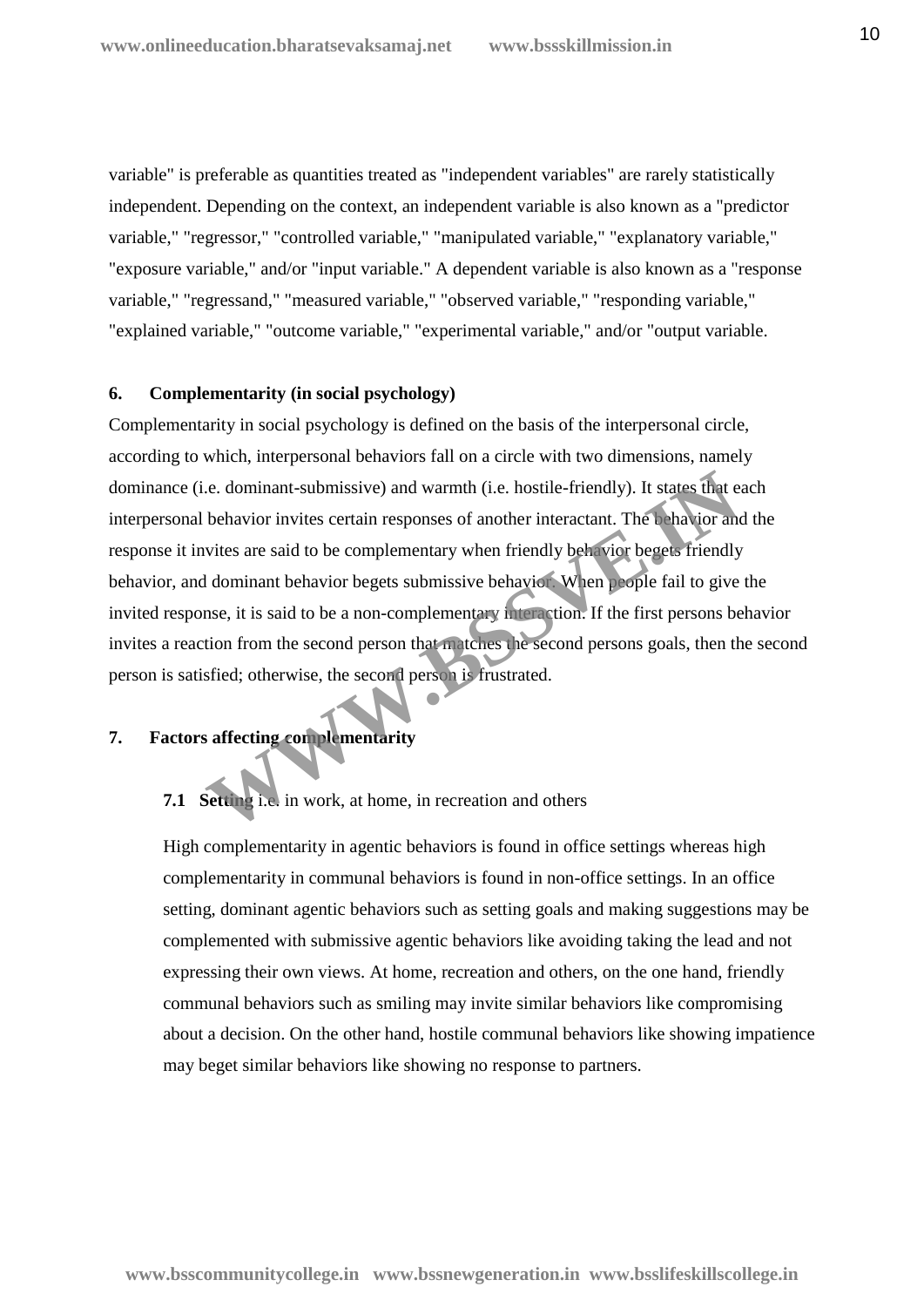### **7.2 Social Role Status** e.g. supervisors, coworker and supervisee

High complementarity is found in supervisors (high-status, high powered), they can act freely in their own way. Less complementarity is found in supervisees (low-status, low powered), as they are normally guided by social norms which mold their behaviors.

### **7.3 Time** e.g. strangers, old friends

High levels of complementarity are presumed to be stable over time than those low levels of complementarity . Greater levels of complementarity are developed when people have known each other for a long time than when they are newly acquainted. However, contradictory result is also found in a study conducted by Ansell . Moderating effect of gender difference in complementarity Complementary can be influenced by different relationship styles on male and female. Girls in general love communal behaviors such as social converzation and self-disclosure whereas boys love dominance behaviors such as competitive, organized or rough-and-tumble play. These developmentally differences can result in different peer relationships. A study by Ansell among 120 college students found that women reported significantly more complementarity than men among roommate dyads. The higher level of complementarity on dominance behaviors such as setting goals and making suggestions as found in both men and women dyads, the more cohesive the relationship was reported. adictory result is also found in a study conducted by Ansell . Moderating e<br>
r difference in complementarity Complementary can be influenced by diff<br>
moship styles on male and female. Girls in general love communal behavio

### **Topic : Ethics In Criminal Justice Research**

### **Topic Objective:**

After studying this topic the student should be able to:

- Define Morality and Criminal Justice
- Explain Ethics and Morality
- Understand Criminal Justice Practice
- Elaborate the Laws and Lawmaking process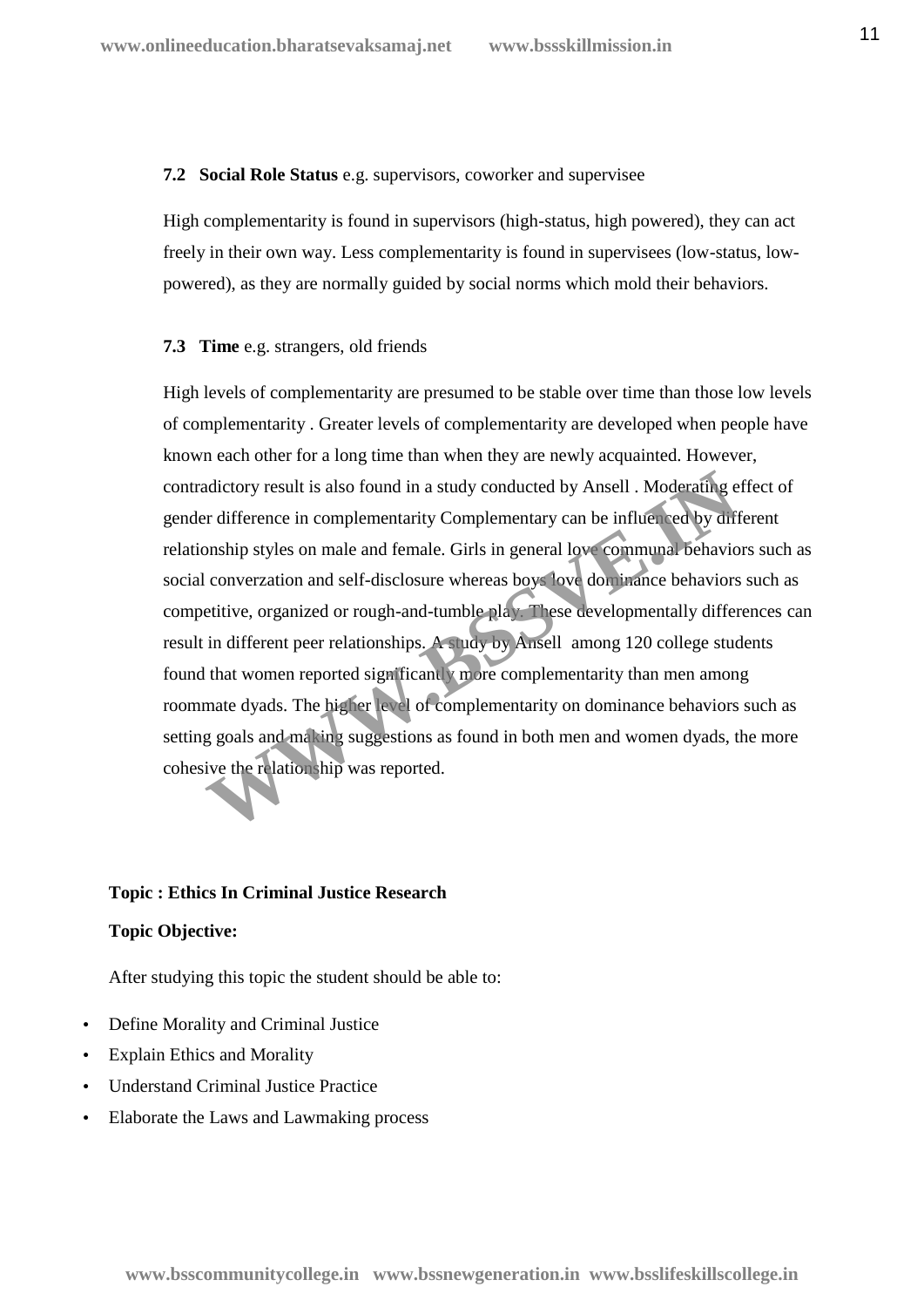- Explain Authority, Power, and Discretion
- Comprehend Generality and Moral Dilemmas

### **Definition/Overview:**

**Moral:** A moral is a message conveyed or a lesson to be learned from a story or event. The moral may be left to the hearer, reader or viewer to determine for themselves, or may be explicitly encapsulated in a maxim

**Authority:** is the power to enforce laws, exact obedience, command, determine or judge. **WWW.BSSVE.IN**

### **Key Points:**

## **1. Morality and Criminal Justice**

Crime, law, and justice cannot be separated from morality. There have been many recent controversies that include moral considerations. Ethical behavior is about how we should live, the decisions we should make, and the actions we should take as we confront a variety of personal and professional scenarios over the course of our lives.

### **2. Ethics and Morality**

There are several definitions for ethics, including:

- the philosophical study of morality,
- the study of what is morally right, wrong, good, bad, obligatory, and permissible,
- an effort to understand and justify moral concepts, principles, and theories,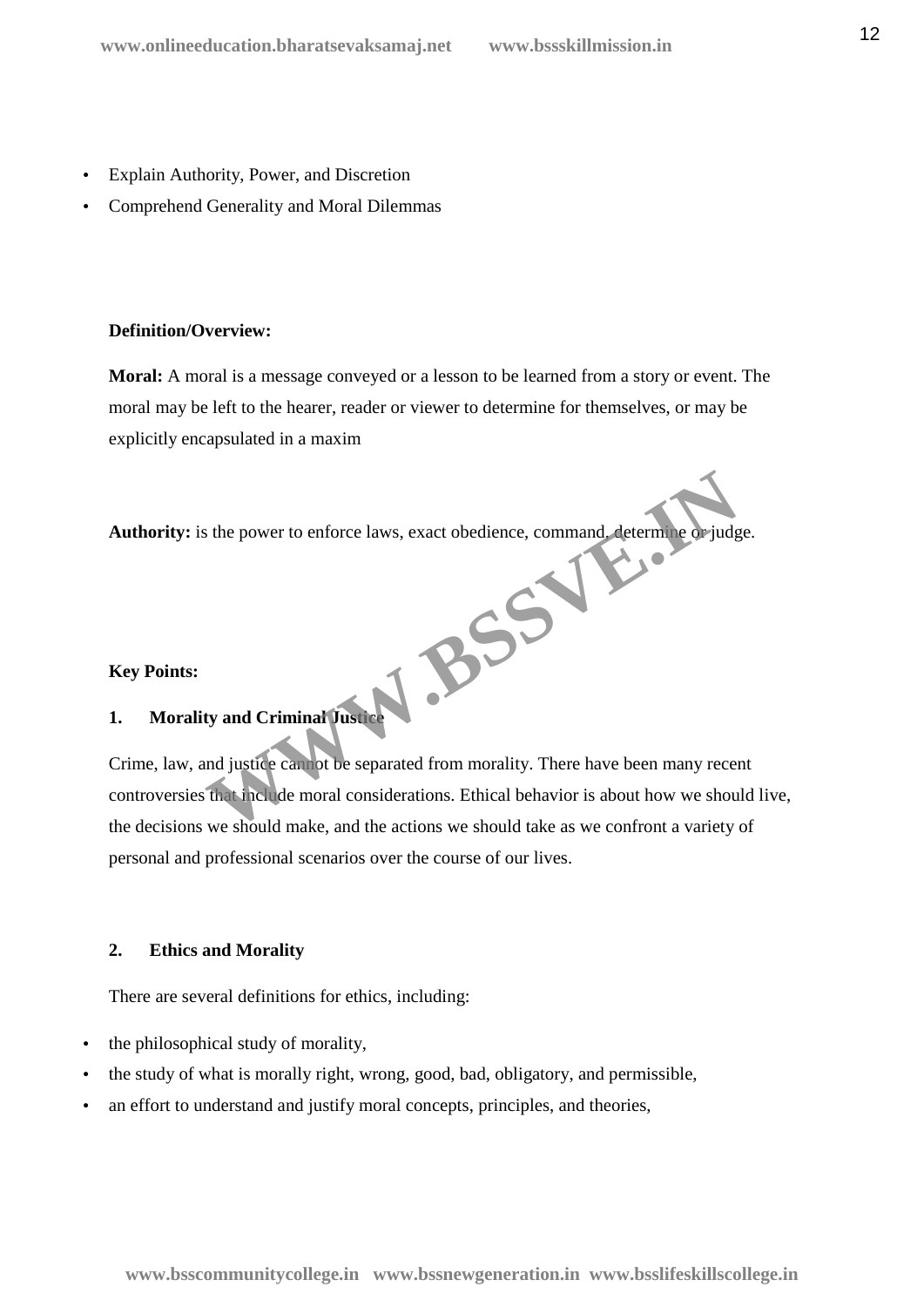- an effort to establish (justified) principles of moral behavior that can serve as guides for individuals and groups, and
- an investigation into the values and virtues that are important and/or necessary to leading and living the good life as individuals and societies.

Morality is defined as peoples beliefs about right and wrong, good and bad, and the choices they make and the actions that they take as a result of those beliefs. The field of ethics is largely prescriptive; it attempts to evaluate moral beliefs, principles, practices, etc., and makes normative statements about what should or should not be done in light of its evaluations. Ethics does not study what is, but what should be; ethics challenges us to achieve deeper understanding of what could be. Ethics critically considers moralitythis is more than just a study of morality, it is an in-depth investigation. We must construct principles that are practical and thus applicable in many contexts. Even something as seemingly straightforward as defining a human being can be a<br>matter of significant moral contention. matter of significant moral contention.

## **The Role of Morality and the Value of Ethical Inquiry**

The purpose of morality is to enable us to live a good life in a just society. Morality plays a role in preventing/reducing harm and enhances the well-being of all living things. Morality gives us the tools in with to resolve conflicts civilly and allows us to recognize and respond to the needs of others. Ethical inquiry is not about finding the solutions(s); it is a process of critical reflection. The investigation. We must construct principles that are practical and thus apptabate is the solution of the seeding a seemingly straightforward as defining a muman behavior of morality and the Value of Ethical Inquiry.<br>

### **The Examined Life: What Does it Mean to be Moral?**

Socrates argued that the unexamined life is not worth living. We must critically examine our lives, our principles, our values, and our processes of decision making. Ethics asks that we live mindfully. Morality is the self-conscious living of life; it gives meaning to and provides purpose in our lives beyond ourselves. Socrates and other Greek philosophers felt that being moral was being happy and well. Yet, in todays society, being moral often leads to unhappiness and/or inconvenience. Some people feel that the law is in and of itself sufficient justification for their views. Critical reflection upon laws is still necessary.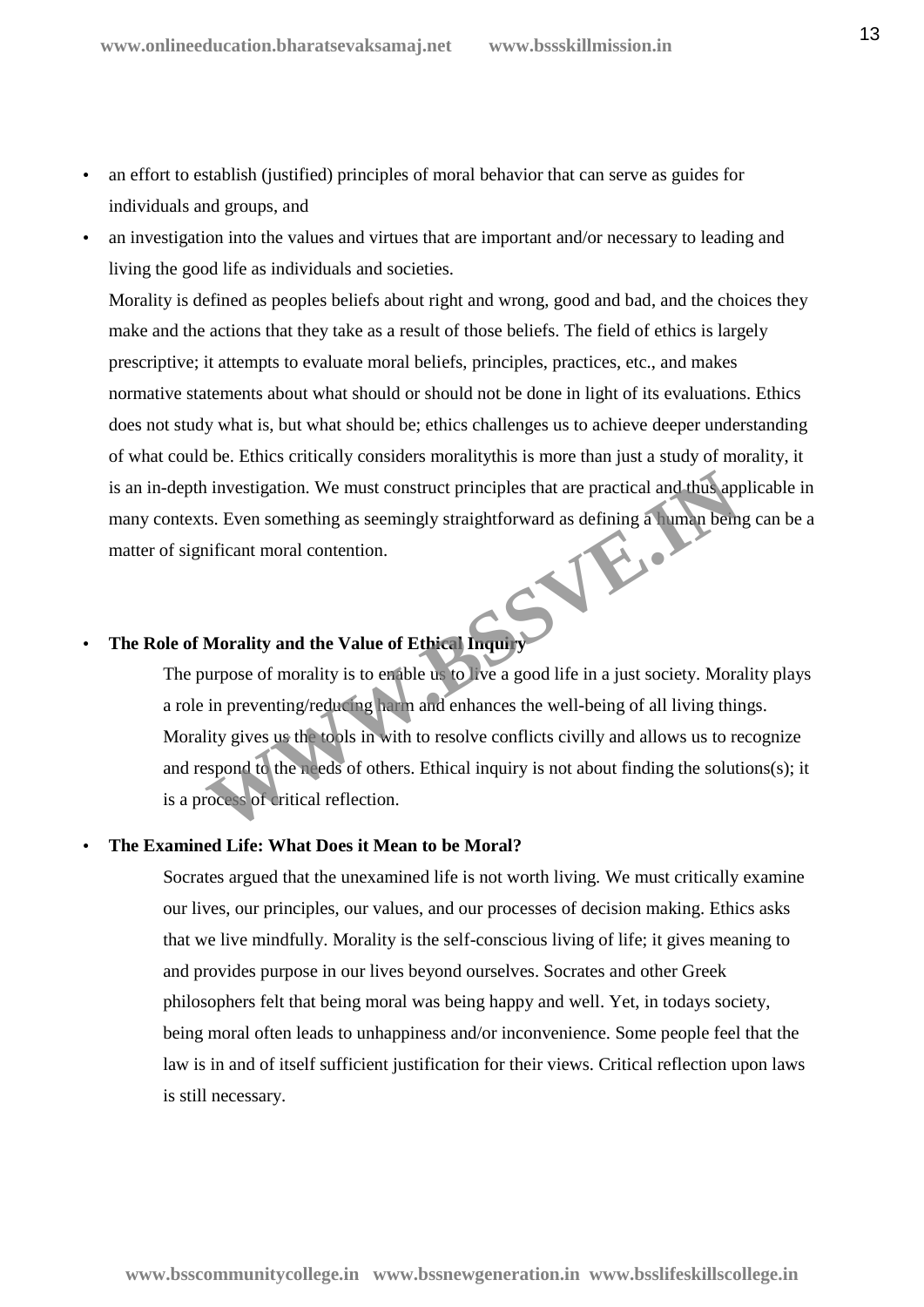### **3. Law**

### **Laws Are Not Infallible**

Laws are made by people, usually through a process of ethical reasoning involving moral considerations. Statutory laws are created by local, state, and federal legislators Regulatory laws are created by administrative agencies. Case law is created by judges and justices. Laws are not infallible because they are created by humans, whom are naturally fallible

### **Laws Can Be Immoral**

Law is not possible without ethics, and thus morality. Under the Nuremberg laws, persecution of the Jews in Nazi Germany was legal. Legality does not necessarily equal morality. Morality does not necessarily equal legality.

### **Right Does Not Always Make Good**

If one does the right thing according to legality, it is not necessarily a moral action and vice versa; right does not equal righteous. A legal right does not constitute a moral right and vice versa. The relationship between law and morality is complex law and morality are interrelated, but are not one and the same. Laws are not definitions of morality; they are the subjects of ethical scrutiny **EXERCISE SERVIE IS and thus morality.** Under the Nurember Taw<br>
were to possible without ethics, and thus morality. Under the Nurember Taw<br>
were to the Jews in Nazi Germany was legal. Legality does not necessari<br>
ity. Mora

### **Law Is Not Inclusive of All Moral Concerns**

Some aspects of morality are not covered by law. Morality is much more substantive and complex than law.

### **It Is Not Enough to Do the Right Thing**

We must know why an action is right. In order to be moral, one must follow moral rules understanding why his or her conduct or the conduct of others is moral/immoral.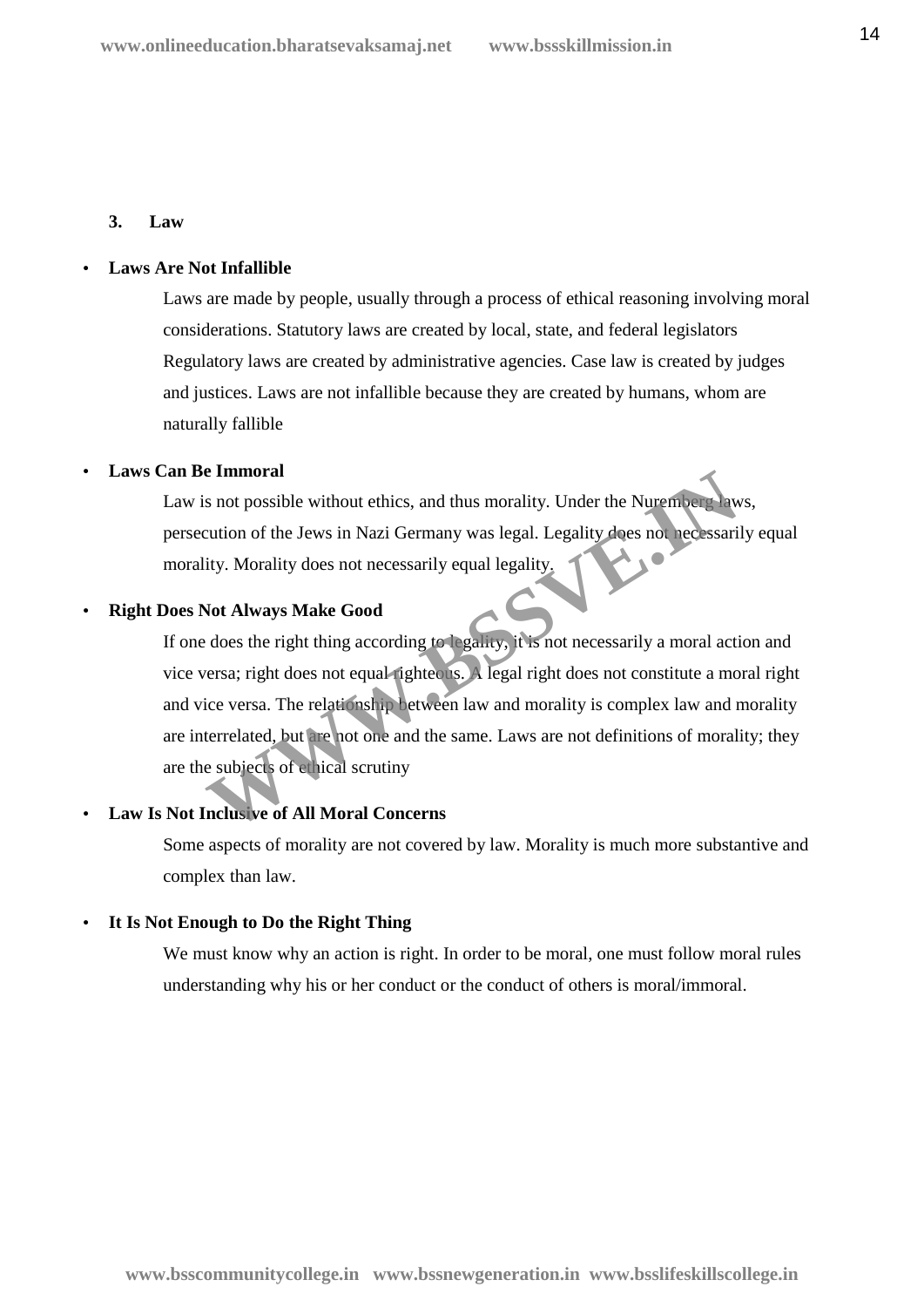### **4. Criminal Justice Practice**

- Professional ethics are utilized ethical values, principles, obligations, etc., and apply them to particular issues and practical scenarios that emerge within the context of a given field or occupation.
- Behavior always has a moral dimension.
- The ethics of criminal justice can be further subdivided into three primary components: police, courts, and corrections (these components are interrelated)

### **5. Laws and Lawmaking**

- The sphere of law and lawmaking encompasses both substantive and procedural criminal law (as well as civil law, family law, and other types of legal decision making).
- Substantive law is defining law, whereas procedural law is carrying out the law (practical application). The state of legal decision making and procedural criminal aw, family law, and other types of legal decision making.<br>
We also defining law, whereas procedural law is carrying out the law (practic<br>
ils upholding or enforcin
- Policing entails upholding or enforcing substantive criminal laws in ways that are consistent with existing procedural guidelines or laws.
- Courts try accused persons according to the principles of criminal procedure.
- The correctional sphere deals with those who are convicted of violating laws.

### **6. Social Justice**

Social justice is not easily defined. Arrigo defines social justice as a perspective of justice that evaluates how a society provides for the needs of its members and the extent to which it treats its subgroups equally. Social justice concerns the laws, policies, programs, and practices of various societies as they pertain to the distribution of and access to housing, health care, education, employment, and other social goods. Social justice/injustice deals with social concerns, not individual concerns. Social justice is concerned with the conditions in which criminals and criminal justice practitioners exist. The concerns of social justice are macro-level or large scale interests. Usually all things regarding crime, law, and criminology are linked in some way to matters of social justice.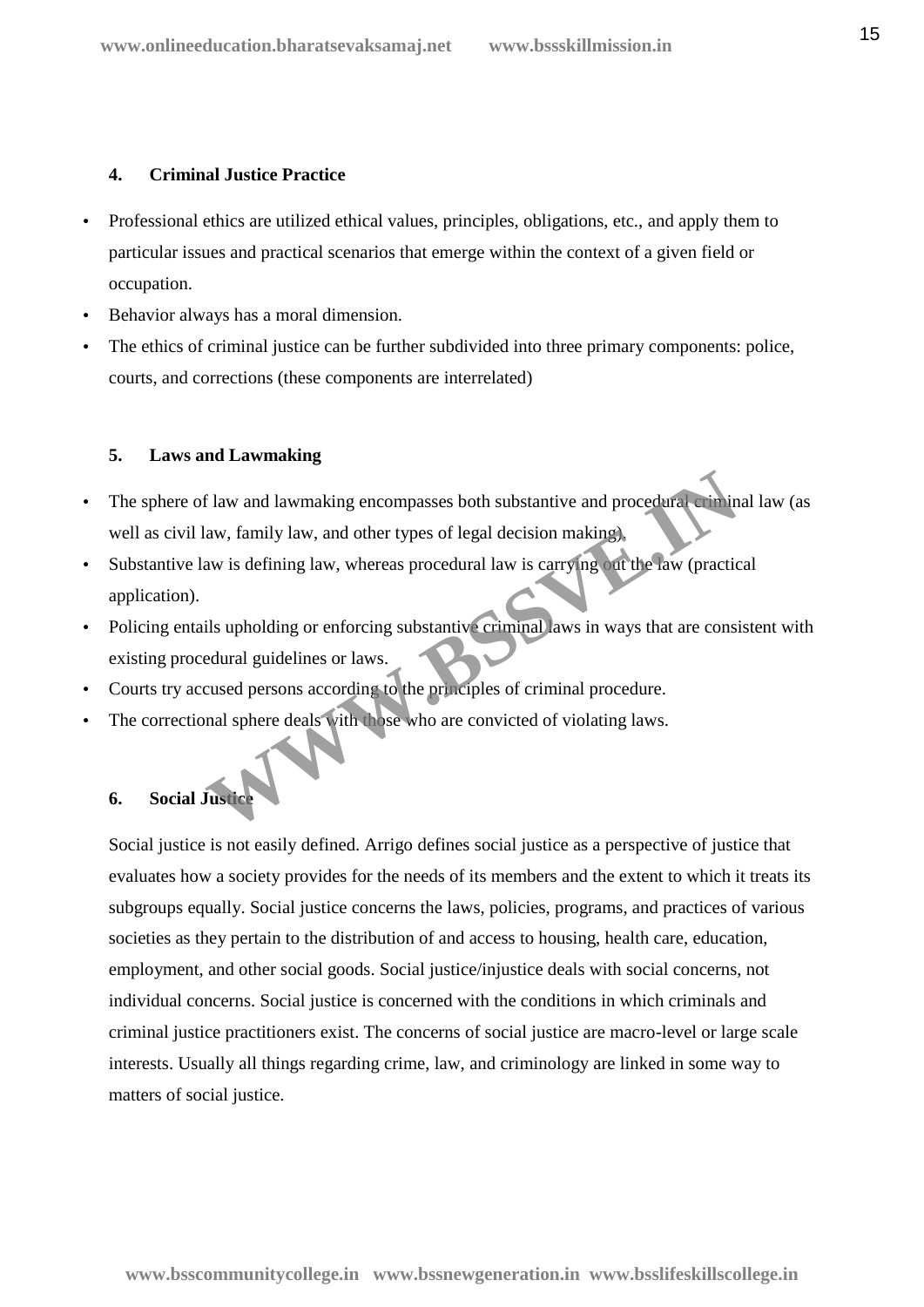Members within the field of criminal justice are expected and required to exhibit an increased level of moral character and to exercise a heightened degree of moral judgment. Practitioners are held to higher moral standards than the general public. Morality is of great significance in the field of criminal justice.

### **7. Authority, Power, and Discretion**

Practitioners within the criminal justice profession carry with them authority, power, freedom, and discretion to impose authority and/or employ force in various situations. Increased power and discretion creates the need for increased moral responsibility.

### **Criminal Justice Agents as Public Servants**

Criminal justice agents are servants of the public with the interest of protecting and serving others. Professionals in the criminal justice system often serve as role models for the public.

## **Individual Behavior Reflects Institutional Morality**

Individual behavior of people within the criminal justice system reflects those individuals character as well as the character of the institution in which those individuals are a part. Individual officers involved in criminal justice are often faceless and nameless, however, the institution in which they are a part of is usually memorable (e.g., the Rodney King beating). In to impose authority and/or employ force in various situations. Increased<br>
In creates the need for increased moral responsibility.<br> **Stice Agents as Public Servants**<br>
In justice agents are servants of the public with the

### **What About Professional Codes of Conduct?**

Criminal justice professions have progressively developed sophisticated codes of conduct. Ethical codes are sets of standards designed to regulate the ways in which participants or workers pursue their activities as professionals. Ethical codes also educate and guide us along our professional paths. Codes have workplace value, but are limited by situational factors. Regardless of professional value systems and codes of conduct, ethics are still necessary (morality is still very important).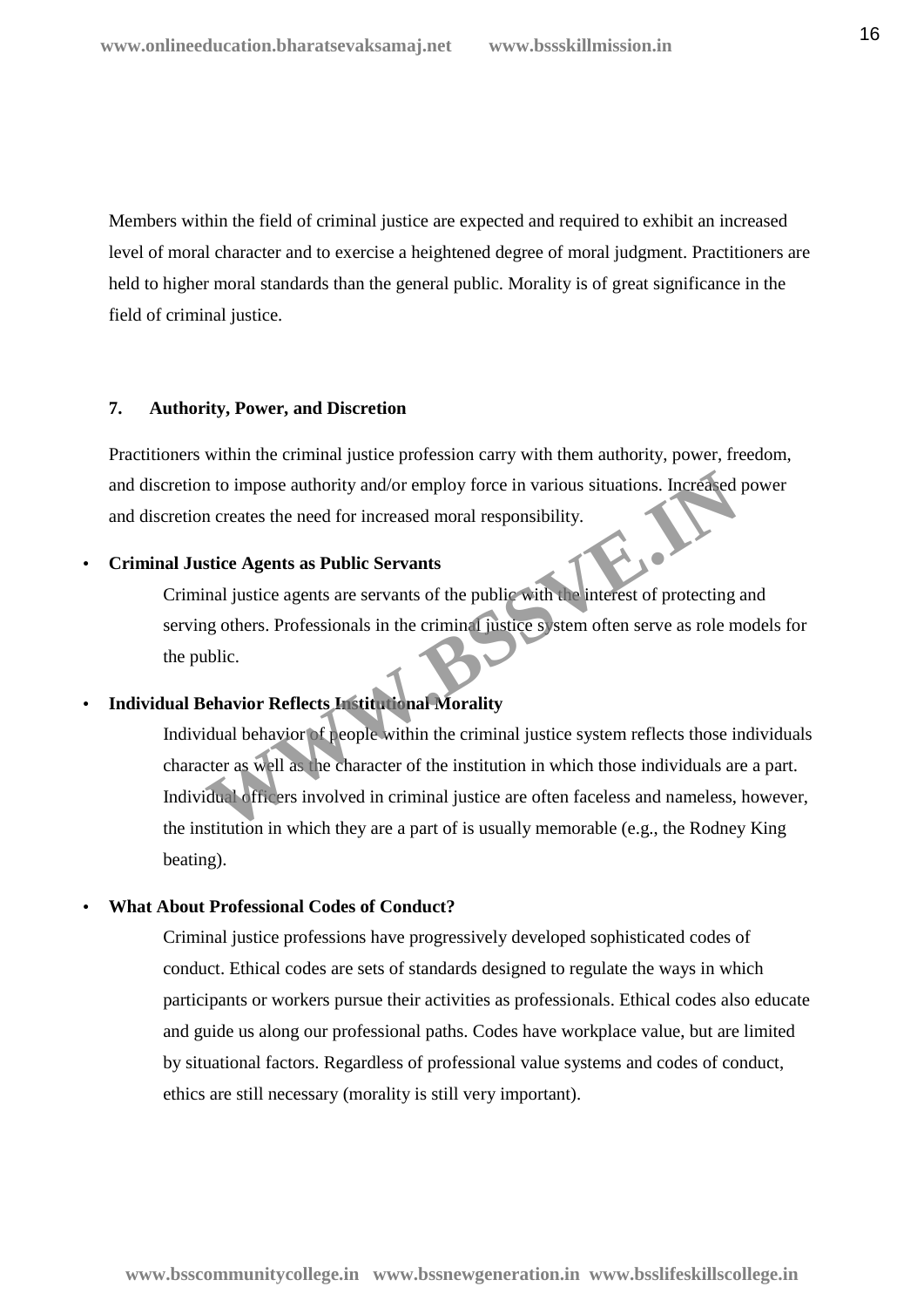### **The Problem of Enforcement**

Codes of conduct express organizational values and ideals; however, violations of these values are inevitable. Codes of conduct are not easily enforced and when violated, are often not reported; even when reported, penalties are often minimal. Violations of codes of conduct frequently go unnoticed. Informal rules often override formal codes of conduct.

### **Minimalism**

Embodying exemplary moral character often demands that one goes above and beyond mere expectations or requirements. Laws, codes of conduct, etc., may be read as examples of ideal moral character, when indeed they are often only minimal expectations. The idea of ethical minimalism is that when rules or standards are in place to guide our behavior, people may be inclined to adopt a minimalistic attitude toward morality, doing only what is dictated by the rules and standards in place. Thus, professional codes of conduct are not replacements for ethical inquiry; they are supplements. ples or ideal moral character, when indeed they are often only minimal expleas of ethical minimalism is that when rules or standards are in place. Only it is dictated by the rules and standards in place. Thus professional

### **Codes are External, Ethics are Internal**

Morality should be an authentic expression of the self. Morality is not about what we do, but more importantly it is about why we do what we do. It is important that we internalize moral values and principles, making them a part of who we are as people rather than endorsing them as mere followers of rules.

### **8. Generality and Moral Dilemmas**

Like laws, codes of conduct do not provide all the answers to moral dilemmas or situations one will encounter during the course of his or her professional life. Codes of conduct often consist of broad guidelines rather than specific solutions to ethically charged situations; real life situations are manifold and diverse. Professional judgment is very important in all situations. Codes of conduct often have limited practical utility and usually fail to prioritize values and principles. Codes of conduct often fail to identify exceptions to general principles and can not account for all situational factors.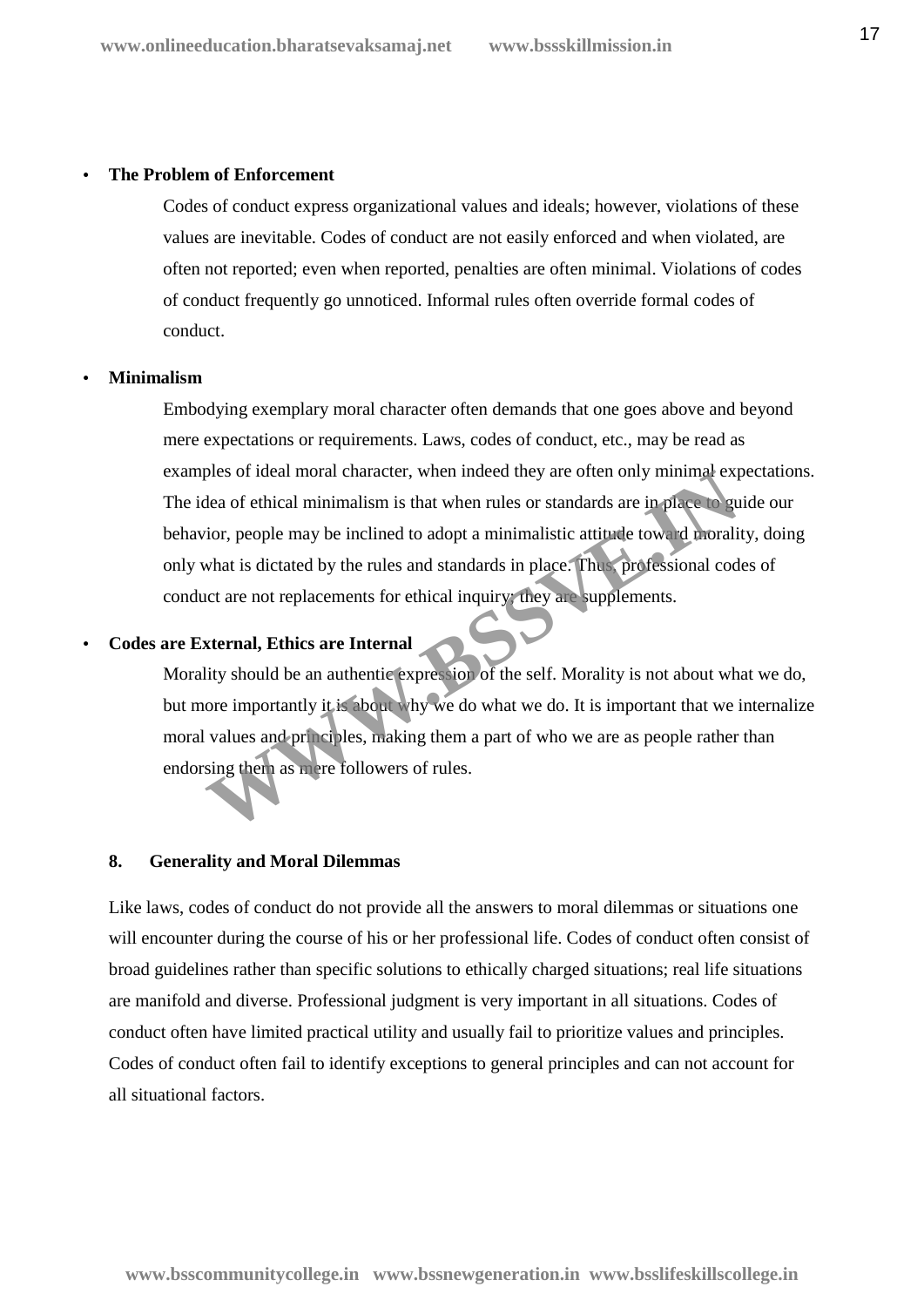### **Topic : Research Design: The Experimental Model And Its Variations**

### **Topic Objective:**

At the end of this topic student would be able to:

- Learn about the origins of Design Research
- Identify the early work on Research Design
- Comprehend the Development of Research Design **WWW.BSSVE.IN**
- Learn about the Scientific control
- Understand the Necessity of controls

### **Definition/Overview:**

**Design research:** Design research investigates the process of designing in all its many fields. It is thus related to Design methods in general or for particular disciplines. A primary interpretation of design research is that it is concerned with undertaking research into the design process. Secondary interpretations would refer to undertaking research within the process of design. The overall intention is to better understand and to improve the design process.

### **Key Points:**

### **1. Origins of Design Research**

Design Research emerged as a recognisable field of study in the 1960s, initially marked by a conference on Design methods at Imperial College, London, in 1962. It led to the founding of the Design Research Society (DRS) in 1966. John Christopher Jones (who initiated the 1962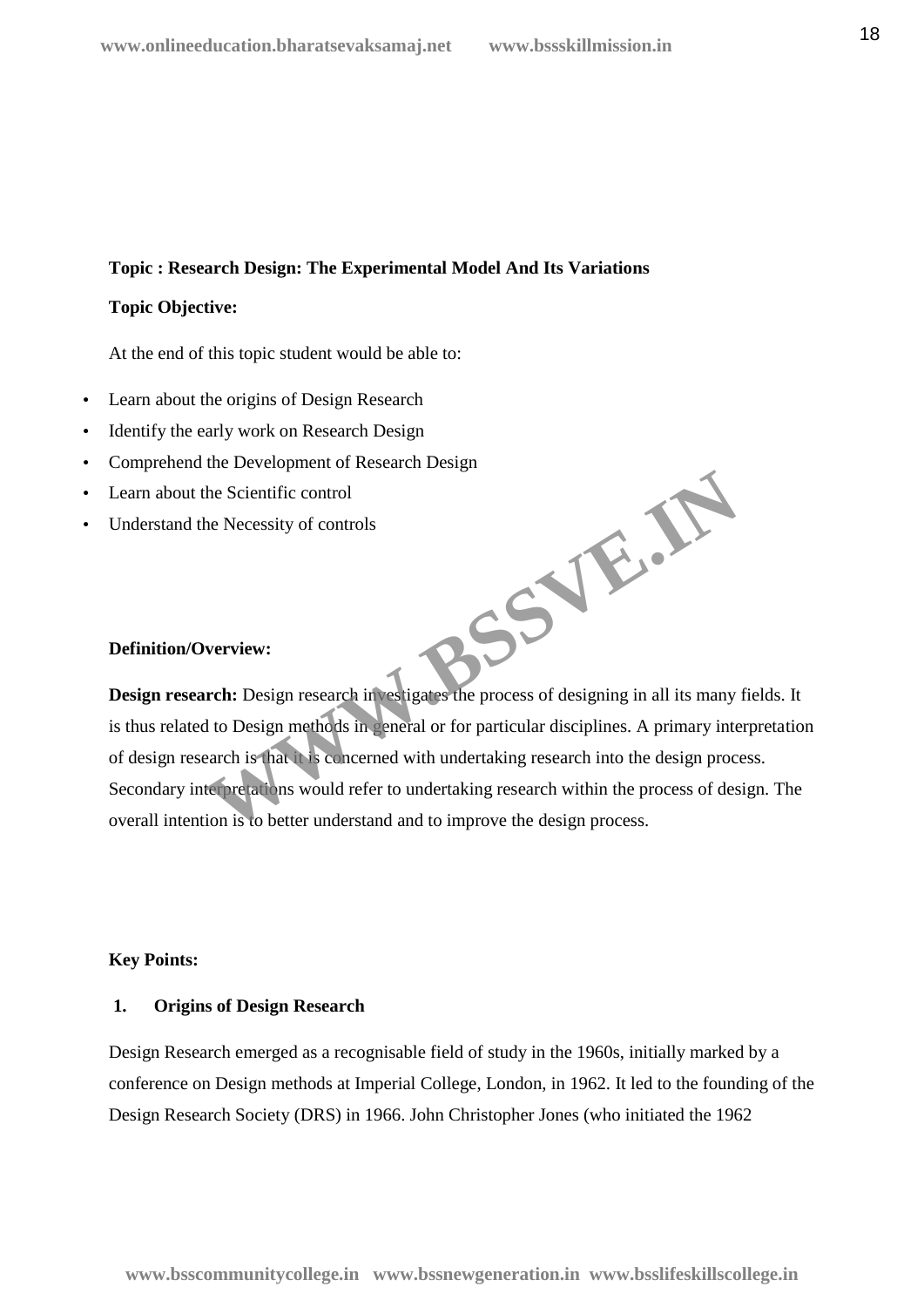conference) founded a postgraduate Design Research Laboratory at the University of Manchester Institute of Science and Technology, and L. Bruce Archer founded the postgraduate Department of Design Research at the Royal College of Art, London, becoming the first Professor of Design Research.

The Design Research Society has always stated its aim as: to promote the study of and research into the process of designing in all its many fields. Its purpose therefore is to act as a form of learned society, taking a scholarly and domain independent view of the process of designing. Some of the origins of design methods and design research lay in the emergence after the 2nd World War of operational research methods and management decision-making techniques, the development of creativity techniques in the 1950s, and the beginnings of computer programs for problem solving in the 1960s. A statement by Bruce Archer (1965) encapsulated what was going on: The most fundamental challenge to conventional ideas on design has been the growing advocacy of systematic methods of problem solving, borrowed from computer techniques and management theory, for the assessment of design problems and the development of design solutions. Herbert Simon (1969) established the foundations for a science of design, which would be a body of intellectually tough, analytic, partly formalizable, partly empirical, teachable doctrine about the design process. f operational research methods and management decision-making technique of creativity techniques in the 1950s, and the beginnings of computer proging in the 1960s. A statement by Bruce Archer (1965) incapsulated what funda

### **2. Early work on Research Design**

Early work was mainly within the domains of architecture and industrial design, but research in engineering design developed strongly in the 1980s; for example, through ICED the series of International Conferences on Engineering Design. These developments were especially strong in Germany and Japan. In the USA there were also some important developments in design theory and methodology, including the publications of the Design Methods Group and the series of conferences of the Environmental Design Research Association. The National Science Foundation initiative on design theory and methods led to substantial growth in engineering design research in the late-1980s. A particularly significant development was the emergence of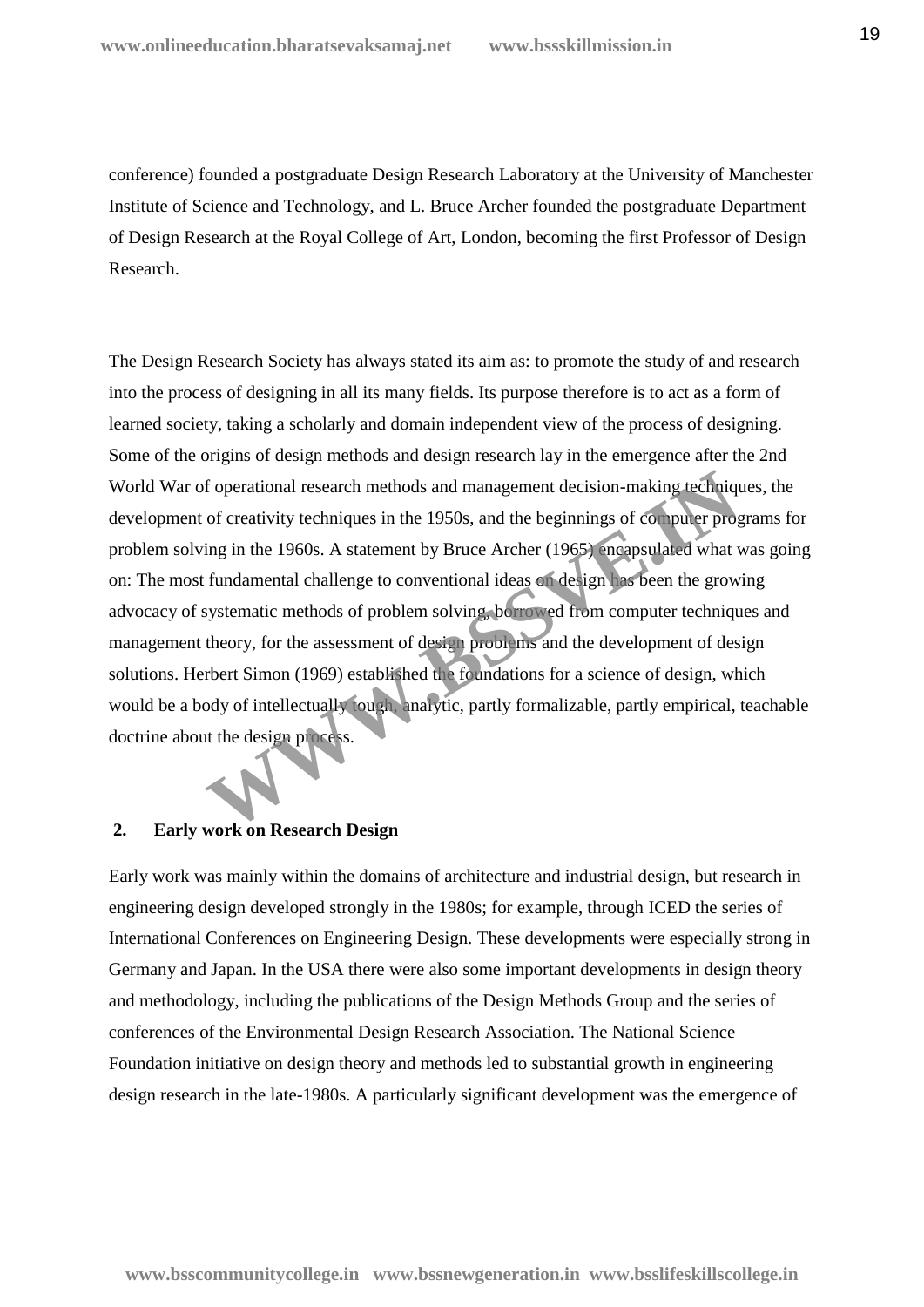the first journals of design research. DRS initiated Design Studies in 1979, Design Issues appeared in 1984, and Research in Engineering Design in 1989.

### **3. Development of Research Design**

The development of design research has led to the establishment of design as a coherent discipline of study in its own right, based on the view that design has its own things to know and its own ways of knowing them. Bruce Archer again encapsulated the view in stating his new belief that there exists a designerly way of thinking and communicating that is both different from scientific and scholarly ways of thinking and communicating, and as powerful as scientific and scholarly methods of enquiry when applied to its own kinds of problems. Significantly, Donald Schn (1983) promoted the new view within his book The Reflective Practitioner, in which he challenged the technical rationality of Simon and sought to establish an epistemology of practice implicit in the artistic, intuitive processes which [design and other] practitioners bring to situations of uncertainty, instability, uniqueness and value conflict. Franch Continuing and communicating, and as powering as the methods of enquiry when applied to its own kinds of problems. Significant (1983) promoted the new view within his book The Reflective Practitione Ilenged the tech

It might be said that design research came of age in the 1980s, since when we have seen a continuing period of expansion. More new journals have appeared, such as The Design Journal, the Journal of Design Research, and CoDesign. There has also been a major growth in conferences, with not only a continuing series by DRS, but also series such as Design Thinking, Doctoral Education in Design, Design Computing and Cognition, Design and Emotion, the European Academy, the Asian Design Conferences, etc., etc. Design research now operates on an international scale, acknowledged in the cooperation of DRS with the Asian design research societies in the founding in 2005 of the International Association of Societies of Design Research.

### **4. Scientific control**

Scientific controls allow experiments to study one variable at a time, and are a vital part of the scientific method. In a controlled experiment, two virtually identical experiments are conducted.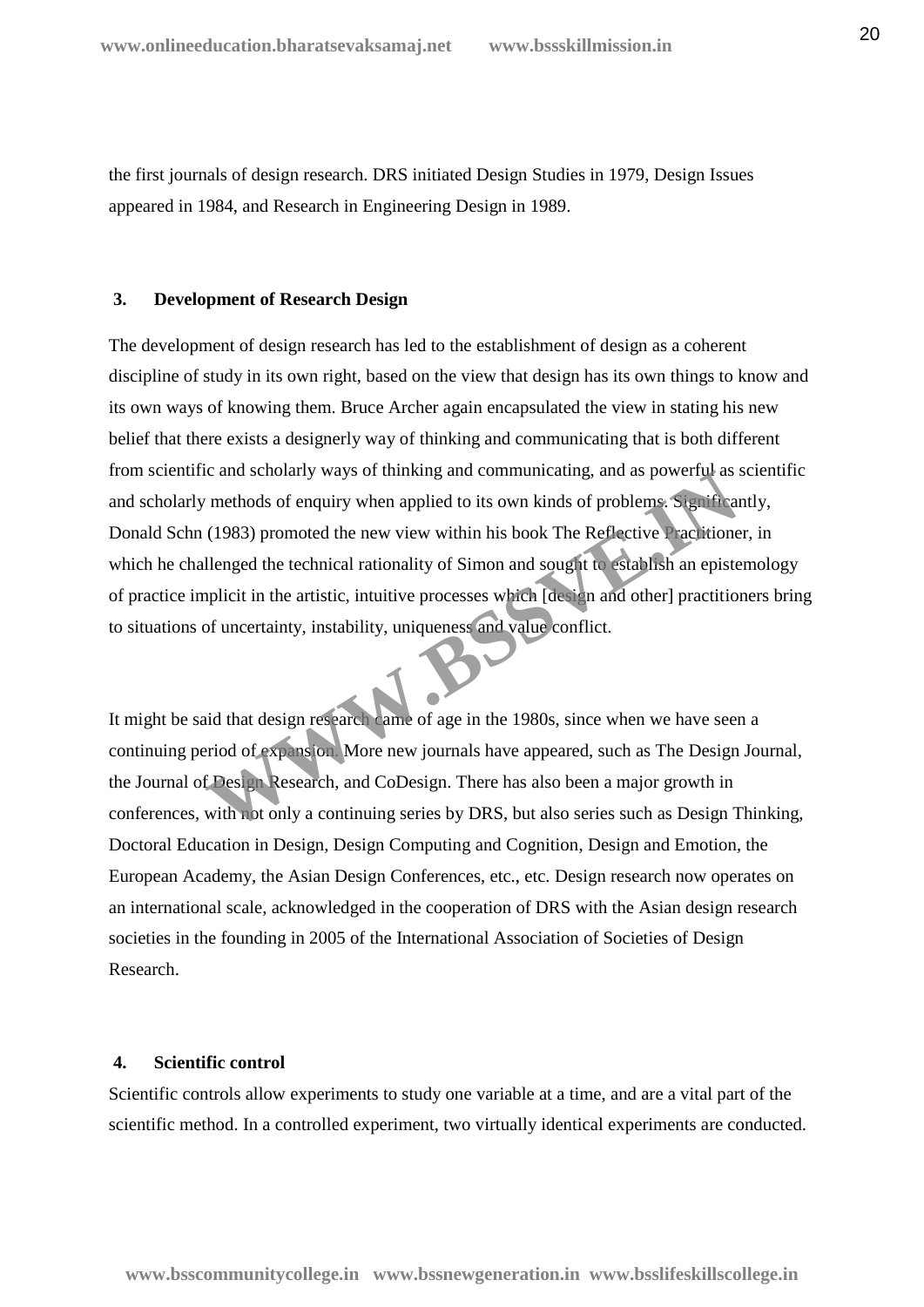In one of them, the treatment, the factor being tested is applied. In the other, the control, the factor being tested is not applied. For example, in testing a drug, it is important to carefully verify that the supposed effects of the drug are produced only by the drug itself. Doctors achieve this with a double-blind study in a clinical trial: two (statistically) identical groups of patients are compared, one of which receives the drug and one of which receives a placebo. Neither the patients nor the doctor know which group receives the real drug, which serves both to curb bias and to isolate the effects of the drug.

A positive control is a procedure that is very similar to the actual experimental test, but which is known from previous experience to give a positive result. A negative control is known to give a negative result. The positive control confirms that the basic conditions of the experiment were able to produce a positive result, even if none of the actual experimental samples produce a positive result. The negative control demonstrates the base-line result obtained when a test does not produce a measurable positive result; often the value of the negative control is treated as a "background" value to be subtracted from the test sample results, or be used as the "100%" value against which the test sample results are weighed. For example, in an enzyme assay to measure the amount of an enzyme in a set of extracts, a positive control would be an assay where you add some of the purified enzyme, and a negative control would be where you do not add any extract. The positive control should give a large amount of enzyme activity, while the negative control should give very low to no activity. It. The positive control confirms that the basic conditions of the experimente ce a positive result, even if none of the actual experimental samples product.<br>It. The negative control demonstrates the base-line result both

### **5. Necessity of controls**

Controls are needed to eliminate alternate explanations of experimental results. For example, suppose a researcher feeds an experimental artificial sweetener to sixty laboratory rats and observes that ten of them subsequently die. The underlying cause of death could be the sweetener itself or something unrelated. Perhaps the rats were simply not supplied with enough food or water; or the water was contaminated and undrinkable; or the rats were under some psychological or physiological stress, or any other number of variables that may interfere with the experimental design many of which may not be readily obvious. Eliminating each of these possible explanations individually would be time-consuming and difficult. Instead, the researcher can use an experimental control, separating the rats into two groups: one group that receives the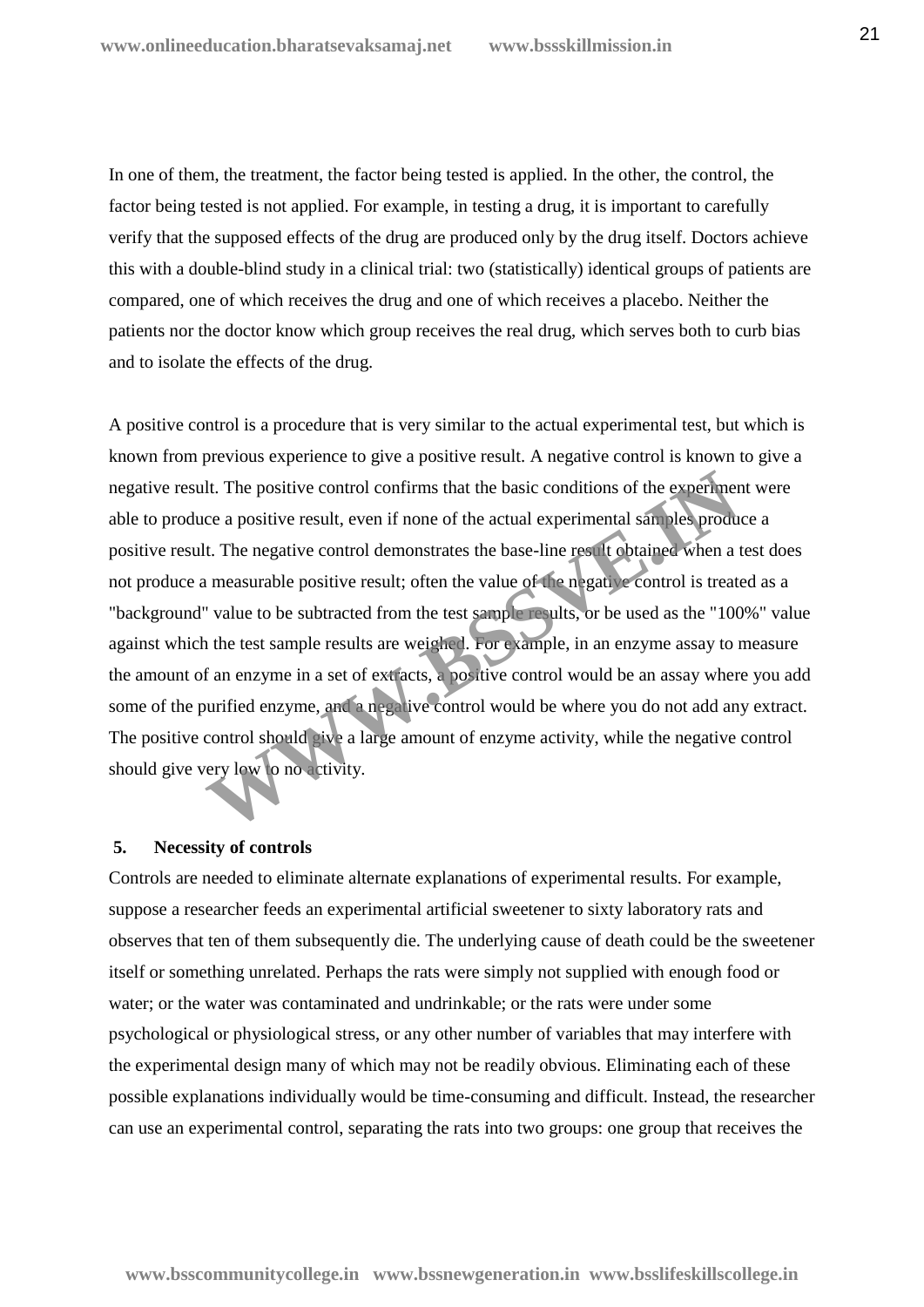sweetener and one that does not. The two groups are kept in otherwise identical conditions, and both groups are observed in the same ways. Now, any difference in morbidity between the two groups can be ascribed to the sweetener itself--and no other factor--with much greater confidence. In other cases, an experimental control is used to prevent the effects of one variable from being drowned out by the known, greater effects of other variables. For example, suppose a program that gives out free books to children in subway stations wants to measure the effect of the program on standardized test scores. However, the researchers understand that many other factors probably have a much greater effect on standardized test scores than the free books: household income, for example, and the extent of parents' education. In scientific parlance, these are called confounding variables. In this case, the researchers can either use a control group or use statistical techniques to control for the other variables. In Section 2 of this course you will cover these topics:

- 
- An Introduction To Alternative Data-Gathering Strategies And The Special Case Of Uniform Crime Reports Echniques to control for the other variables.<br>
Ection 2 of this course you will cover these Copies:<br>
Itroduction To Alternative Data-Gathering Strategies And The Special Cas<br>
From Crime Reports<br>
ling And Survey Research Qu
- **Sampling And Survey Research: Questionnaires**

## **Topic : An Introduction To Alternative Data-Gathering Strategies And The Special Case Of Uniform Crime Reports**

### **Topic Objective:**

At the end of this topic student would be able to:

- Learn about the History of the UCR
- Understand the Data collection in UCR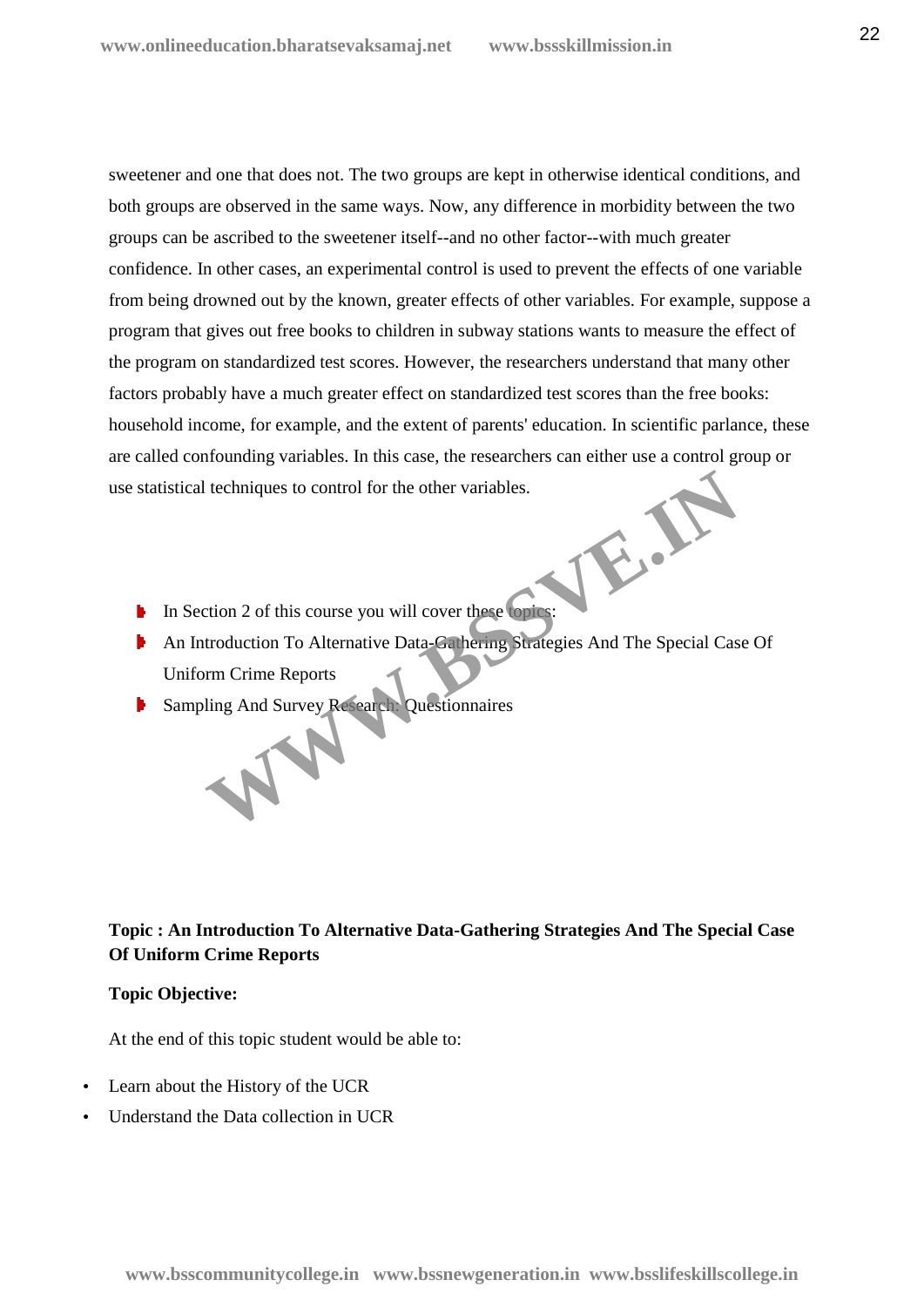Comprehend the Criticism on the UCR

### **Definition/Overview:**

**Uniform Crime Reports:** The Uniform Crime Reports (UCR) contains official data on crime that is reported to law enforcement agencies across the country that then provide the data to the Federal Bureau of Investigation (FBI). UCR focuses on index crimes, which include murder and non-negligent manslaughter, robbery, forcible rape, aggravated assault, burglary, larceny/theft, motor vehicle theft, and arson. UCR is a summary-based reporting system, with data aggregated to the city, county, state, and other geographic levels. Crime statistics are compiled from UCR data and published annually by the FBI in the Crime in the United States series. To address limitations of UCR, the FBI has developed the National Incident Based Reporting System (NIBRS) system, which is slowly being deployed by law enforcement agencies.

# W.BS

### **Key Points:**

### **1. History of the UCR**

The UCR Program was based upon work by the International Association of Chiefs of Police (IACP) throughout the 1920s to create a uniform national set of crime statistics, reliable for analysis. In 1927, the IACP created the Committee on Uniform Crime Reporting to determine first for national comparisons. The committee determined seven crimes fundamental to comparing crime rates: murder and non-negligent manslaughter, forcible rape, burglary, aggravated assault, larceny and motor vehicle theft (the eighth, arson, was added under a congressional directive in 1978). The early program was managed by the IACP, prior to FBI involvement, done through a monthly report. The first report in January 1930 reported data from 400 cities throughout 43 states, covering more than 20 million individuals, approximately twenty percent of the total U.S. population.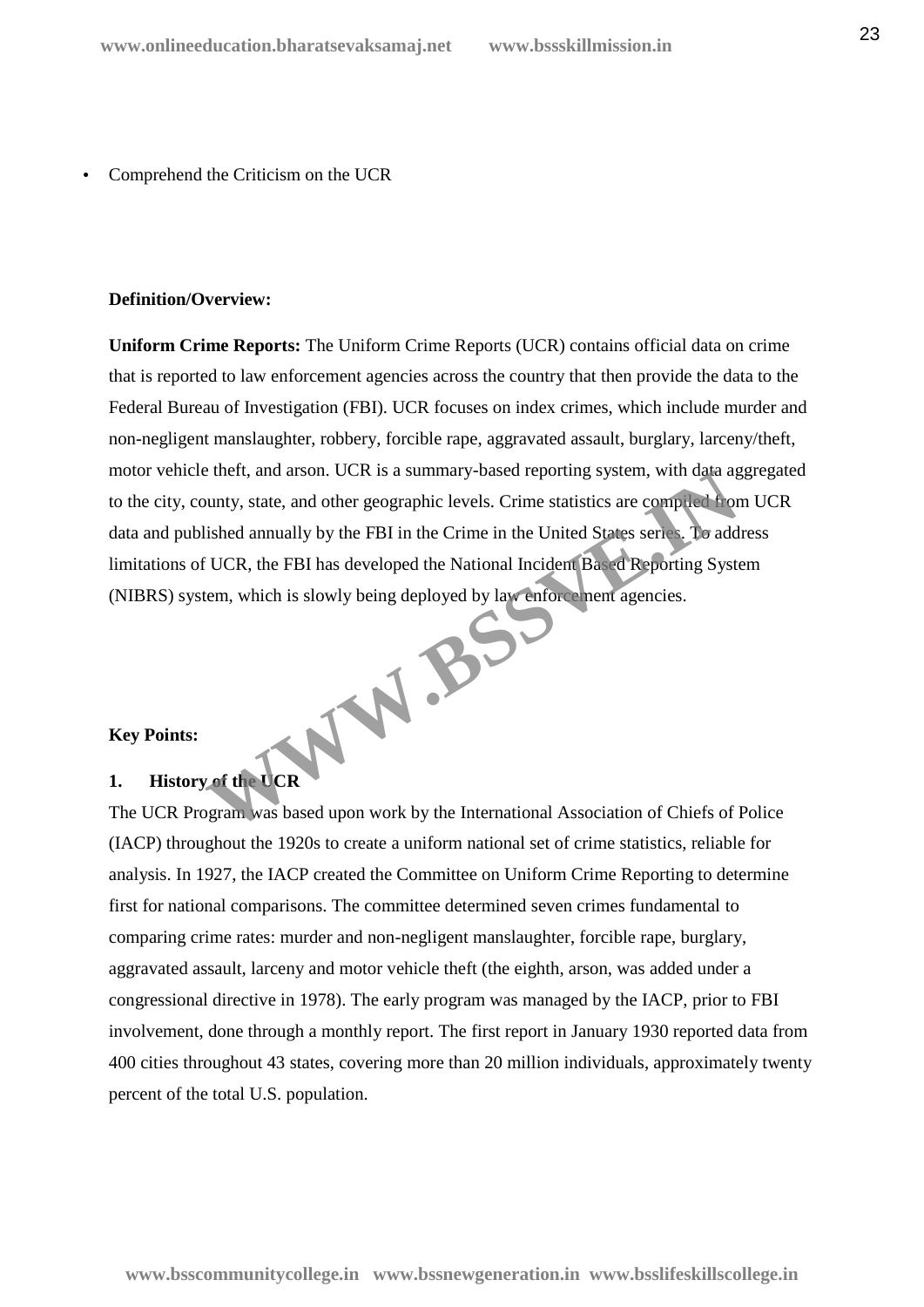June 11, 1930, through IACP lobbying, the United States Congress passed legislation enacting 28 USC 534, which granting the office of the Attorney General the ability to acquire, collect, classify, and preserve identification, criminal identification, crime, and other records with the ability appoint officials to oversee this duty, including the subordinate members of the Bureau of Investigation. In 1930, full authority was passed to the Bureau of Investigation, which was renamed numerous times throughout the 1930s eventually becoming the Federal Bureau of Investigation in 1935, the July 1930 issue of the IACP crime report serving as notice of the FBIs takeover of the program. While the IACP discontinued oversight of the program, they continued to advise the FBI to better the UCR.

Since 1935, the FBI served as a data clearinghouse; organizing, collecting, and disseminating information voluntarily submitted by local, state, federal and tribal law enforcement agencies. The UCR remained the primary tool for collection and analysis of data for the next half century. Throughout the 1980s, a series of National UCR Conferences were with members from the IACP, Department of Justice, including the FBI, and newly formed Bureau of Justice Statistics (BJS). The purpose was to determine necessary system revisions and then implement them. The result of these conferences was the release of a Blueprint for the Future of the Uniform Crime Reporting Program release in May 1985, detailing the necessary revisions. The report proposed splitting reported data into two separate categories, the eight serious crimes and twenty-one less commonly reported crimes. The eight serious crimes became known as Part I index crimes. The additional twenty-one crimes are considered Part II index crimes. In 2003, FBI UCR data were compiled from more than 16,000 agencies, representing 93 percent of the population in forty seven states. While nationally reporting is not mandated, many states have instituted laws requiring law enforcement within those states to provide UCR data. The continued growth an improvement of the UCR is unlikely as the US Department of Justice and other UCR Conference members have decided to integrate the UCR program into the NIBRS program, created in the late 1980s based on the UCR framework. the FBI served as a data clearinghouse; organizing, collecting, and dissemint coluntarily submitted by local, state, federal and tribal law enforcement age anained the primary tool for collection and analysis of the for th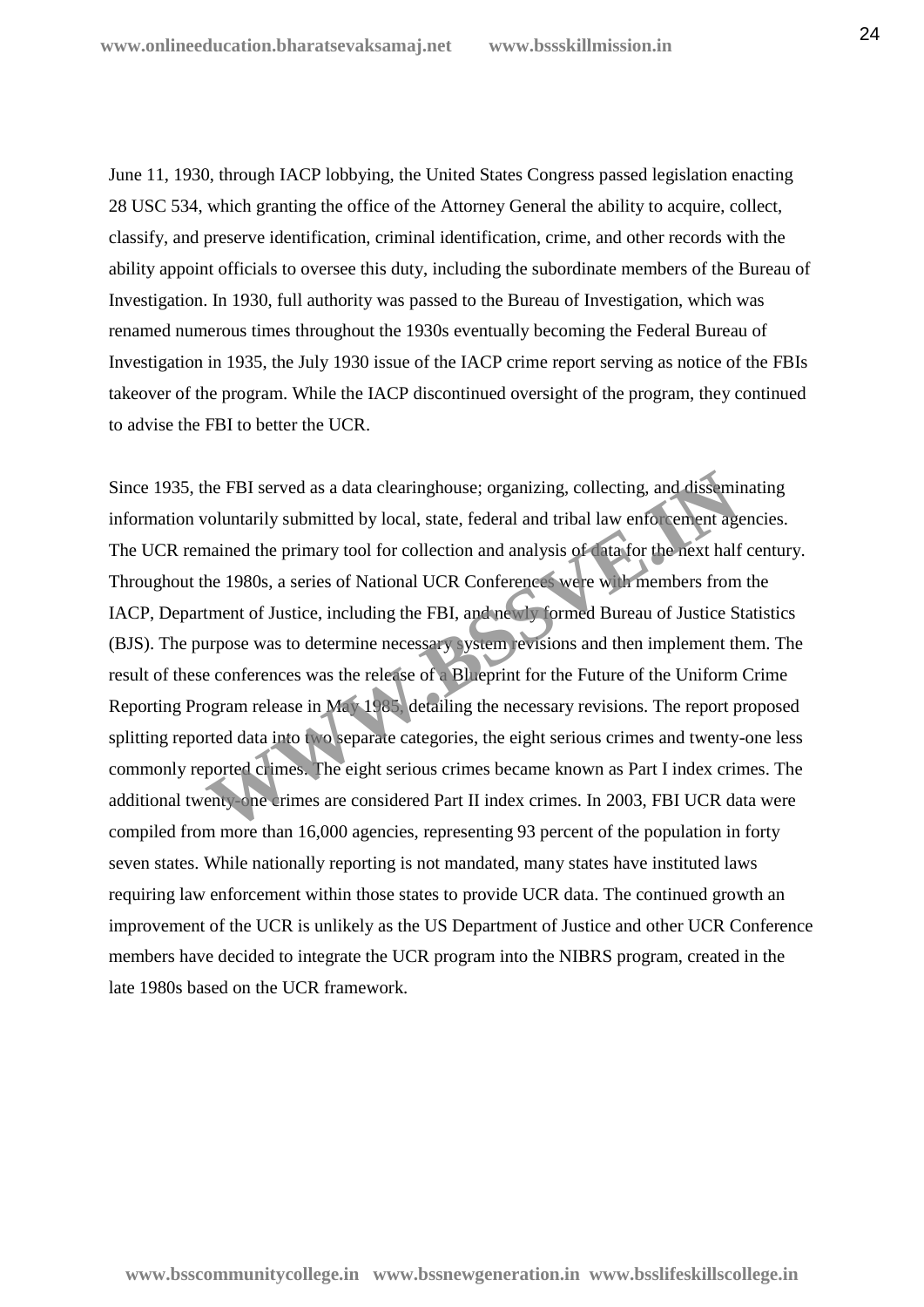### **2. Data collection in UCR**

Each month, law enforcement agencies report the number of known index crimes in their jurisdiction to the FBI. This mainly includes crimes reported to the police by the general public, but may also include crimes that police officers discover, and known through other sources. Law enforcement agencies also report the number of crime cases cleared. For reporting purposes, criminal offenses are divided into two major groups: Part I offenses and Part II offenses. In Part I, the UCR indexes reported incidents in two categories: violent and property crimes. Aggravated assault, forcible rape, murder, and robbery are classified as violent while arson, burglary, larceny-theft, and motor vehicle theft are classified as property crimes. These are reported via the document named Return A - Monthly Return of Offenses Known to the Police. Part 1 crimes are collectively known as Index crimes, this name is used because the crimes are considered quite serious, tend to be reported more reliably than others, and are reported directly to the police and not to a separate agency (ex- IRS) that doesn't necessarily contribute to the UCR. In Part II, the following categories are tracked: simple assault, curfew offenses and loitering, embezzlement, forgery and counterfeiting, disorderly conduct, driving under the influence, drug offenses, fraud, gambling, liquor offenses, offenses against the family, prostitution, public drunkenness, runaways, sex offenses, stolen property, vandalism, vagrancy, and weapons offenses. med Return A - Monthly Return of Offenses Known to the Police. Part 1 c<br>mown as Index crimes, this name is used because the crimes are considere<br>to be reported more reliably than others, and are reported directly to the po

Two property reports are also included with the Return A. The first is the Property Stolen by Classification report. This report details the number of actual crimes of each type in the Return A and the monetary value of property stolen in conjunction with that crime. Some offenses are reported in greater detail on this report than on the Return A. For example, on the Report A, burglaries are divided into three categories: Forcible Entry, Unlawful Entry - No Force, and Attempted Forcible Entry. On the Property Stolen by Classification report, burglaries are divided into six categories based on location type and the time of the offense. Offenses are counted in residences with offense times of 6pm to 6am, 6am to 6pm and Unknown Time and Nonresidences with the same three time groupings.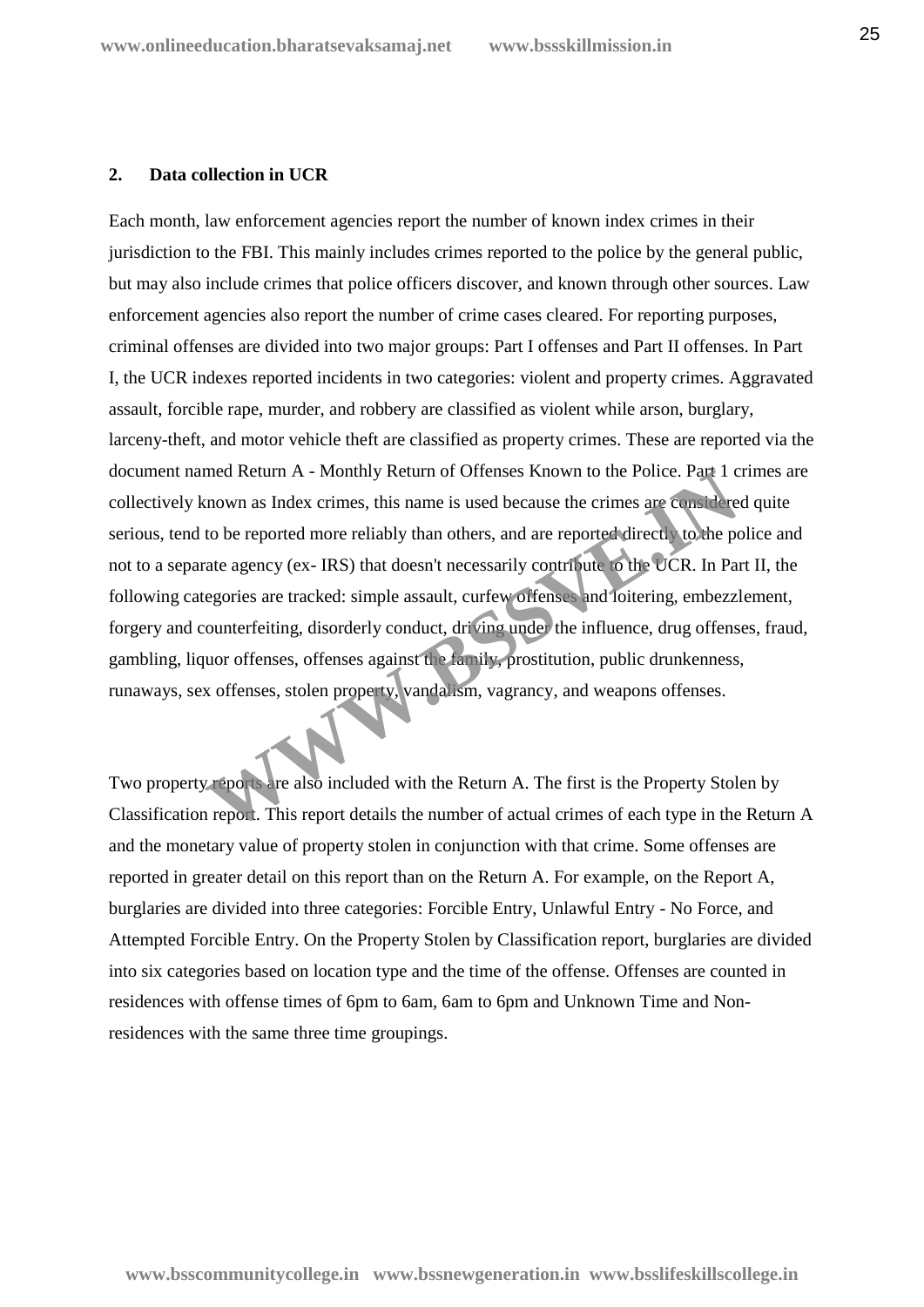The second property report is the Property Stolen by Type and Value report. The monetary value of both stolen and recovered property are totaled and classified as one of eleven property types:

- Currency, Notes, Etc.
- Jewelry and Precious Metals
- Clothing and Furs
- Locally Stolen Motor Vehicles
- Office Equipment
- Televisions, Radios, Stereos, Etc.
- Firearms
- Household Goods
- Consumable Goods
- Livestock
- Miscellaneous

The FBI began recording arson rates, as part of the UCR, in 1979. This report details arsons of the following property types: **WWW.BSSVE.IN**

- Single Occupancy Residential (houses, townhouses, duplexes, etc)
- Other Residential (apartments, tenements, flats, hotels, motels, dormitories, etc)
- Storage (barns, garages, warehouses, etc)
- Industrial/Manufacturing
- Other Commercial (stores, restaurants, offices, etc)
- Community/Public (churches, jails, schools, colleges, hospitals, etc)
- All Other Structures (out buildings, monuments, buildings under construction, etc)
- Motor Vehicles (automobiles, trucks, buses, motorcycles, etc)
- Other Mobile Property (trailers, recreational vehicles, airplanes, boats, etc)
- Other (crops, timber, fences, signs, etc)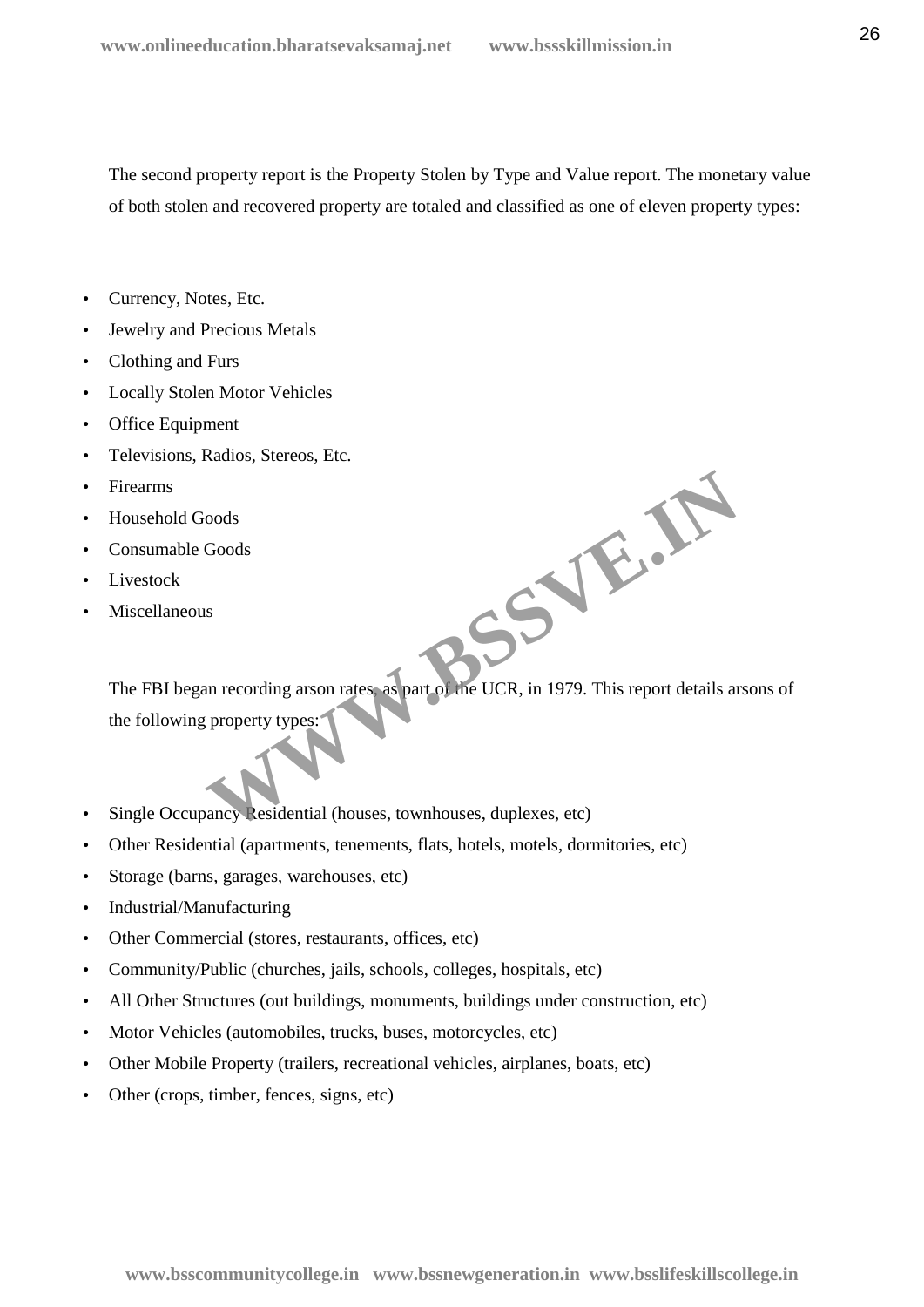**WWW.BSSVE.IN**

### **3. Criticism on the UCR**

Critics of the UCR note they do not accurately reflect crime rates in that they can only list crimes reported to law enforcement agencies. Also, should a number of crimes be connected, they only list the most serious one. For instance, if someone were murdered during a car theft, they would only list murder. Lastly, the list is biased in the reporting of rape. The UCR defines forcible rape as, "the carnal knowledge of a female forcibly and against her will." It does not list rapes against men, nor does it list same-sex rape. The UCR does not include simple assaults in part 1 and minor assaults, verbal assaults and other such crimes, which can account for between 50% and 90% of violent crimes in other countries, are not recorded.

### **Topic : Sampling And Survey Research: Questionnaires**

### **Topic Objective:**

At the end of this topic student would be able to:

- Comprehend Questionnaire
- Understand the Structure and standardization of Questionnaires
- Learn about the Serial surveys
- Develop learning regarding Advantages and disadvantages of surveys
- Identify the Disadvantages of the Surveys
- Learn about the Modes of Data Collection
- Elaborate Six Sigma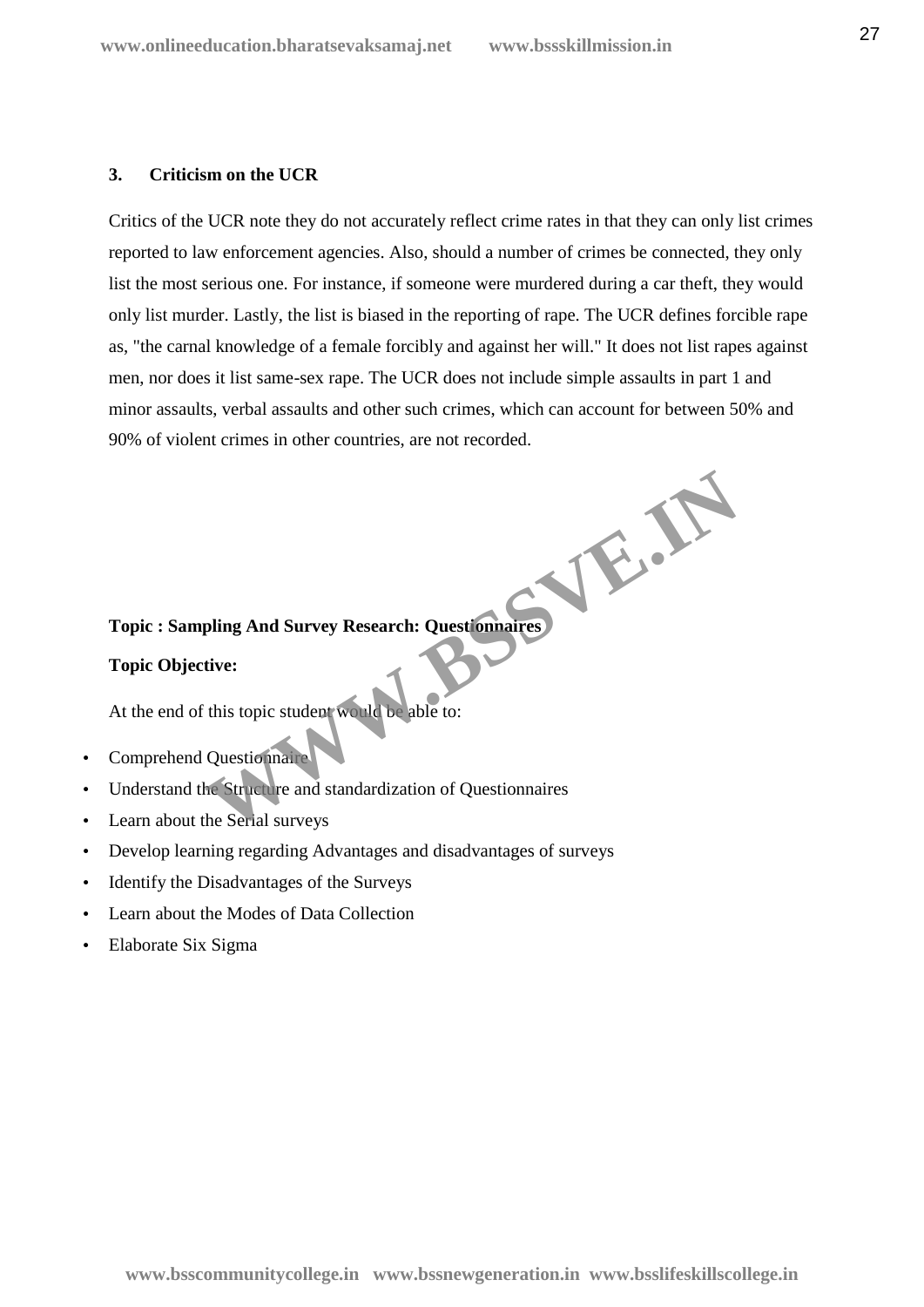### **Definition/Overview:**

Sampling: Sample selection is critical to the validity of the information that represents the populations that are being studied. The approach of the sampling helps to determine the focus of the study and allows better acceptance of the generalizations that are being made.

### **Key Points:**

### **1. Questionnaire**

A questionnaire is a research instrument consisting of a series of questions and other prompts for the purpose of gathering information from respondents. Although they are often designed for statistical analysis of the responses, this is not always the case. The questionnaire was invented by Sir Francis Galton. Careful use of biased sampling can be used if it is justified and as long as it is noted that the resulting sample may not be a true representation of the population of the study. Figure is a research instrument consisting of a series of questions and other property of gathering information from respondents. Although they are often designaly sis of the responses, this is not always the case. The que

Statistical surveys are used to collect quantitative information about items in a population. Surveys of human populations and institutions are common in political polling and government, health, social science and marketing research. A survey may focus on opinions or factual information depending on its purpose, and many surveys involve administering questions to individuals. When the questions are administered by a researcher, the survey is called a structured interview or a researcher-administered survey. When the questions are administered by the respondent, the survey is referred to as a questionnaire or a self-administered survey. Questionnaires are used by sociologists, positivists prefer closed questions. Questionnaires have advantages over some other types of surveys in that they are cheap, do not require as much effort from the questioner as verbal or telephone surveys, and often have standardized answers that make it simple to compile data. However, such standardized answers may frustrate users. Questionnaires are also sharply limited by the fact that respondents must be able to read the

**www.bsscommunitycollege.in www.bssnewgeneration.in www.bsslifeskillscollege.in**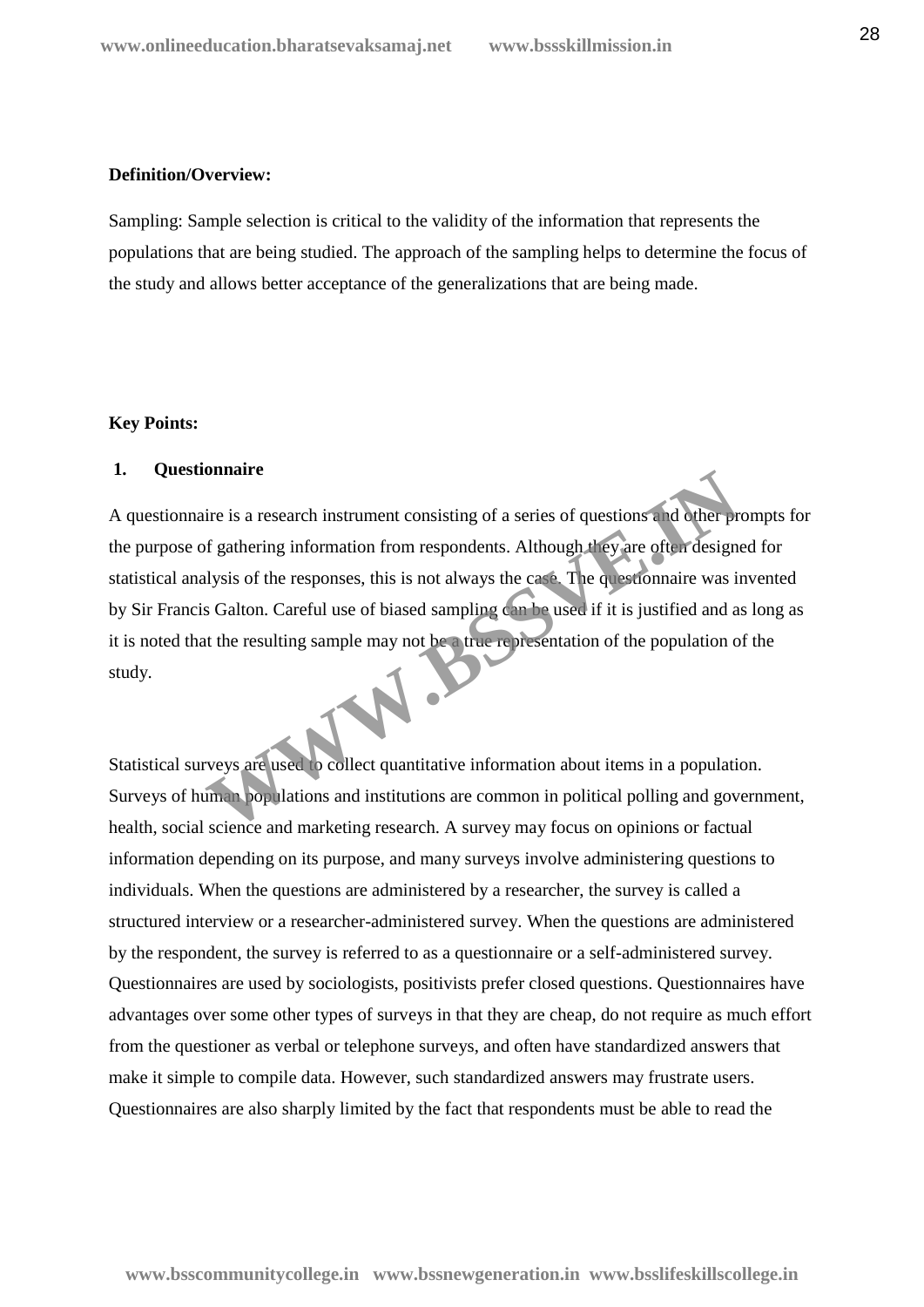questions and respond to them. Thus, for some demographic groups conducting a survey by questionnaire may not be practical. As a type of survey, questionnaires also have many of the same problems relating to question construction and wording that exist in other types of opinion polls.

### **2. Structure and standardization of Questionnaires**

The questions are usually structured and standardized. The structure is intended to reduce bias. For example, questions should be ordered in such a way that a question does not influence the response to subsequent questions. Surveys are standardized to ensure reliability, generalizability, and validity . Every respondent should be presented with the same questions and in the same order as other respondents. In organizational development (OD), carefully constructed survey instruments are often used as the basis for data gathering, organizational diagnosis, and subsequent action planning. Some OD practitioners (e.g. Fred Nickols) even consider survey guided development as the sine qua non of OD.<br>
3. Serial surveys absequent questions. Surveys are standardized to ensure remability, general<br>Every respondent should be presented with the same questions and<br>are often used as the basis for data gathering, organizational diagnosis, and<br>ref

### **3. Serial surveys**

Serial surveys are those which repeat the same questions at different points in time, producing time-series data. They typically fall into two types:

- Cross-sectional surveys which draw a new sample each time. In a sense any one-off survey will also be cross-sectional.
- Longitudinal surveys where the sample from the initial survey is recontacted at a later date to be asked the same questions.

### **4. Advantages and disadvantages of surveys**

 It is an efficient way of collecting information from a large number of respondents. Very large samples are possible. Statistical techniques can be used to determine validity, reliability, and statistical significance.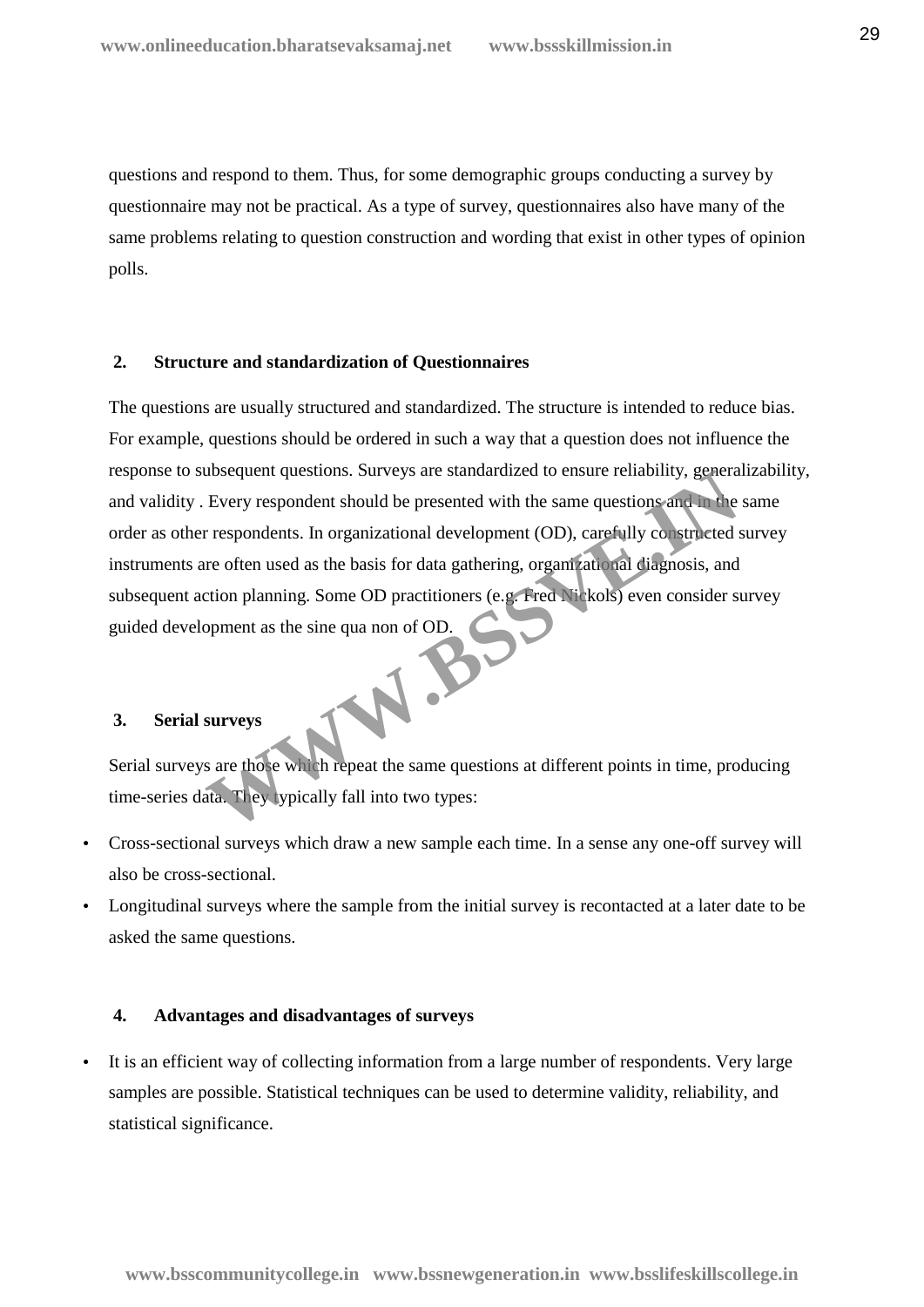- Surveys are flexible in the sense that a wide range of information can be collected. They can be used to study attitudes, values, beliefs, and past behaviours.
- Because they are standardized, they are relatively free from several types of errors.
- They are relatively easy to administer.
- There is an economy in data collection due to the focus provided by standardized questions. Only questions of interest to the researcher are asked, recorded, codified, and analyzed. Time and money is not spent on tangential questions.

### **5. Disadvantages of the Surveys**

Surveys depend on subjects motivation, honesty, memory, and ability to respond. Subjects may not be aware of their reasons for any given action. They may have forgotten their reasons. They may not be motivated to give accurate answers, in fact, they may be motivated to give answers that present themselves in a favorable light. Structured surveys, particularly those with closed ended questions, may have low validity when researching affective variables. Although the chosen survey individuals are often a random sample, errors due to non-response may exist. That is, people who choose to respond on the survey may be different from those who do not respond, thus biasing the estimates. Survey question answer-choices could lead to vague data sets because at times they are relative only to a personal abstract notion concerning "strength of choice". For instance the choice "moderately agree" may mean different things to different subjects, and to anyone interpreting the data for correlation. Even yes or no answers are problematic because subjects may for instance put "no" if the choice "only once" is not available. and on subjects motivation, honesty, memory, and ability to respond. Subject of their reasons for any given action. They may have forgotten their reason otivated to give accurate answers, in fact, they may be motivated to

### **6. Six Sigma**

Six Sigma is a business management strategy, originally developed by Motorola, that today enjoys widespread application in many sectors of industry. Six Sigma seeks to identify and remove the causes of defects and errors in manufacturing and business processes. It uses a set of quality management methods, including statistical methods, and creates a special infrastructure of people within the organization ("Black Belts" etc.) who are experts in these methods. Each Six Sigma project carried out within an organization follows a defined sequence of steps and has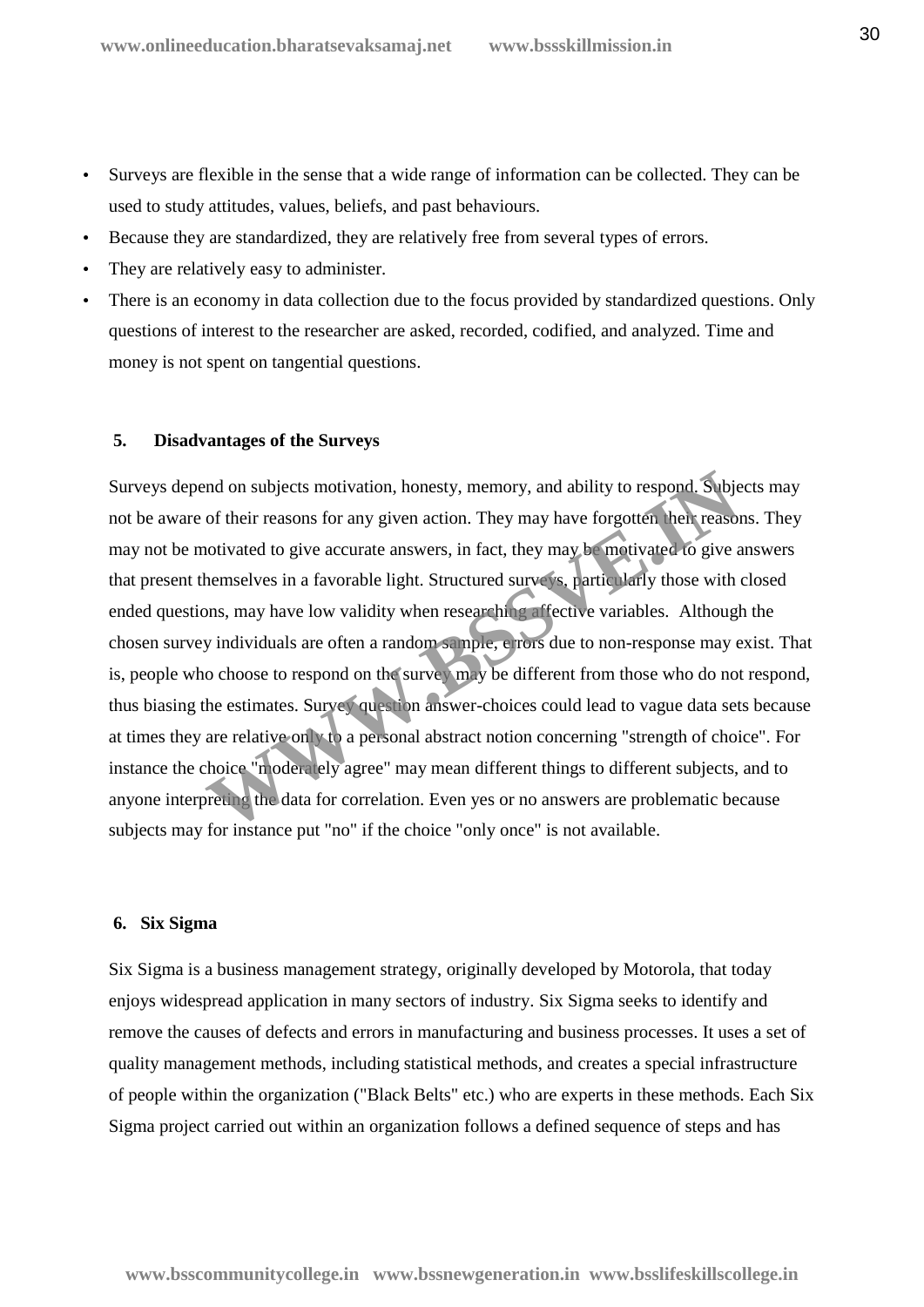quantified financial targets (cost reduction or profit increase). Quality in business is heavily dependent on six sigma methodology & tools in that it is focused on variance & error reduction in any process. Companies that are known for achieving well-publicized success of quality through six sigma implementation are Motorola, Honeywell (previously known as AlliedSignal), and General Electric.

Graph of the normal distribution, which underlies the statistical assumptions of the Six Sigma model. The Greek letter marks the distance on the horizontal axis between the mean, , and the curve's inflection point. The greater this distance is, the greater is the spread of values encountered. For the curve shown in red above,  $= 0$  and  $= 1$ . The other curves illustrate different values of and The following outlines the statistical background of the term Six Sigma: Sigma (the lower-case Greek letter) is used to represent the standard deviation (a measure of variation) of a statistical population. The term "six sigma process," comes from the notion that if one has six standard deviations between the mean of a process and the nearest specification limit, there will be practically no items that fail to meet the specifications; compare with the three sigma rule and computations there. This is based on the calculation method employed in a process capability study. In a capability study, the number of standard deviations between the process mean and the nearest specification limit is given in sigma units. As process standard deviation goes up, or the mean of the process moves away from the center of the tolerance, fewer standard deviations will fit between the mean and the nearest specification limit, decreasing the sigma number. tion point. The greater this distance is, the greater is the spread of values<br>For the curve shown in red above,  $= 0$  and  $= 1$ . The other curves illustrates<br>of and . The following outlines the statistical back round of t

- In Section 3 of this course you will cover these topics:
- Survey Research: Interviews And Telephone Surveys
- **Participant Observation And Case Studies**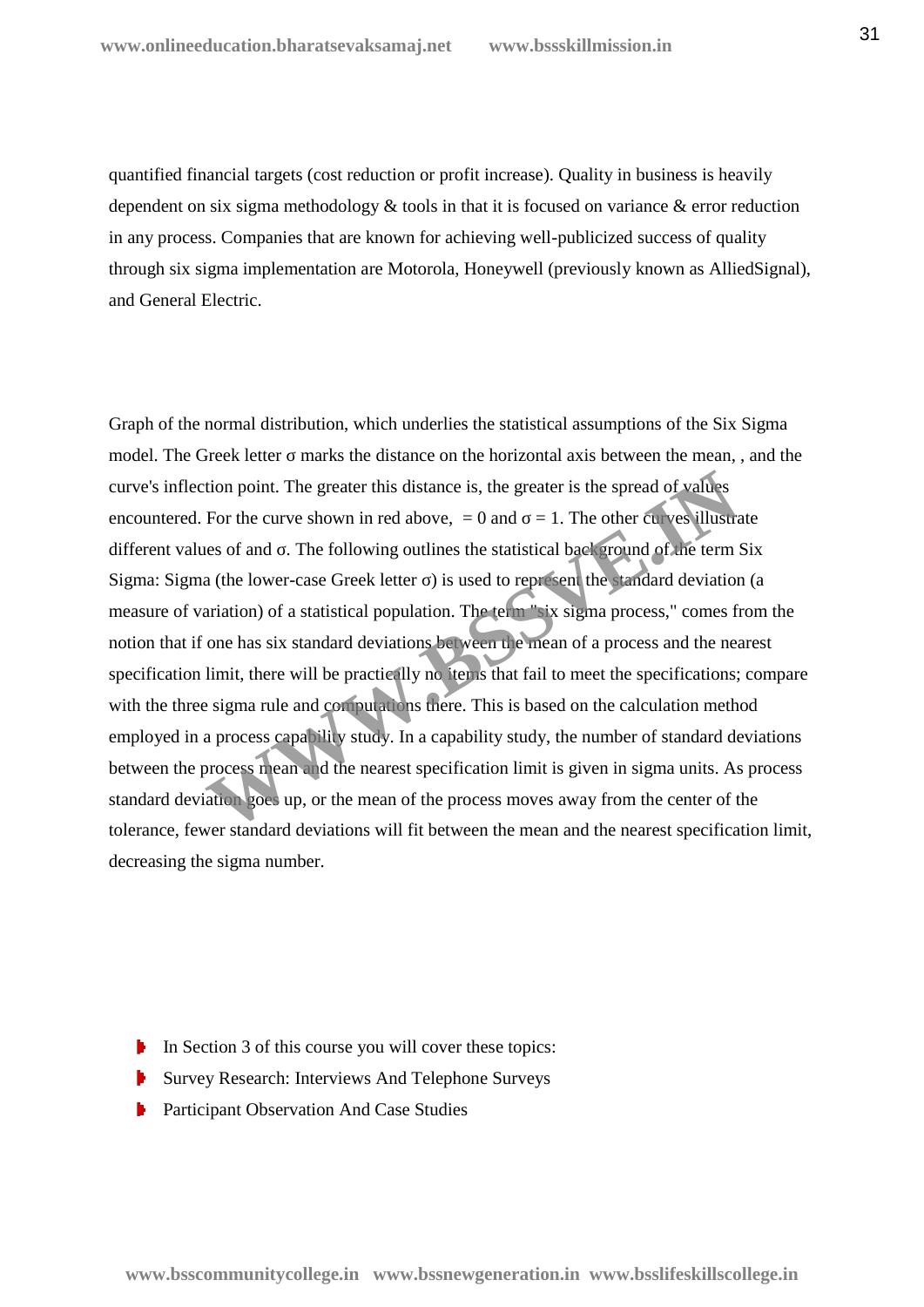### **Topic : Survey Research: Interviews And Telephone Surveys**

### **Topic Objective:**

At the end of this topic student would be able to:

- Comprehend the Uses of survey data
- Understand about the Automated telephone survey
- Develop learning regarding Structured interview
- Understand the Uses of survey data

### **Definition/Overview:**

**Interview Survey:** The Interview Survey is administered over a period of five quarters and collects expenditures from the previous three months. This survey is meant to capture large purchases, such as spending on furniture, clothing, and utilities. **WWW.BSSVE.IN**

### **Key Points:**

### **1. Uses of survey data**

Data from the Consumer Expenditure Survey are used in a number of different ways by a variety of users. One important use of the survey is for the periodic revision of the Bureau of Labor Statistics's Consumer Price Index (CPI). The Bureau uses survey results to select new market baskets of goods and services for the CPI, to determine the relative importance of CPI components, and to derive new cost weights for the market baskets. Market researchers find the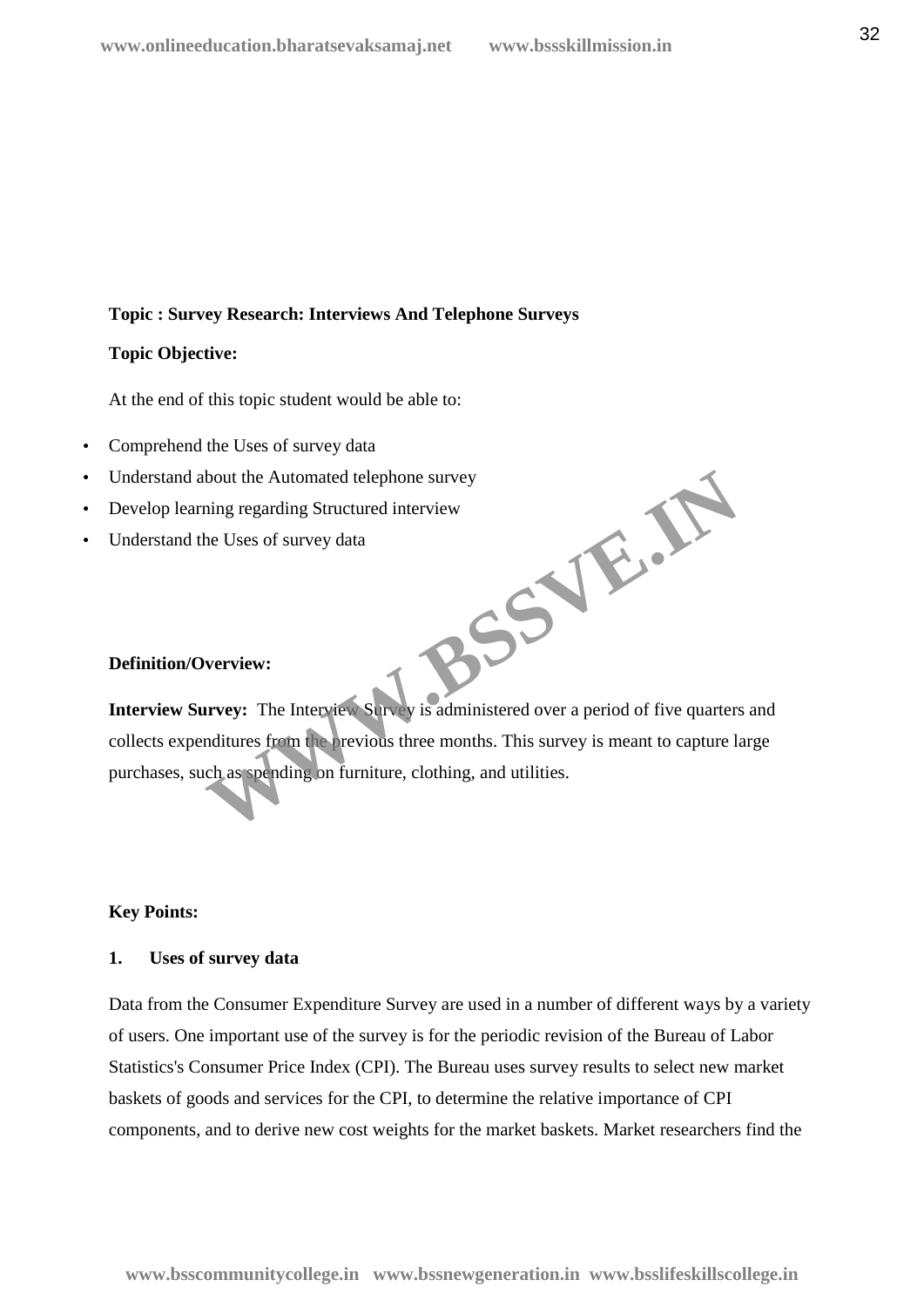data useful in analyzing the demand for groups of goods and services. The data allow them to track spending trends of different types of consumer units. Government and private agencies use the data to study the welfare of particular segments of the population, such as those consumer units with a reference person aged 65 and older or under age 25, or for low-income consumer units. Economic policymakers use the data to study the impact of policy changes on the welfare of different socioeconomic groups. Researchers use the data in a variety of studies, including those that focus on the spending behavior of different family types, trends in expenditures on various expenditure components including new types of goods and services, gift-giving behavior, consumption studies, and historical spending trends.

### **2. Automated telephone survey**

Automated surveys are used to collect information and gain feedback via the telephone and the internet. Automated surveys are used for customer research purposes by call centres for customer relationship management and performance management purposes. They are also used for political polling, market research and job satisfaction surveying. Many large organizations outsource their customer handling to call centres where another organization deals directly with their customers. Automated surveys give independent evaluation of the outsourced service from the customers themselves. In call centres automated surveys are used to improve service quality and increase customer loyalty. ated telephone survey<br>
urveys are used to collect information and gain feedback was the telephone<br>
omated surveys are used for customer research purposes by call centres for<br>
management and performance management purposes.

### **3. Structured interview**

A structured interview (also known as a standardized interview or a researcher-administered survey) is a quantitative research method commonly employed in survey research. The aim of this approach is to ensure that each interviewee is presented with exactly the same questions in the same order. This ensures that answers can be reliably aggregated and that comparisons can be made with confidence between sample subgroups or between different survey periods. Structured interviews are a means of collecting data for a statistical survey. In this case, the data is collected by an interviewer rather than through a self-administered questionnaire. Interviewers read the questions exactly as they appear on the survey questionnaire. The choice of answers to the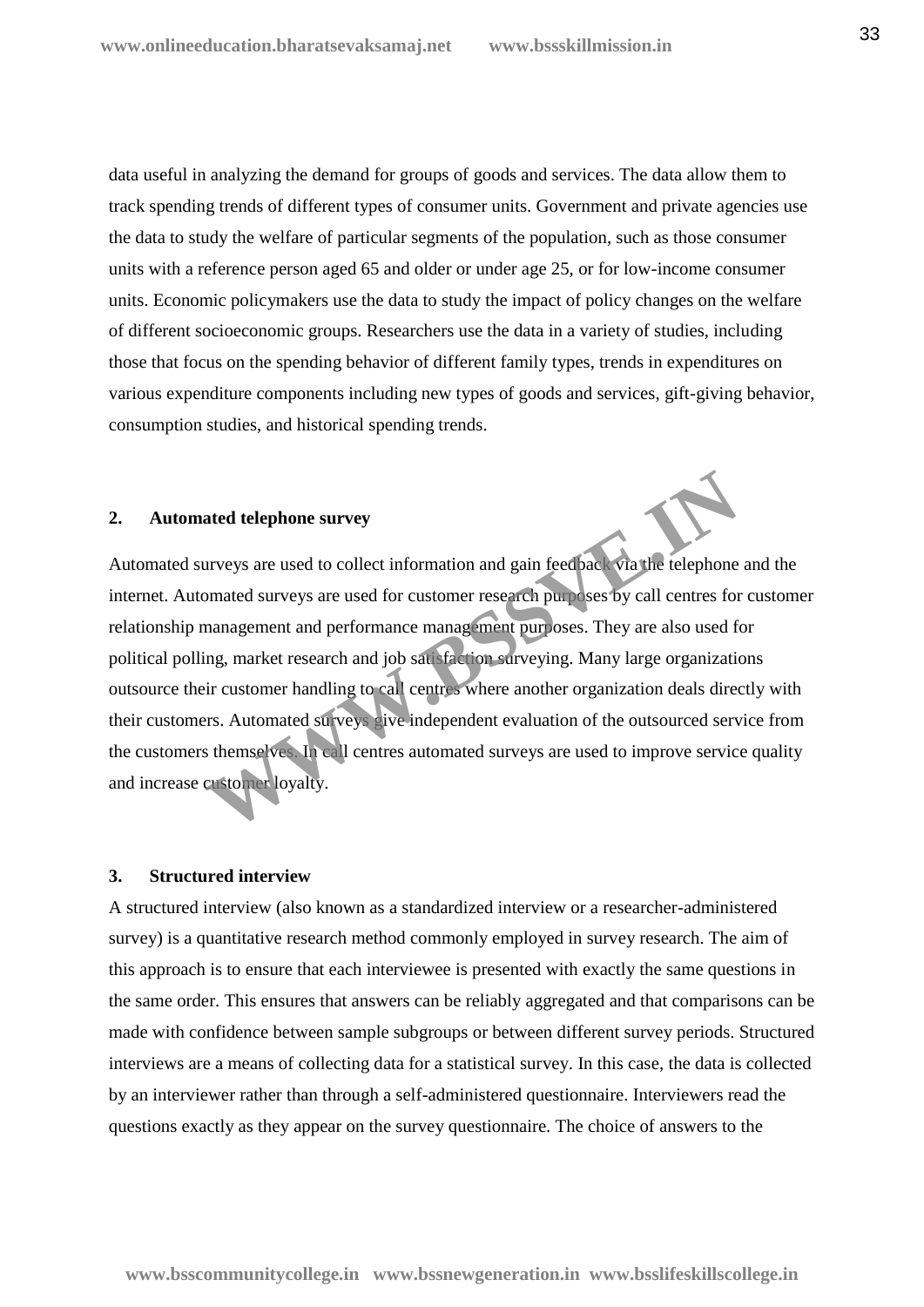questions is often fixed (close-ended) in advance, though open-ended questions can also be included within a structured interview.

A structured interview also standardises the order in which questions are asked of survey respondents, so the questions are always answered within the same context. This is important for minimising the impact of context effects, where the answers given to a survey question can depend on the nature of preceding questions. Though context effects can never be avoided, it is often desirable to hold them constant across all respondents.

### **4. Uses of survey data**

Data from the Consumer Expenditure Survey are used in a number of different ways by a variety of users. One important use of the survey is for the periodic revision of the Bureau of Labor Statistics's Consumer Price Index (CPI). The Bureau uses survey results to select new market baskets of goods and services for the CPI, to determine the relative importance of CPI components, and to derive new cost weights for the market baskets. Market researchers find the data useful in analyzing the demand for groups of goods and services. The data allow them to track spending trends of different types of consumer units. Government and private agencies use the data to study the welfare of particular segments of the population, such as those consumer units with a reference person aged 65 and older or under age 25, or for low-income consumer units. Economic policymakers use the data to study the impact of policy changes on the welfare of different socioeconomic groups. Researchers use the data in a variety of studies, including those that focus on the spending behavior of different family types, trends in expenditures on various expenditure components including new types of goods and services, gift-giving behavior, consumption studies, and historical spending trends. important use of the survey is for the periodic revision of the Bureau of L<br>
msumer Price Index (CPI). The Bureau uses survey results to select new n<br>
ods and services for the CPI, to determine the relative importance of C

### **Topic : Participant Observation And Case Studies**

### **Topic Objective:**

At the end of this topic student would be able to:

**www.bsscommunitycollege.in www.bssnewgeneration.in www.bsslifeskillscollege.in**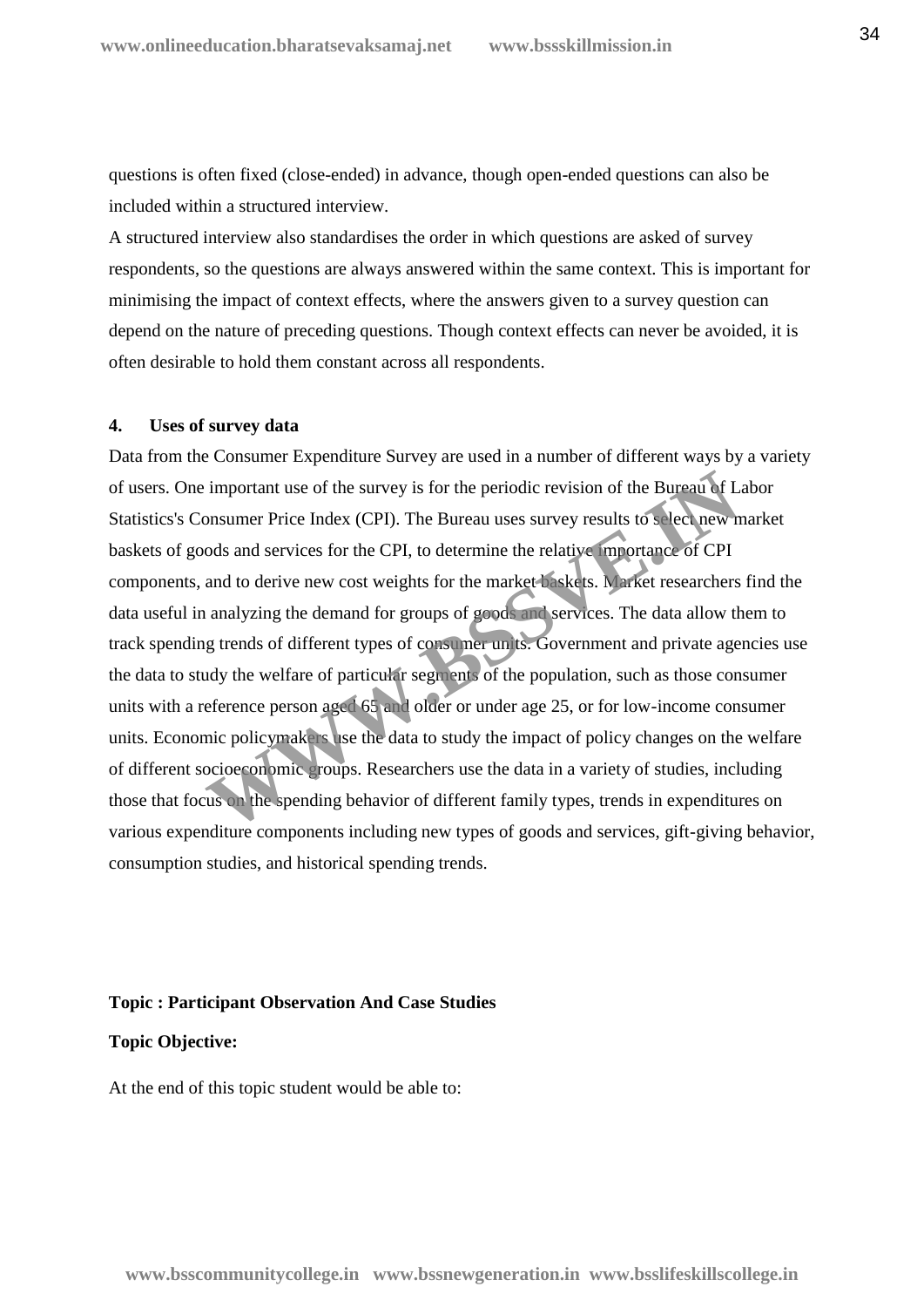- Understand the concept of Method and Practice
- Identify the History and Development
- Comprehend the procedure of Case selection
- Learn about the Critical case
- Understand the Paradigmatic case
- Develop learning regarding the process of Generalizing from case studies

### **Definition/Overview:**

Participant observation: Participant observation is a set of research strategies which aim to gain a close and intimate familiarity with a given group of individuals (such as a religious, occupational, or subcultural group, or a particular community) and their practices through an intensive involvement with people in their natural environment, often though not always over an extended period of time. The method originated in field work of social anthropologists, especially Bronisław Malinowski and his students in Britain, the students of Franz Boas in the US, and in the urban research of the Chicago School of sociology. **Example 18 Servation:** Participant observation is a set of research strategies which and intimate familiarity with a given group of individuals (such as a religio or subcultural group, or a particular community and their

### **Key Points:**

### **1. Method and Practice**

Such research usually involves a range of methods: informal interviews, direct observation, participation in the life of the group, collective discussions, analyses of personal documents produced within the group, self-analysis, and life-histories. Although the method is generally characterized as qualitative research, it can (and often does) include quantitative dimensions. Participant observation is usually undertaken over an extended period of time, ranging from several months to many years. An extended research time period means that the researcher will be able to obtain more detailed and accurate information about the people he/she is studying.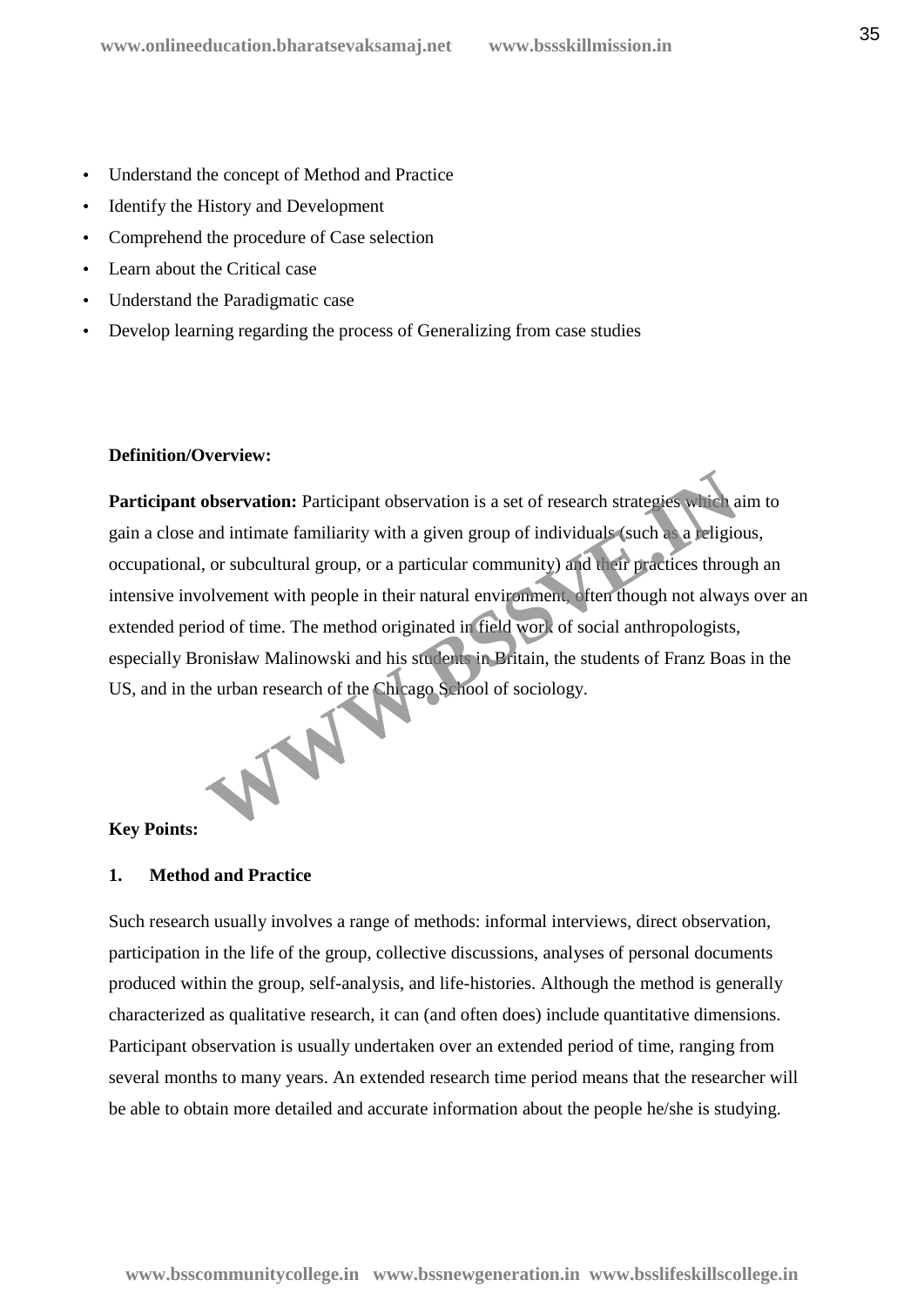Observable details (like daily time allotment) and more hidden details (like taboo behavior) are more easily observed and understandable over a longer period of time. A strength of observation and interaction over long periods of time is that researchers can discover discrepancies between what participants say -- and often believe -- should happen (the formal system) and what actually does happen, or between different aspects of the formal system; in contrast, a one-time survey of people's answers to a set of questions might be quite consistent, but is less likely to show conflicts between different aspects of the social system or between conscious representations and behavior.

### **2. History and Development**

Participant observation has its roots in anthropology and as a methodology can be attributed to Frank Hamilton Cushing in his study of the Zuni Indians in the later part of the nineteenth century, followed by the studies of non-Western societies by people such as Bronislaw Malinowski, Edward Evans-Pritchard, and Margaret Mead in the first half of the twentieth century. It emerged as the principal approach to ethnographic research by anthropologists and relied on the cultivation of personal relationships with local informants as a way of learning about a culture, involving both observing and participating in the social life of a group. By living with the cultures they studied, these researchers were able to formulate first hand accounts of their lives and gain novel insights. This same method of study has also been applied to groups within Western society, and is especially successful in the study of sub-cultures or groups sharing a strong sense of identity, where only by taking part might the observer truly get access to the lives of those being studied. Since the 1980s, some anthropologists and other social scientists have questioned the degree to which participant observation can give veridical insight into the minds of other people. **Example 18 and Development**<br>
Seervation has its roots in anthropology and as a methodology can be attrict<br>
con Cushing in his study of the Zuni Indians in the factor and of the nineteen<br>
wed by the studies of non-Western

At the same time, a more formalized qualitative research program known as grounded theory, initiated by Glaser and Strauss, began gaining currency within American sociology and related fields such as public health. In response to these challenges, some ethnographers have refined their methods, either making them more amenable to formal hypothesis-testing and replicability,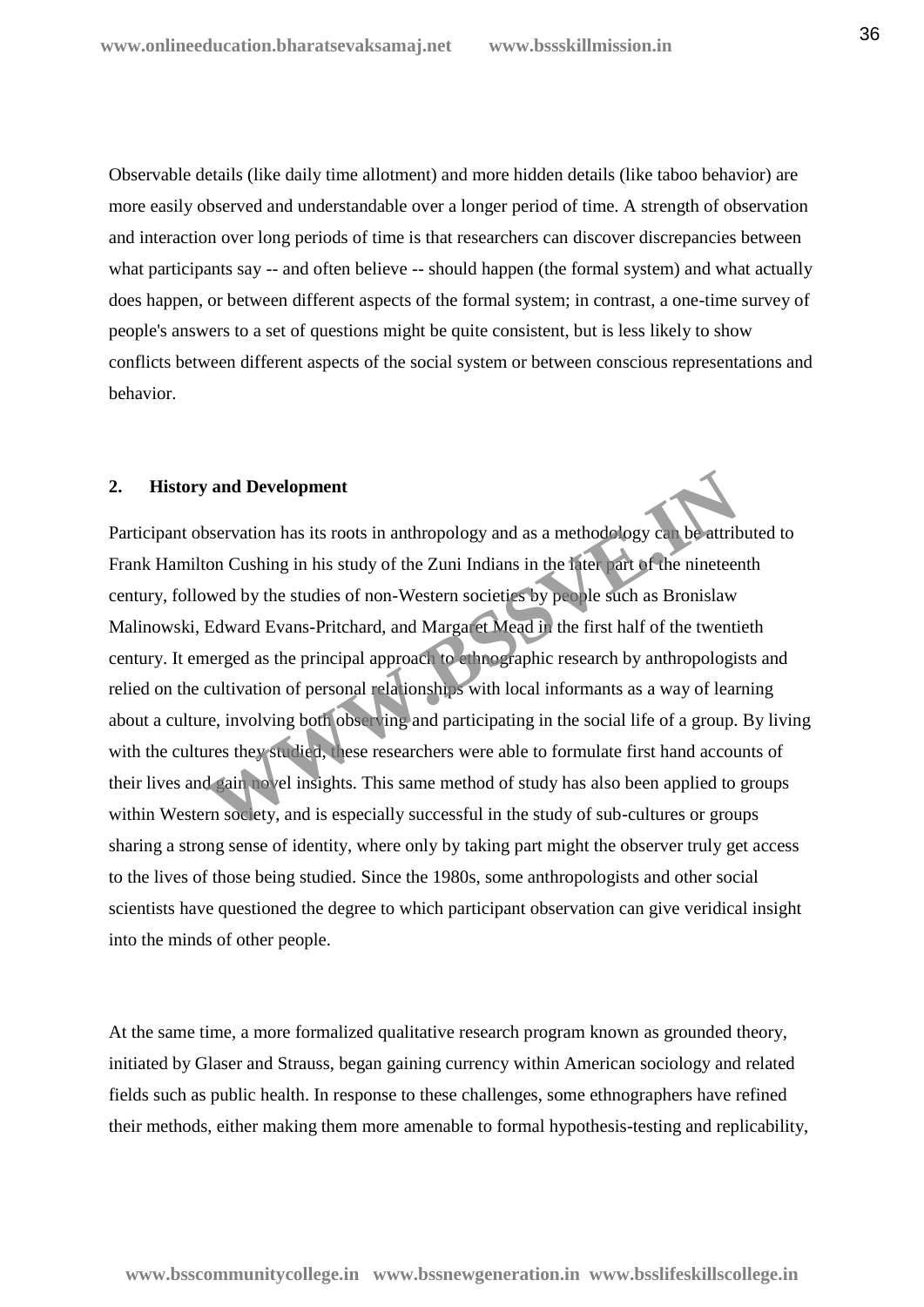or framing their interpretations within a more carefully considered epistemology. "Observing" or "observant" participation has also been used to describe fieldwork in sexual minority subcultures by anthropologists and sociologists who are themselves lesbian, gay, bisexual, or transgender; the different phrasing is meant to highlight the way in which their partial or full membership in the community/subculture that they are researching both allows a different sort of access to the community and also shapes their perceptions in ways different from a full outsider. This is similar to considerations by anthropologists such as Lila Abu-Lughod on "halfie anthropology", or fieldwork by bicultural anthropologists on a culture to which they partially belong. The sociological methods known as grounded theory (Glazer and Strauss) overlap significantly with the more formalized versions of participant observation.

#### **3. Case selection**

When selecting a case for a case study, researchers often use information-oriented sampling, as opposed to random sampling. This is because the typical or average case is often not the richest in information. Extreme or atypical cases reveal more information because they activate more basic mechanisms and more actors in the situation studied. In addition, from both an understanding-oriented and an action-oriented perspective, it is often more important to clarify the deeper causes behind a given problem and its consequences than to describe the symptoms of the problem and how frequently they occur. Random samples emphasizing representativeness will seldom be able to produce this kind of insight; it is more appropriate to select some few cases chosen for their validity. **Example 3** a case for a case study, researchers often use into mation-oriented sampled and an ampling. This is because the virtual or average case is often not the m. Extreme or atypical cases reveal more information beca

#### **4. Critical case**

A critical case can be defined as having strategic importance in relation to the general problem. For example, an occupational medicine clinic wanted to investigate whether people working with organic solvents suffered brain damage. Instead of choosing a representative sample among all those enterprises in the clinics area that used organic solvents, the clinic strategically located a single workplace where all safety regulations on cleanliness, air quality, and the like, had been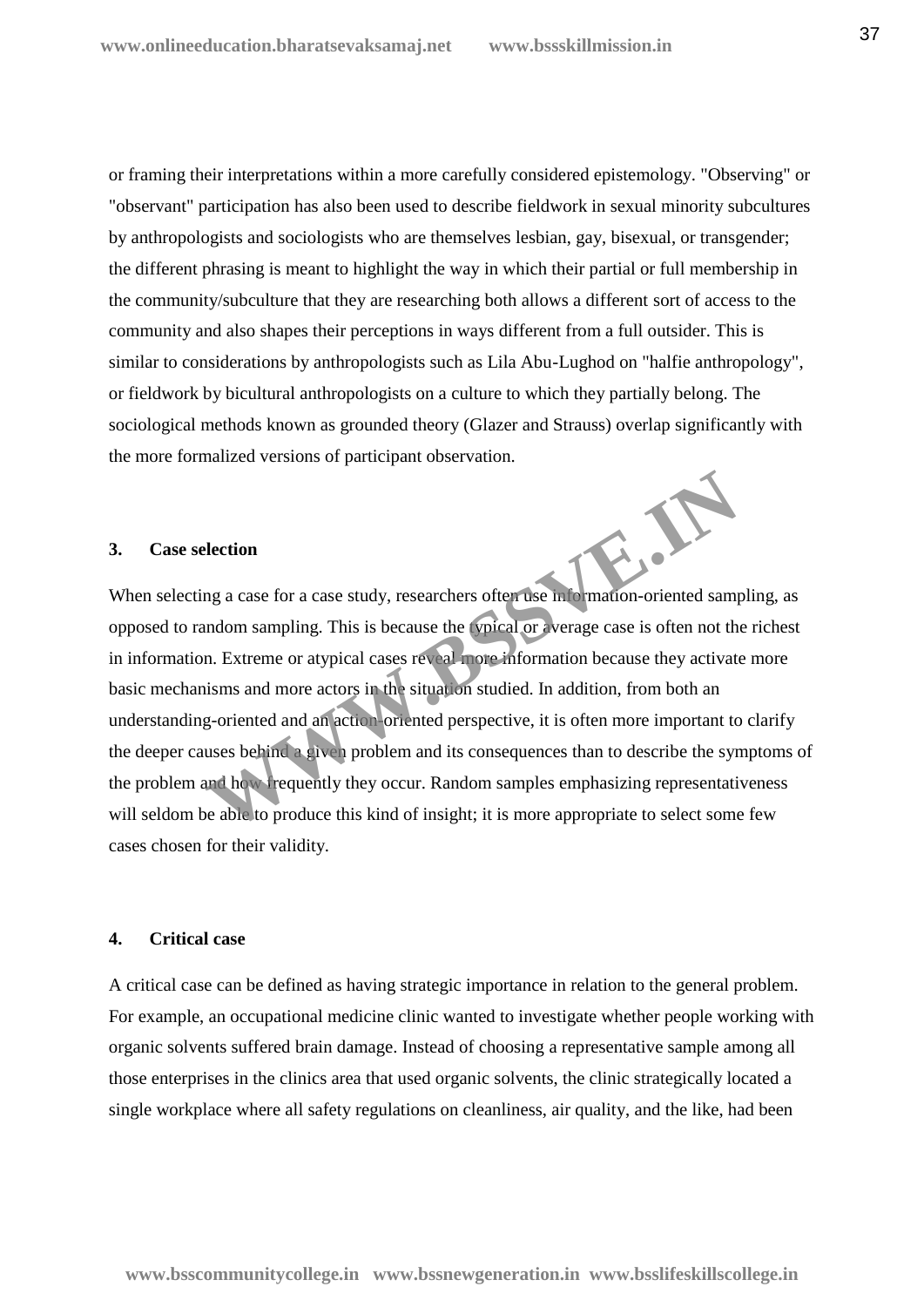fulfilled. This model enterprise became a critical case: if brain damage related to organic solvents could be found at this particular facility, then it was likely that the same problem would exist at other enterprises which were less careful with safety regulations for organic solvents. Via this type of strategic sampling, one can save both time and money in researching a given problem. Another example of critical case sampling is the strategic selection of lead and feather for the test of whether different objects fall with equal velocity. The selection of materials provided the possibility to formulate a generalization characteristic of critical cases, a generalization of the sort, If it is valid for this case, it is valid for all (or many) cases. In its negative form, the generalization would be, If it is not valid for this case, then it is not valid for any (or only few) cases.

### **5. Case study on Participant observation**

S. Case study on Participant observation<br>Rather than using large samples and following a rigid protocol to examine a limited number of variables, case study methods involve an in-depth, longitudinal examination of a single instance or event: a case. They provide a systematic way of looking at events, collecting data, analyzing information, and reporting the results. As a result the researcher may gain a sharpened understanding of why the instance happened as it did, and what might become important to look at more extensively in future research. Case studies lend themselves to both generating and testing hypotheses. **Example 18 and 18 and 18 and 18 and 18 and 18 and 18 and 18 and 18 and 18 and 18 and 18 and 18 and 18 and 18 and 18 and 18 and 18 and 18 and 18 and 18 and 18 and 18 and 18 and 18 and 18 and 18 and 18 and 18 and 18 and 18** 

Another suggestion is that case study should be defined as a research strategy, an empirical inquiry that investigates a phenomenon within its real-life context. Case study research means single and multiple case studies, can include quantitative evidence, relies on multiple sources of evidence and benefits from the prior development of theoretical propositions. Case studies should not be confused with qualitative research and they can be based on any mix of quantitative and qualitative evidence. Single-subject research provides the statistical framework for making inferences from quantitative case-study data. This is also supported and wellformulated in : "The case study is a research approach, situated between concrete data taking techniques and methodologic paradigms."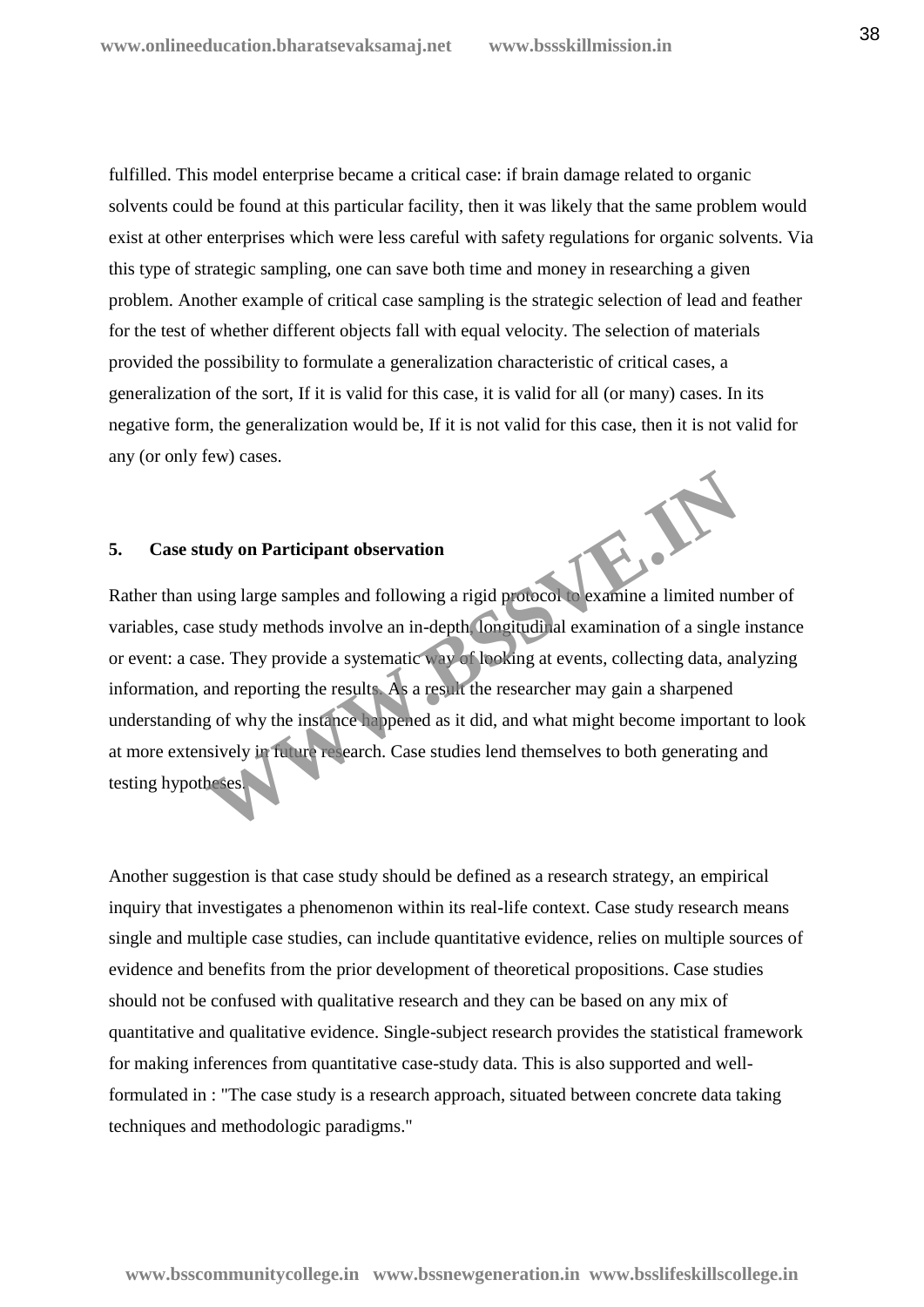#### **6. Paradigmatic case**

A Paradigmatic case may be defined as an exemplar or prototype. Thomas Kuhn has shown that the basic skills, or background practices, of natural scientists are organized in terms of exemplars or 'paradigms' the role of which in the scientific process can be analyzed. Similarly, scholars like Clifford Geertz and Michel Foucault have often organized their research around specific cultural paradigms: a paradigm for Geertz lay for instance in the deep play of the Balinese cockfight, while for Foucault, European prisons and the Panopticon are examples. Both instances are examples of paradigmatic cases, that is, cases that highlight more general characteristics of the societies or issues in question. Kuhn has shown that scientific paradigms cannot be expressed as rules or theories. There exists no predictive theory for how predictive theory comes about. A scientific activity is acknowledged or rejected as good science by how close it is to one or more exemplars; that is, practical prototypes of good scientific work. A paradigmatic case of how scientists do science is precisely such a prototype. It operates as a reference point and may function as a focus for the founding of schools of thought. Sues in question. Kuhn has shown that scientific paradigms cannot be express. There exists no predictive theory for how predictive theory comes aboutly is acknowledged or rejected as good science by how close it is to one

# **7. Generalizing from case studies**

The case study is effective for generalizing using the type of test that Karl Popper called falsification, which forms part of critical reflexivity. Falsification is one of the most rigorous tests to which a scientific proposition can be subjected: if just one observation does not fit with the proposition it is considered not valid generally and must therefore be either revised or rejected. Popper himself used the now famous example of, "All swans are white," and proposed that just one observation of a single black swan would falsify this proposition and in this way have general significance and stimulate further investigations and theory-building. The case study is well suited for identifying "black swans" because of its in-depth approach: what appears to be "white" often turns out on closer examination to be "black."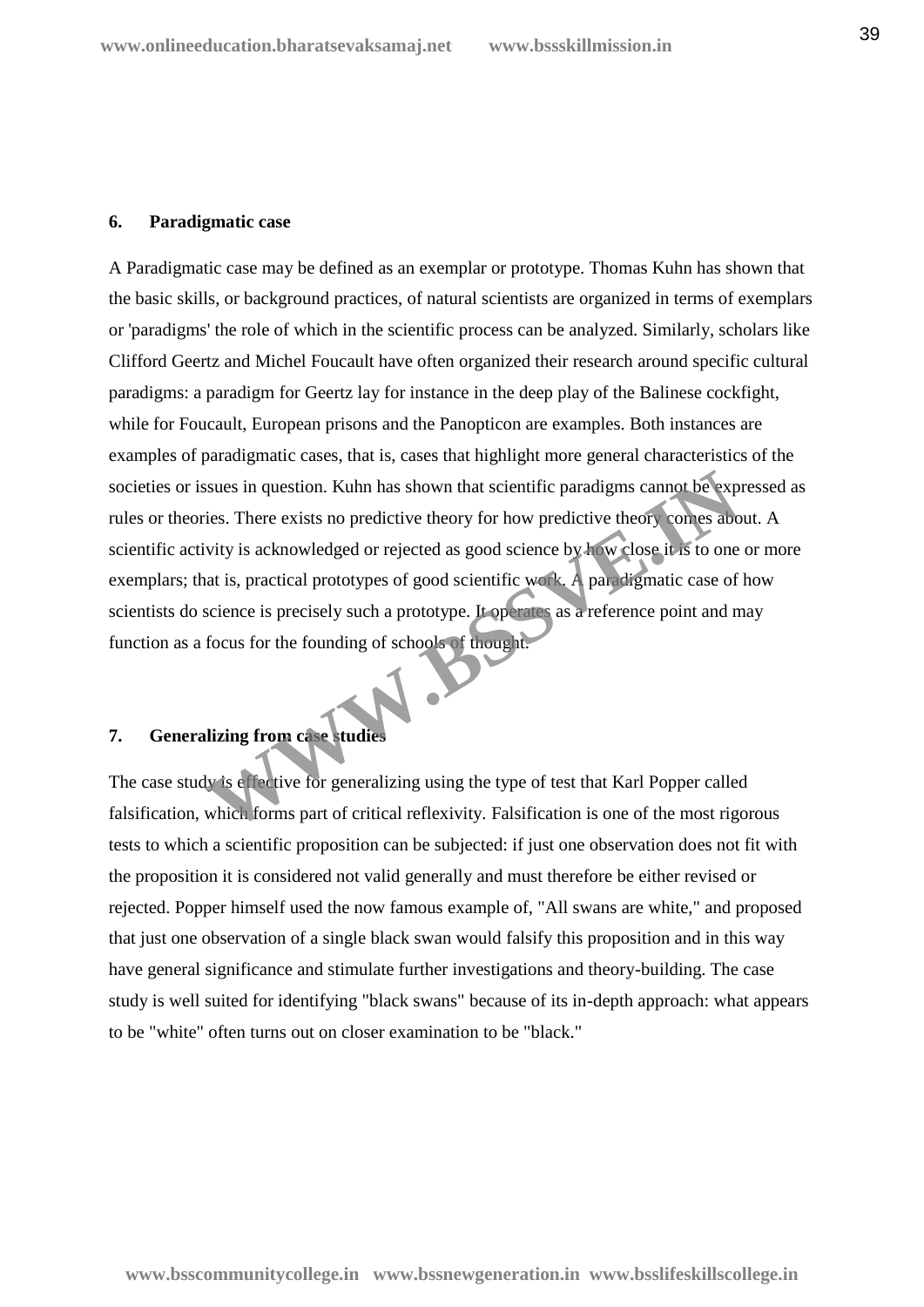For instance, Galileos rejection of Aristotles law of gravity was based on a case study selected by information-oriented sampling and not random sampling. The rejection consisted primarily of a conceptual experiment and later on of a practical one. These experiments, with the benefit of hindsight, are self-evident. Nevertheless, Aristotles incorrect view of gravity dominated scientific inquiry for nearly two thousand years before it was falsified. In his experimental thinking, Galileo reasoned as follows: if two objects with the same weight are released from the same height at the same time, they will hit the ground simultaneously, having fallen at the same speed. If the two objects are then stuck together into one, this object will have double the weight and will according to the Aristotelian view therefore fall faster than the two individual objects. This conclusion seemed contradictory to Galileo. The only way to avoid the contradiction was to eliminate weight as a determinant factor for acceleration in free fall. Galileos experimentalism did not involve a large random sample of trials of objects falling from a wide range of randomly selected heights under varying wind conditions, and so on. Rather, it was a matter of a single experiment, that is, a case study.

Galileos view continued to be subjected to doubt, however, and the Aristotelian view was not finally rejected until half a century later, with the invention of the air pump. The air pump made it possible to conduct the ultimate experiment, known by every pupil, whereby a coin or a piece of lead inside a vacuum tube falls with the same speed as a feather. After this experiment, Aristotles view could be maintained no longer. What is especially worth noting, however, is that the matter was settled by an individual case due to the clever choice of the extremes of metal and feather. One might call it a critical case, for if Galileos thesis held for these materials, it could be expected to be valid for all or a large range of materials. Random and large samples were at no time part of the picture. However it was Galileo's view that was the subject of doubt as it was not reasonable enough to be Aristotelian view Experiment factor for acceleration in free fall. Galileos experiment we a large random sample of trials of objects falling from a wide range of r<br>this under varying wind conditions, and so on. Rather, was a matter of a s<br>h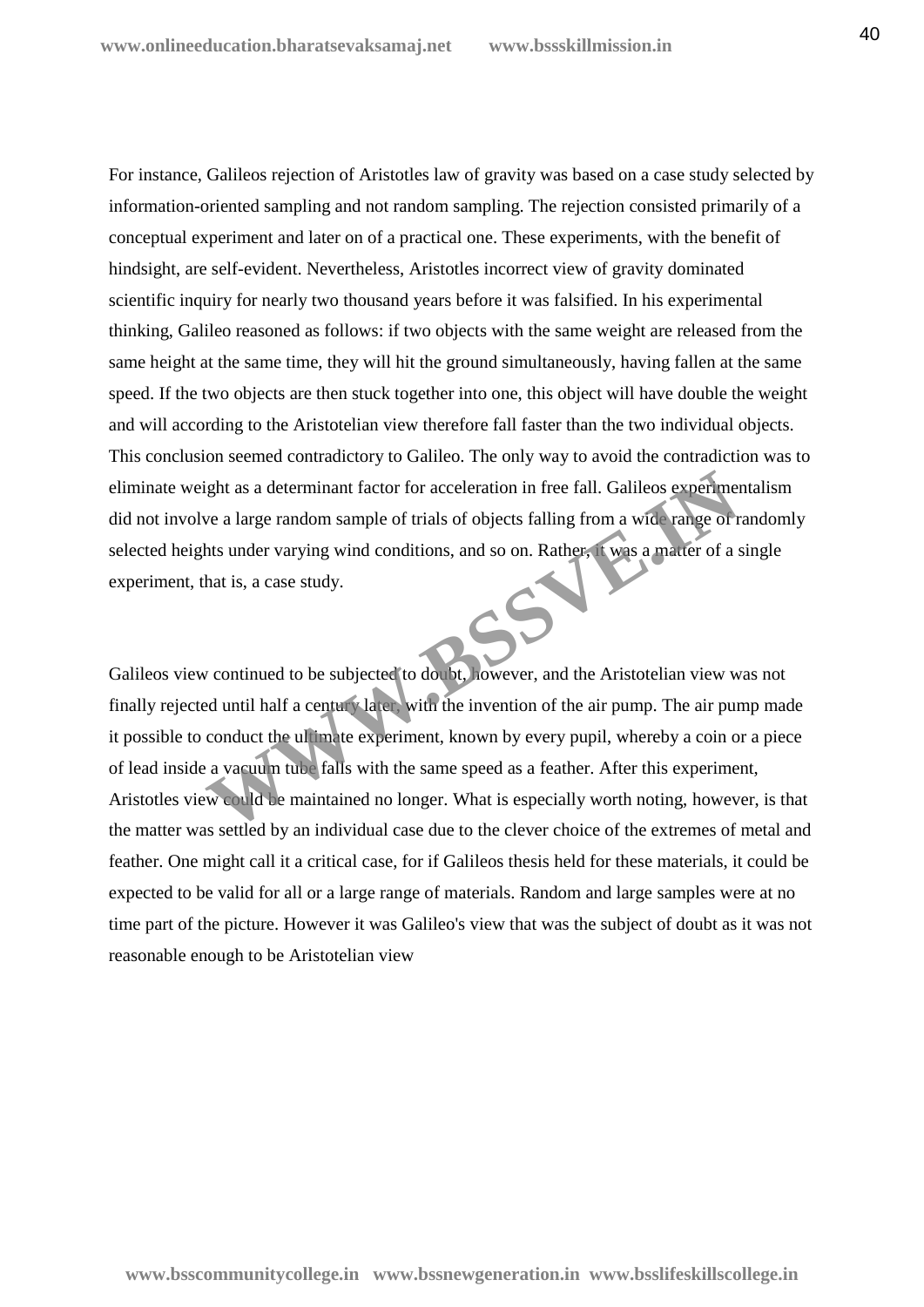- In Section 4 of this course you will cover these topics:
- Unobtrusive Measures, Secondary Analysis, And The Uses Of Official Statistics
- Validity, Reliability, And Triangulated Strategies

# **Topic : Unobtrusive Measures, Secondary Analysis, And The Uses Of Official Statistics**

WWW.BS

# **Topic Objective:**

At the end of this topic student would be able to:

- Comprehend Unobtrusive Measures
- Learn about the Secondary data analysis
- Understand the Sources of secondary data
- Identify Bureau of Labor Statistics
- Elaborate Qualitative Data Sources
- Develop learning regarding Combining Existing Secondary Data Sources with New Primary Data Sources
- Understand the Technical Challenges in Combining Data Sets
- Comprehend the Design and Purpose of Research
- Learn about Challenges of secondary data analysis
- Understand Surveys
- Develop learning regarding the Crime statistics

# **Definition/Overview:**

The term unobtrusive measures was first coined by Webb, Campbell, Schwartz, & Sechrest in a 1966 book titled Unobtrusive methods: Nonreactive research in the social science. They described methodologies which do not involve direct elicitation of data from the research subjects. Unobtrusive measures are contrasted with interviews and questionnaires, in that they try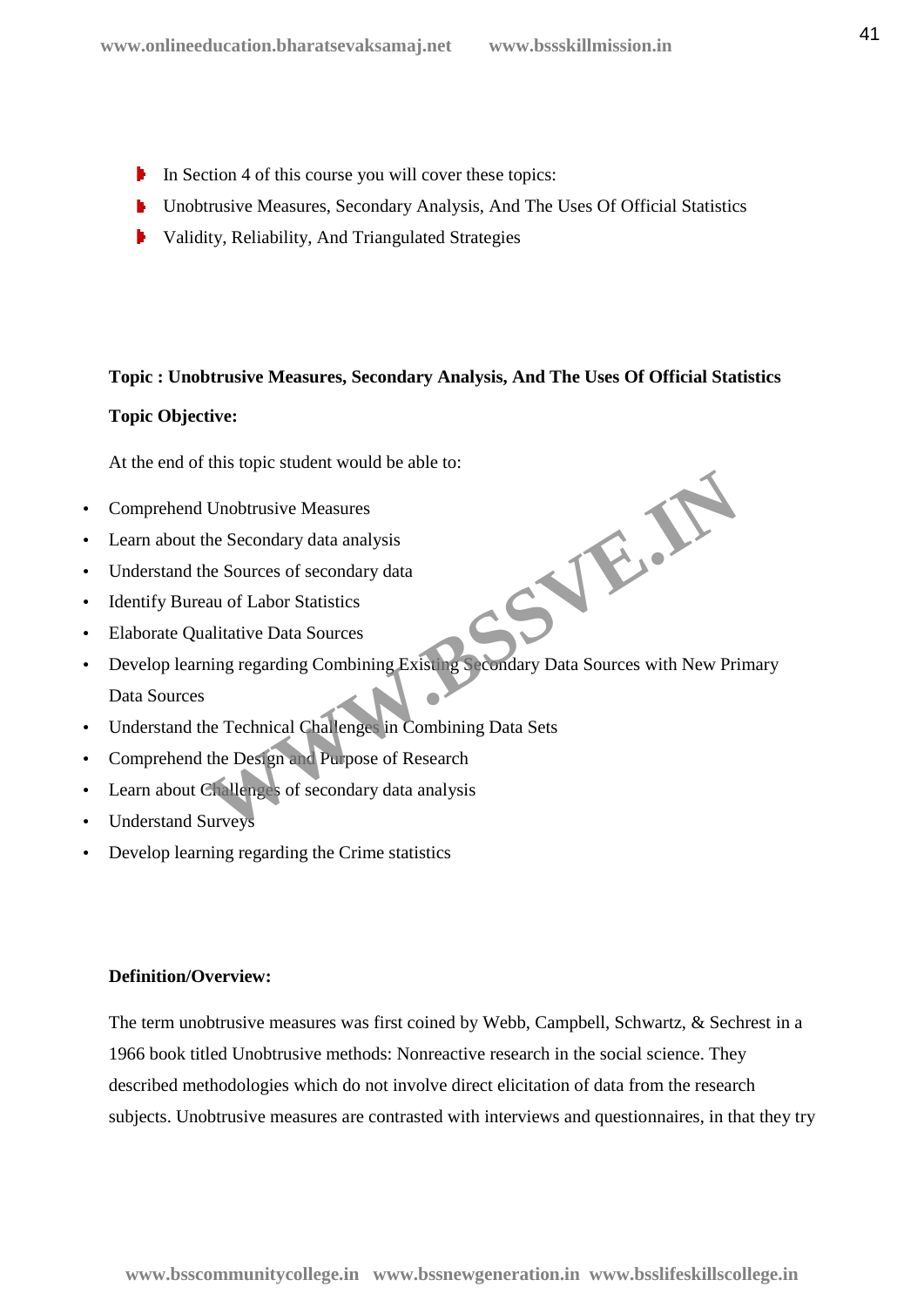to find indirect ways to obtain the necessary data. The unobtrusive approach often seeks unusual data sources, such as garbage, graffiti and obituaries, as well as more conventional ones such as published statistics.

#### **Key Points:**

#### **1. Unobtrusive Measures**

Unobtrusive measures should not be perceived as an alternative to more reactive methods such as interviews, surveys and experiments, but rather as an additional tool in the tool chest of the social researcher. Unobtrusive measures can assist in tackling known biases such as selection bias and experimenter's bias. Webb and his colleagues emphasize the importance of triangulating the results obtained through various methodologies, each with its own unique set of (usually unknown) biases. Ineasures should not be perceived as an alternative to more reactive means<br>arveys and experiments, but rather as an additional tool in the tool chest of<br>nobtrusive measures can assist in tackling known biases such as selec

The proliferation of digital media opened a new era for communication researchers in search of unobtrusively obtained data sources. Online communication creates digital footprints that can allow an analysis of data that are obtained through unobtrusive methods, and are also massively larger than any corpora obtained via elicitation and human transcription. These footprints can now be used to analyze topics such as the content of communication events, the process of communication, and the structure of the communicative network. The surge of Internet-sourced research data rekindled the discussion of the ethical aspects of using unobtrusively obtained data. For example, can all data collected in the public domain be used for research purposes? When should we seek consent, and is it realistic to require informed consent from sources of unobtrusively collected data? These questions do not have a simplistic answer, and the solution is a result of a careful and ongoing dialog between researchers, and between researchers and society in large.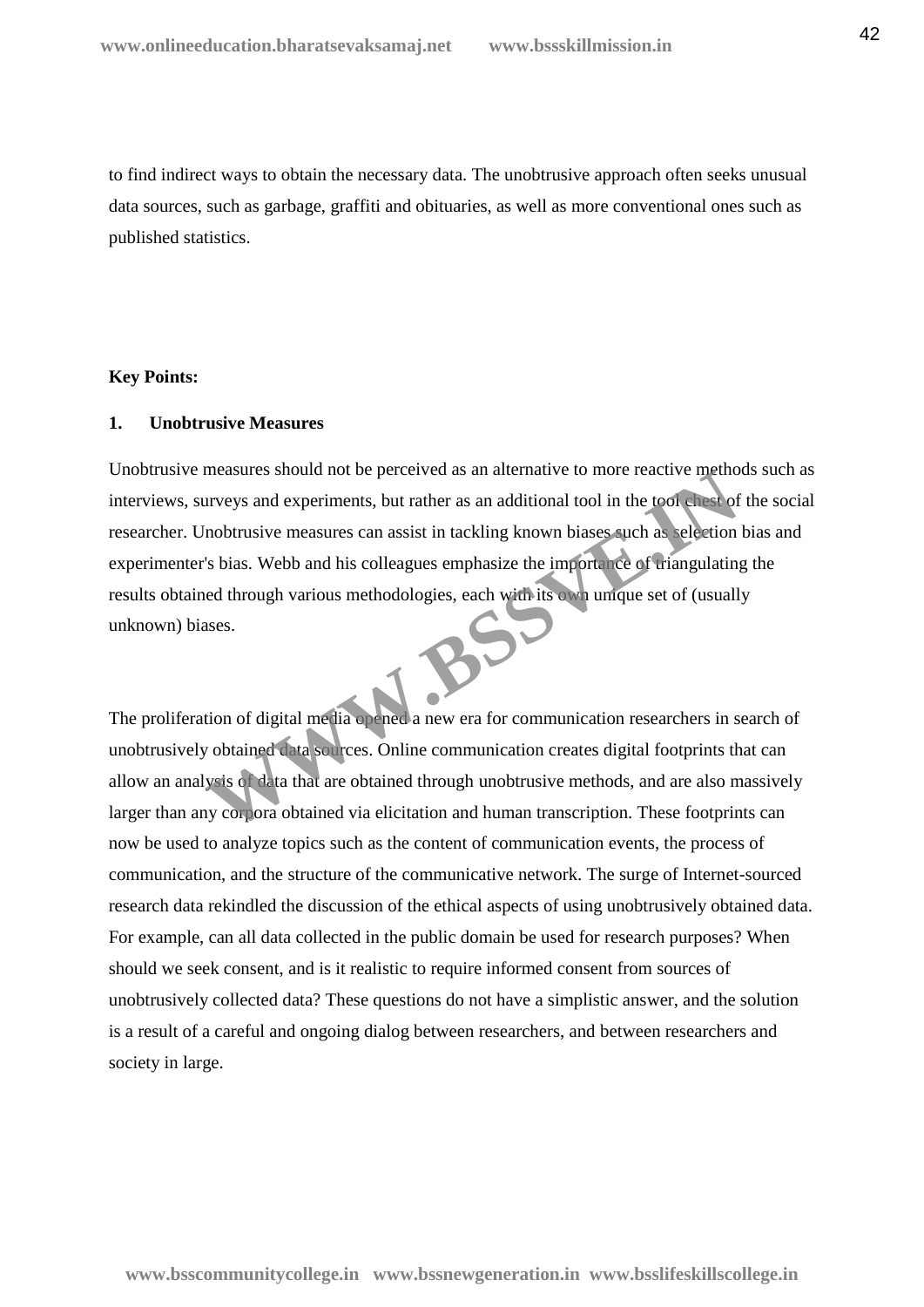#### **2. Secondary data analysis**

There are two different types of sources that need to be established in order to conduct a good analysis. The first type is a primary source which is the initial material that is collected during the research process. Primary data is the data that the researcher is collecting themselves using methods such as surveys, direct observations, interviews, as well as logs(objective data sources). Primary data is a reliable way to collect data because the researcher will know where it came from and how it was collected and analyzed since they did it themselves. Secondary sources on the other hand are sources that are based upon the data that was collected from the primary source. Secondary sources take the role of analyzing, explaining, and combining the information from the primary source with additional information.

Secondary data analysis is commonly known as second-hand analysis. It is simply the analysis of preexisting data in a different way or to answer a different question than originally intended. Secondary data analysis utilizes the data that was collected by someone else in order to further a study that you are interested in completing. In contrast to secondary data, primary data comes from observations made by the researchers themselves. This often creates credibility issues that do not arise with secondary data. Common sources of secondary data are social science surveys and data from government agencies, including the Bureau of the Census, the Bureau of Labor Statistics and various other agencies. The data collected is most often collected via survey research methods. Data from experimental studies may also be used. The state in a different way or to answer a different question than originally the a<br>tata in a different way or to answer a different question than originally inter<br>that a analysis utilizes the data that was collected by s

## **3. Sources of secondary data**

Sources of secondary data may be classified into qualitative and quantitative. Examples of qualitative sources are biographies, memoirs, newspapers, etc. Quantitave sources include published statistics (e.g., census, survey), data archives, market research, etc. Today, with Internet capabilities, thousands of large scale datasets are at the click of a mouse for secondary data analyst. Globally, there are many sources available. These sources can arrive from the data arranged by governmental and private organizations, to data collected by any social researcher.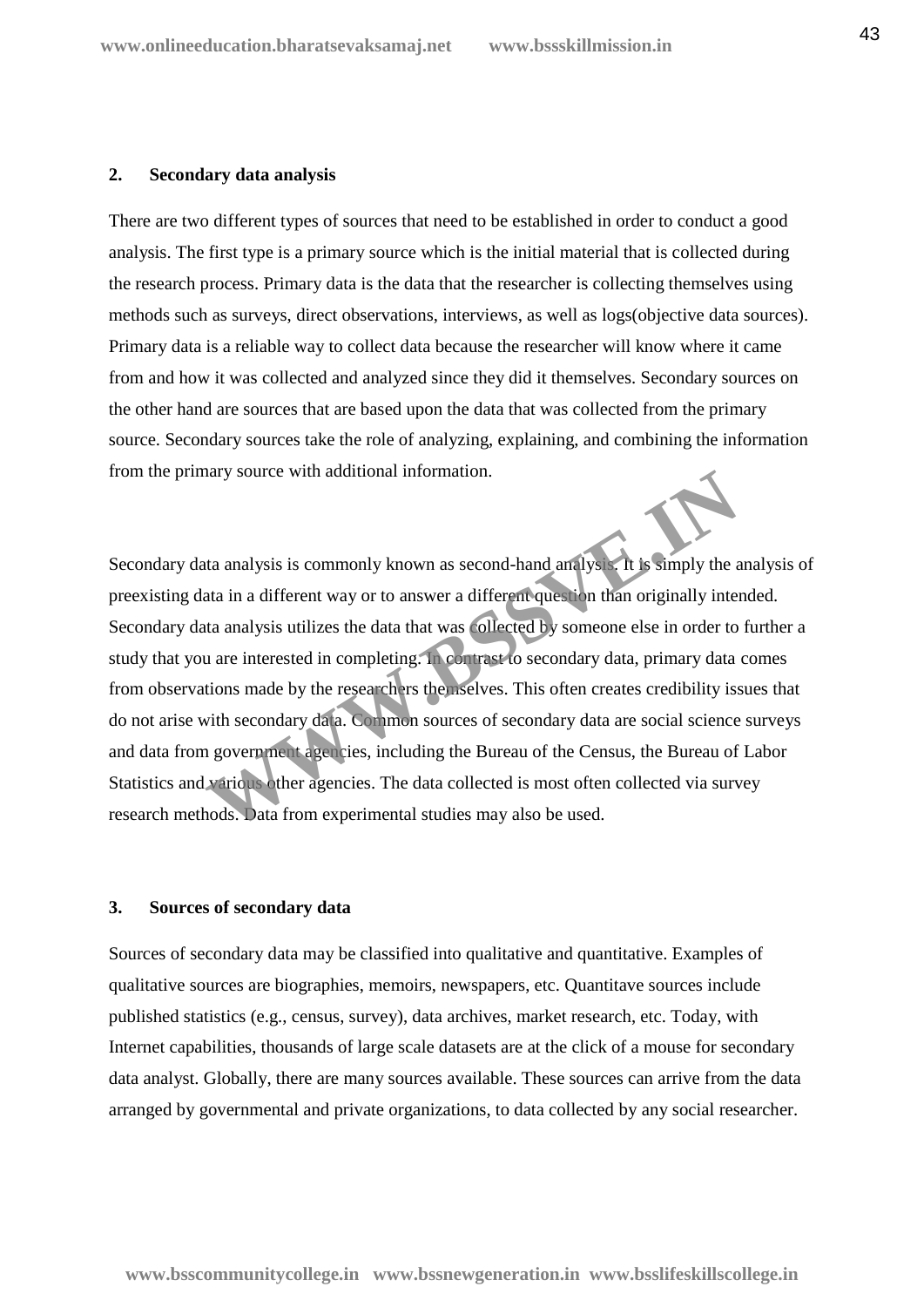Secondary data analysis is a growing research tool in our modern day society. Social scientists have the opportunity to explore massive amounts of secondary data.

The United States Government has kept track of the census of the population for over two hundred years. Moreover, the census includes housing, the labor force, manufacturers, business, agriculture, foreign aspects, and so on. Census data can be used for a number of research questions. For example, a researcher can study the behavior of persons not only in one state, or one region, but they can specifically study a small area such as one city block. Anyone has access to the large amounts of statistics, and information on the nearly one hundred surveys conducted by the bureau, by visiting their Web site at. Samples of U.S. census gathered for over one hundred years, including historical census files from other countries, are available through this microdata series. These samples are on an individual level. They are available at the University of Minnesotas Minnesota Population Center. These data provide codes and names for all samples in an easy-to-use format. Samples can include demographic measures, educational, occupational, and all work indicators. You can view this data at www.ipums.umn.edu. The bureau, by visiting their Web site at. Samples of U.S. census gathered<br>years, including historical census files from other countries, are available to<br>a series. These samples are on an individual level. The varie avail

# **4. Bureau of Labor Statistics**

This source collects data on employment, industrial relations, prices, earnings, living conditions, occupational safety, technology, and productivity. Reports are published each month in this Bureau and they can be viewed at.

## **5. Qualitative Data Sources**

Qualitative datasets are far less available as secondary data sources. Several university-based secondary data sources are qualitative, yet at the same time, most have limited access to them. Cross-cultural research is made available through the Human Relations Area Files, a Yale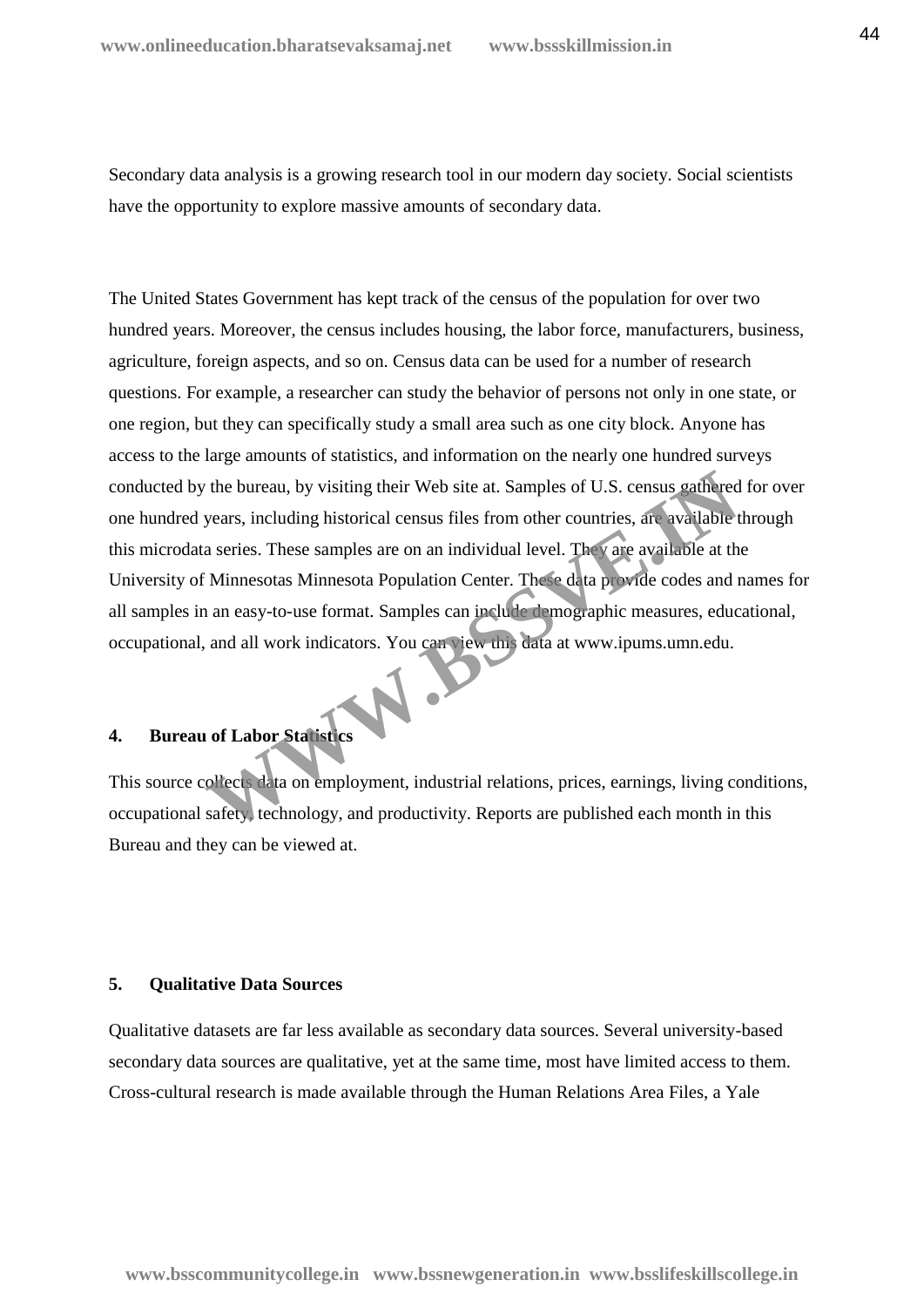University source. ICPSR also carries some qualitative sources, but the data in these sources can be difficult to interpret.

For what different purposes can data from archives be used? The first and simplest case would be for descriptive purposes, such as a phone book. A particular contribution of the data archives can be made to comparative research, both, across nations and over time. In the early years of data archives, when secondary analysis was not yet a popular research strategy, the idea of comparative research based on archival data was promoted in conferences already some 40 years ago. In the first case this would allow for comparative analysis over time, in the second for comparative analysis across societies or nations. Therefore, the design of comparative surveys is crucial for making empirical knowledge cumulative over space and time. Equally important are longitudinal studies which can be compiled over time. For example, in a research project on "Attitudes Towards Technology" it is of crucial importance to include data collected in the fifties and sixties in order to answer the research question whether potential threats from new technologies have decreased the level of technology acceptance or whether tendencies to reject new developments concentrate on particular technologies only, and if so, under what circumstances. analysis across societies or nations. Therefore, the design of comparative s<br>aking empirical knowledge cumulative over space and time. Equally impo<br>studies which can be compiled over time. For example in a research project

# **6. Combining Existing Secondary Data Sources with New Primary Data Sources**

Imagine that we could get hold of a good collection of surveys taken in earlier years, such as detailed studies about changes going on in this phase and hopefully additional studies in the years to come. Analyzing this data base over time could give us a good picture of what changes actually have taken place in the orientation of the population and of the extent to which new technical concepts did have an impact on subgroups of the population. Furthermore, data archives can help to prepare studies on change over time by monitoring what questions have been asked in earlier years and alerting principal investigators to important questions which should be repeated in planned research projects. Actually, data archives should consider including funds in their budgets which allow them to collect data for relevant questions in order to avoid interruptions in important time series.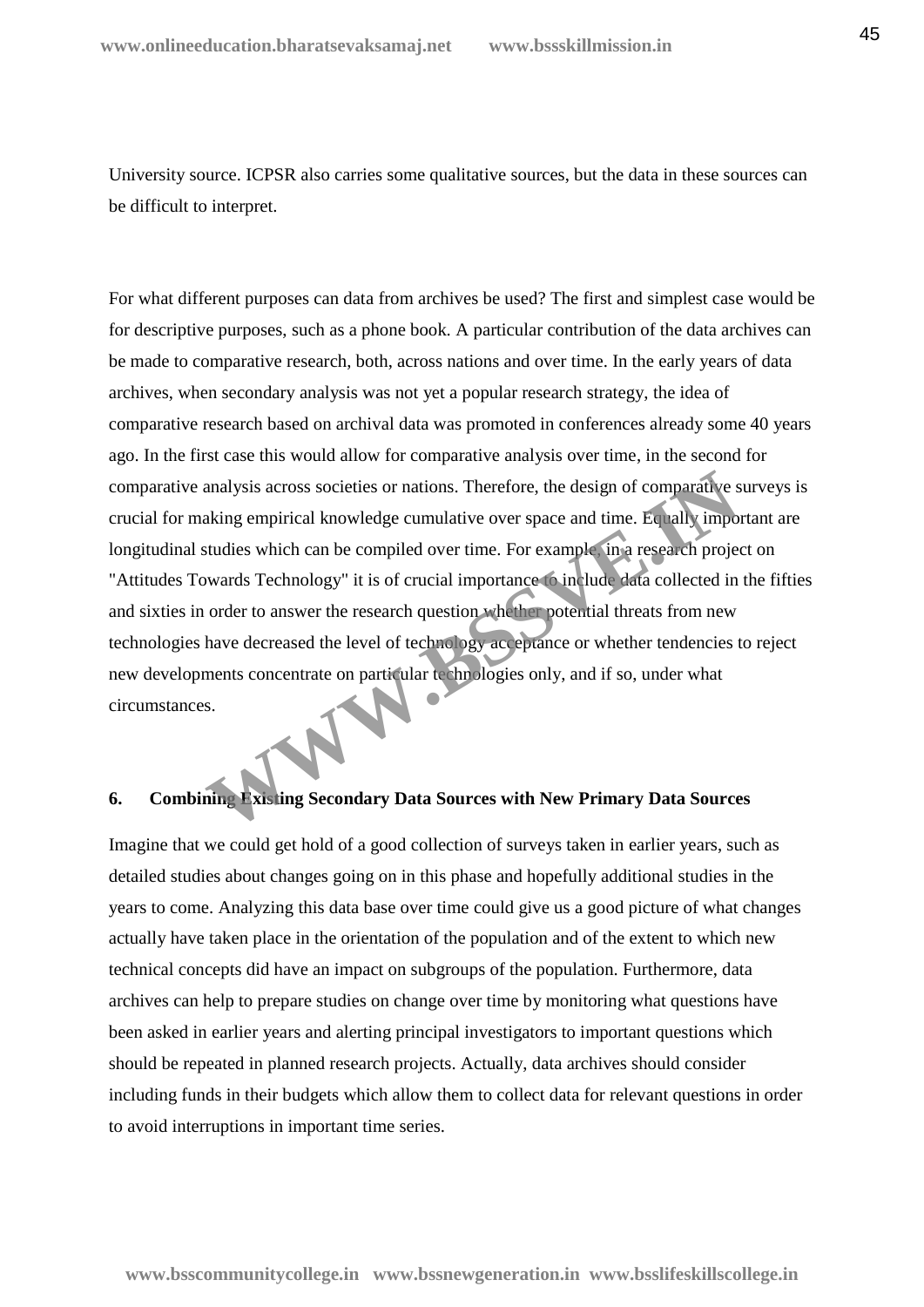## **7. Technical Challenges in Combining Data Sets**

A number of methodological and technical requirements have to be observed and should be implemented rigorously. Just to mention the most important: Some methodologists require that the questions should be functionally equivalent, whereas others claim that the question texts must be phrased identically. Frequently, it is not the linguistic identity which matters. Sometimes it is much more important, whether the questions are understood by the respondent in the same way. Thus, a thermometer or scale used as a representation for intensity of attitudes in the more developed societies may be replaced by a ladder in less developed societies. Both, thermometer and ladder, would still measure the same dimension in the conceptual world of the respective respondents. A second requirement would be comparability of samples, thus, a cross-national representative random sample would be hard to compare with the local quota sample in one community in a different nation. Several other factors have to be controlled as well, in particular contextual influences at the time of field work or political or environmental events, which are related to the topic of the research. From the same dimension in the conceptual world of the respert of second requirement would be comparability of samples, thus a cross-random sample would be hard to compare with the foral quota sample in a different nation.

# **8. The Design and Purpose of Research**

Secondary data analysis consists of collecting data that was compiled through research by another person and using that data to get a better understanding of a concept. A good way to begin your research using secondary data that you are collecting to further support your concept is to clearly define the goals of your research and the design that you anticipate using. An important thing to remember when defining your plan is to ensure that you have established what kind of data you plan on using for your research and the exact goal. Establishing what type of research design is an important component. In terms of using secondary data for research it helps to create an outline of what the final product will look like consisting of all the types of data to be used along with a list of sources that were used to compile the research.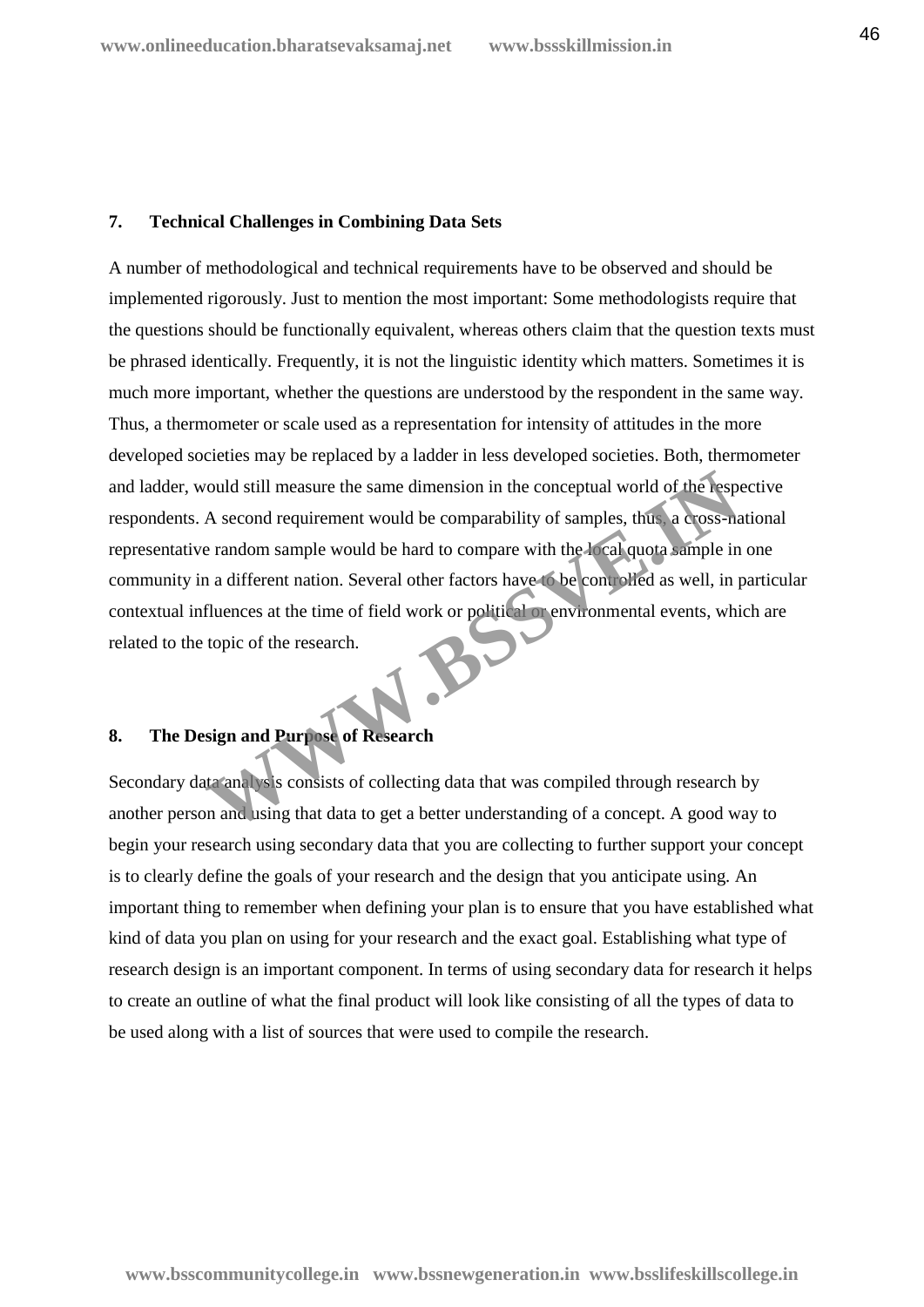Locating the data can be easily done with the advancements of searching sources online. However, people need to be aware of the details when searching online since pages can be out of date or poorly put together. Therefore, use caution and pay attention to whether it is a reliable data source online and check when the last update was. To evaluate the data a researcher must carefully examine the secondary data they are considering to ensure that it meets their needs and purpose of study. The person must look at the population and what the sample strategy and type were. It is also important to look at when the data was collected, how it was collected, how it was coded and edited, along with the operational definitions of measures that were used. Finally, the data must be verified to ensure good quality material to be used in new research. In secondary data analysis, most individuals who do not have much experience in research training or technical expertise can be trained accordingly. However, this advantage is not without difficulty as the individual must be able to judge the quality of the data or information that has been gathered. These key tips will assist you in assessing the quality of the data: Determine the original purpose of the data collection, attempt to discover the credentials of the source(s) or author(s) of the information, consider if the document is a primary or secondary source, verify that the source well-referenced, and finally find out the: date of the publication; the intended audience, and coverage of the report or document. ertise can be trained accordingly. However, this advantage is not without change must be able to judge the quality of the data or information hat has be see key tips will assist you in assessing the quality of the elatar:

# **9. Challenges of secondary data analysis**

Using secondary data can allow for the analyses of social processes in what would otherwise be inaccessible settings. It also saves time and money since the work has already been done to collect the data. That lets the researcher avoid problems with the data collection process. Using someone else's data can also facilitate a comparison with other data samples and allow multiple sets of data to be combined. There is also the chance that other variables could be included, resulting in a more diverse sample than would have been feasible before. There are several things to take into consideration when using preexisting data. Secondary data does not permit the progression from formulating a research question to designing methods to answer that question. It is also not feasible for a secondary data analyst to engage in the habitual process of making observations and developing concepts. These limitations hinder the ability of the researcher to focus on the original research question. Data quality is always a concern because it's source may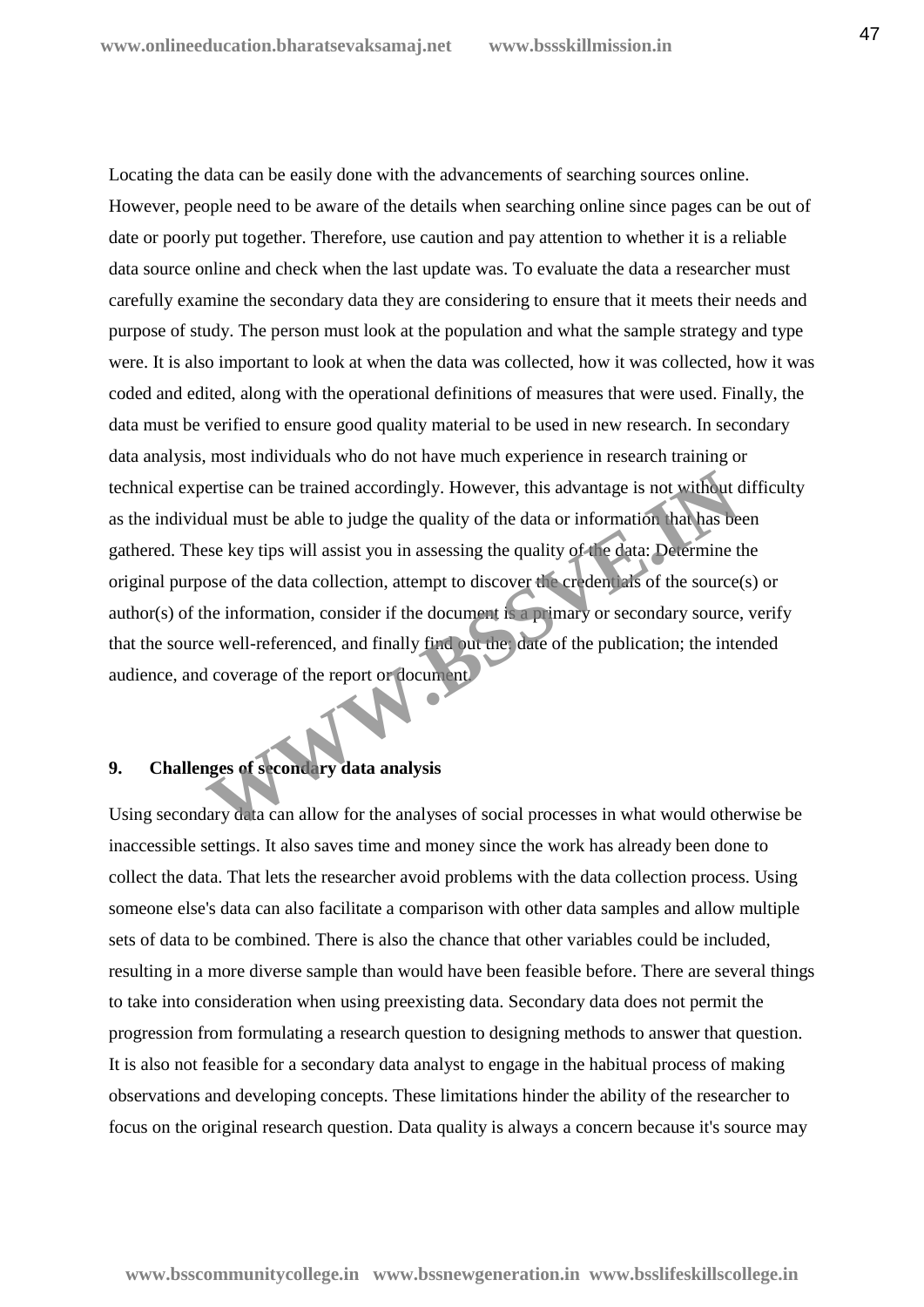not be trusted. Even data from official records may be bad because the data is only as good as the records themselves. There are six questions that a secondary analyst should be able to answer about the data they wish to analyze.

## **10. Crime statistics**

Crime statistics attempt to provide a statistical measure of the level, or amount, of- crime that is prevalent in societies. Given that crime, by definition, is an illegal activity, every way of measuring it is likely to be inaccurate. There are many forms of measuring crime, including household surveys or checking hospital or insurance records, but the term "crime statistic" usually refers to figures compiled by the Police and similar law enforcement agencies. However, it is well known that many if not most offences are not reported to the police, and changes in police procedures can have a big impact on how such reported crimes are categorized. This is why public surveys are sometimes conducted to estimate the amount of crime not reported to police and to ascertain levels of victimization. Such surveys are usually more reliable in providing reliable trends over time, but they rarely encompass all crime (eg separate surveys are required to measure retail crime such as shoplifting, as distinct from crime against the public), rarely give local statistics useful for local crime prevention or enforcement, often ignore offences against children, and do not count offenders brought before the criminal justice system. rowys or checking nospital or insurance records, but the term crime stands to figures compiled by the Police and similar law enforcement agencies. I<br>wn that many if not most offences are not reported to the police, and cha

Crime statistics are gathered and reported by many countries and are of interest to several international organizations, including Interpol and the United Nations. Law enforcement agencies in some countries, such as the FBI in the United States and the Home Office in England & Wales, publish crime indices, which are compilations of statistics for various types of crime. Because laws vary between jurisdictions, comparing crime statistics between, and even within, countries can be difficult, sometimes even problematic. Even overall international trends can be difficult to interpret authoritatively. Research using a series of victim surveys in 18 countries of the European Union funded by the European Commission has reported (2005) that the level of crime in Europe has fallen back to the levels of 1990, and notes that levels of common crime have shown declining trends in the U.S.A., Canada, Australia and other industrialised countries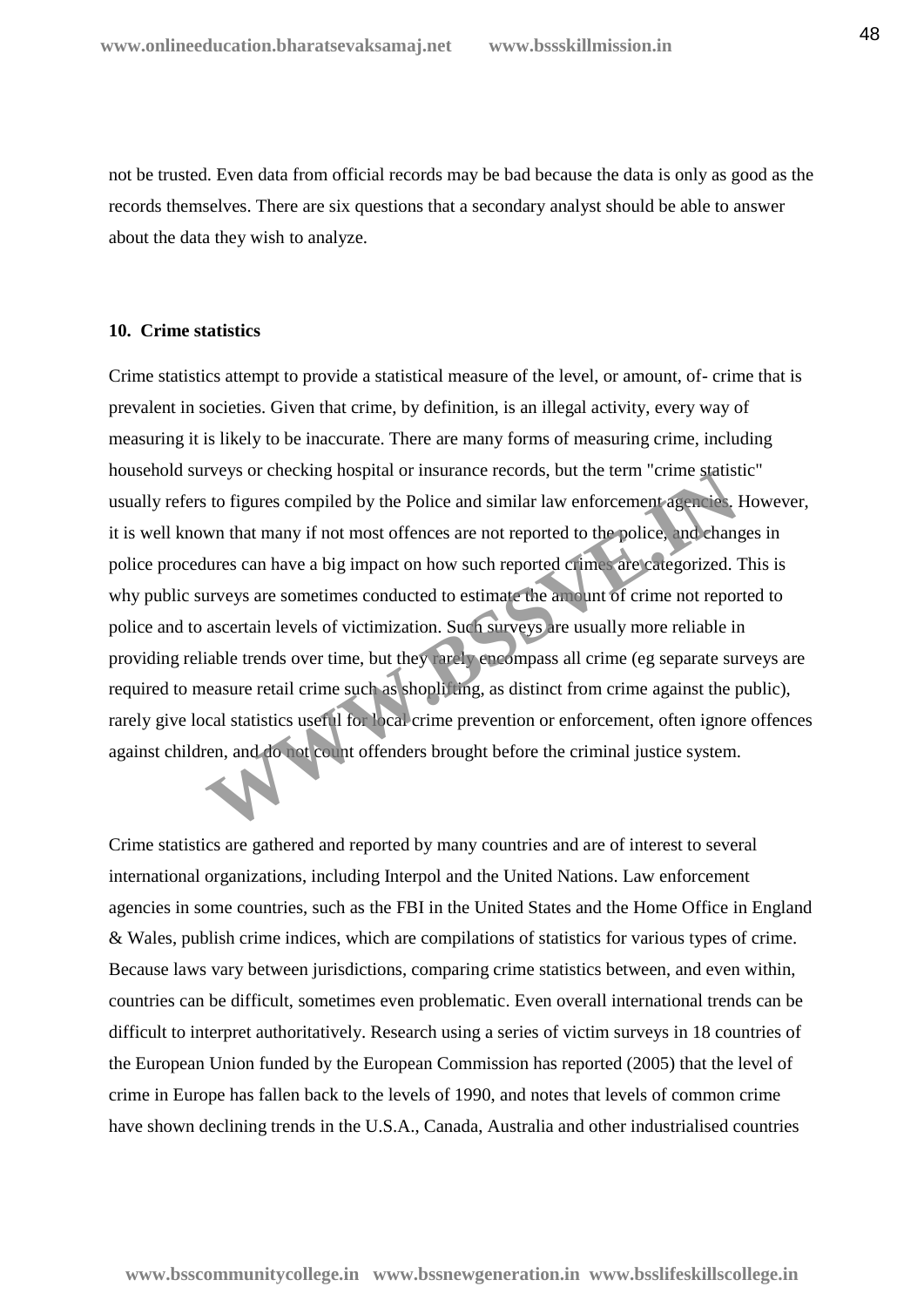as well. The European researchers say a general consensus identifies demographic change as the leading cause for this international trend. However they suggest that "increased use of crime prevention measures may indeed be the common factor behind the near universal decrease in overall levels of crime in the Western world", since decreases have been most pronounced in property crime and less so, if at all, in contact crimes.

Crime indexes are generated to analyze crime statistics. The most common source of such statistics are records reported to the police. Critics do not feel that crime indexes are particularly useful as they only list reported crimes. This makes it difficult to know whether a "10% increase" has any real meaning. An alternative source of data is the victimization survey, usually conducted via annual interviews with households, whose occupants are asked whether they have been the victim of crime. Critics note that surveys are generally unreliable, especially when they involve discussions of criminal activity. Victims surveys however provide more reliable data than police recorded crime for the volume (or common) crimes. Rare but serious crimes such as intentional homicide and armed robberies have frequencies that are too low to be measured accurately by a survey. Considering the seriousness of these crimes and the amount work done on them, police statistics are more accurate here, at least in the developed countries. meaning. An alternative source of data is the victimization survey, usually<br>a annual interviews with households, whose occupants are asked whether t<br>im of crime. Critics note that surveys are generally uncliable, especiall

Crime statistics recording practices vary, not only between countries and jurisdictions but sometimes within jurisdictions and even between two individual law enforcement officers encountering the same situation. Because many law enforcement officers have powers of discretion, they have the ability to affect how much crime is recorded based on how they record their activities. Even though a member of the public may report a crime to a law enforcement officer, it will not be counted unless that crime is then recorded in a way that allows it to be incorporated into the crime statistics. As a consequence, offending, particularly minor offending, may be significantly undercounted in situations where law enforcement officers are overloaded with work or do not perceive the offending as worth recording. Similarly certain high profile categories of crime may be well reported when there is an incentive (such as a financial or performance incentive) for the law enforcement officer to do so.

**www.bsscommunitycollege.in www.bssnewgeneration.in www.bsslifeskillscollege.in**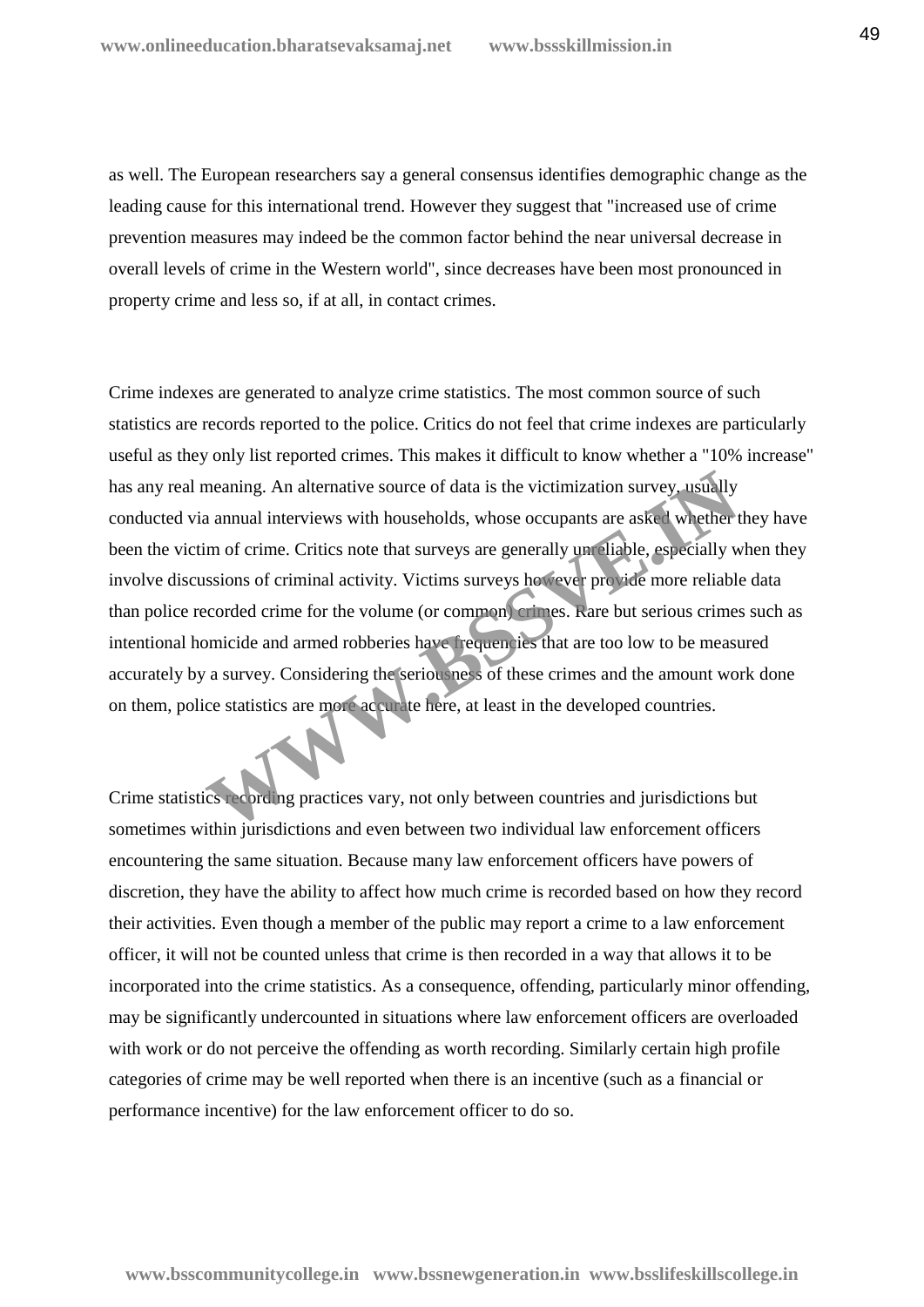Crime rate is a measure of the rate of occurrence of crimes committed in a given area and time. Most commonly, crime rate is given as the number of crimes committed among a given number of persons.Often, the type of crime is exactly specified. Thus, a crime rate might be given as the number of murders (or rapes, thefts, etc.) per 100,000 persons per year within a city. Crime rate is a useful statistic for many purposes, such as evaluating the effectiveness of crime prevention measures or the relative safety of a particular city or neighborhood. Crime rate statistics are commonly used by politicians to advocate for or against a policy designed to deal with crime. The calculation of crime rates uses data that is obtained either from criminal justice systems or from public surveys. Comparisons between the two types of data are problematic, and so are comparisons using the same type of data between different jurisdictions. The United Nations publishes international reports of both Crime Trends and Operations of Criminal Justice A European initiative has resulted in the European sourcebook , an utmost attempt is made to harmonise the criminal justice data for the purpose of international (European) comparison. 1.85

## **11. Surveys**

Because of the difficulties in quantifying how much crime actually occurs, researchers generally take two approaches to gathering statistics about crime. Statistics from law enforcement organizations are often used. These statistics are normally readily available and are generally reliable in terms of identifying what crime is being dealt with by law enforcement organizations, as they are gathered by law enforcement officers in the course of their duties and are often extracted directly from law enforcement computer systems. However, these statistics often tend to reflect the productivity and law enforcement activities of the officers concerned and may bear little relationship to the actual amount of crime, as officers can only record crime that comes to their attention and might not record a matter as a crime if the matter is considered minor and is not perceived as a crime by the officer concerned. The statistics may also be biased because of routine actions and pragmatic decisions that law enforcement officers make in the field. For example, when faced with a domestic violence dispute between a couple, a law enforcement officer may decide it is far less trouble to arrest the male party to the dispute, because the female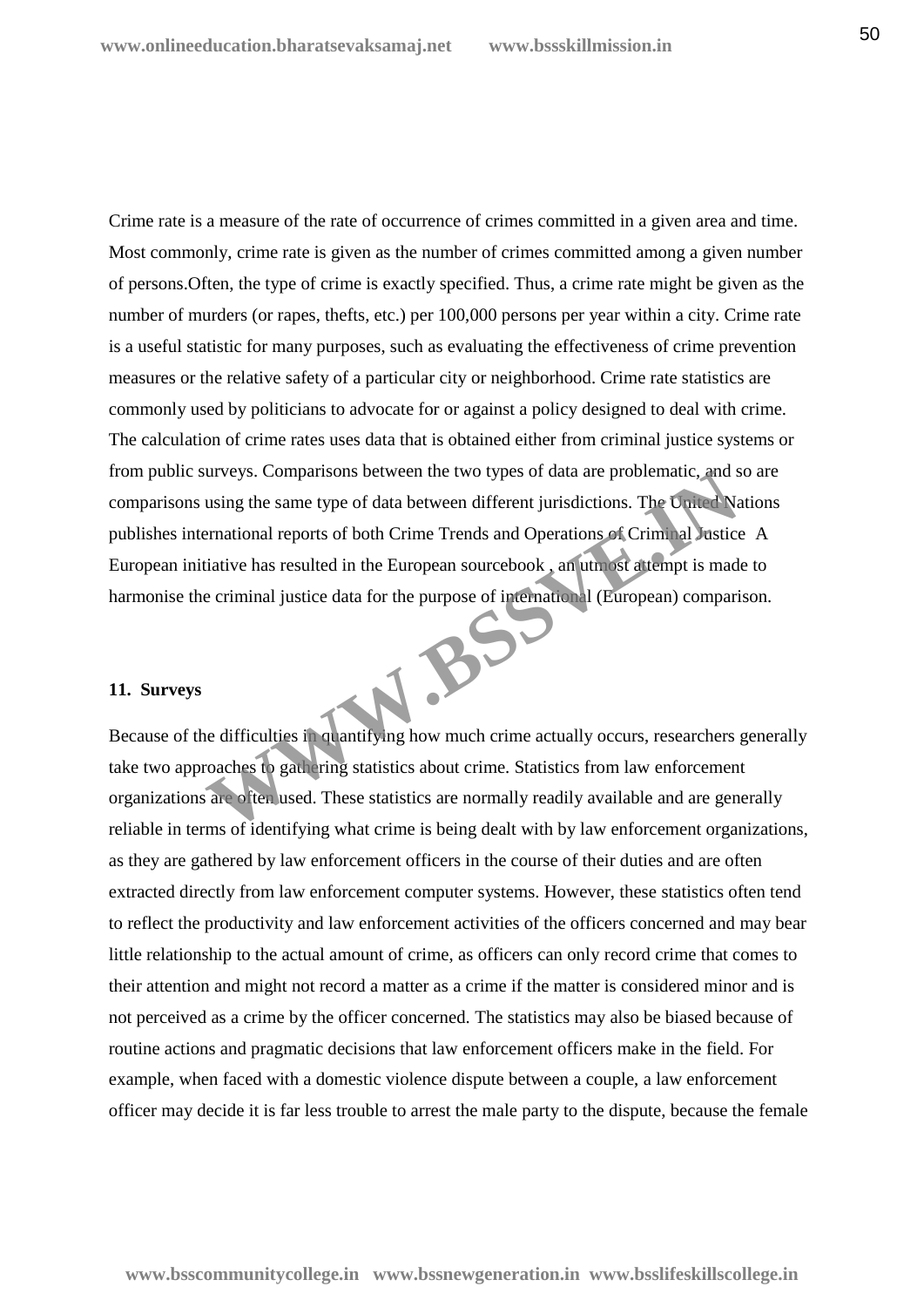may have children to care for, despite both parties being equally culpable for the dispute. This sort of pragmatic decisionmaking would mean the statistics had a gender bias because of what officers did to resolve such disputes.

Researchers also conduct population surveys in order to identify victims of crime and their experiences. These surveys are often known as victimization surveys as they seek to identify the victims of crime, especially for crime that is not reported to a law enforcement officer. Victimization surveys also suffer from problems as they are perception surveys. In these surveys people are being asked if they are victims of crime, without needing to provide any supporting evidence. In these surveys it is the participant's perception, or opinion, that a crime occurred, or even their understanding about what constitutes a crime that is being measured. As a consequence victimization surveys can also exhibit a subjective bias. Also, differing methodologies may make comparisons with other surveys difficult. One way in which victimization surveys are useful is that they show some types of crime are well reported to law enforcement officials, while other types of crime are under reported. These surveys also give insights as to why crime is reported, or not. The surveys show that the need to make an insurance claim, seek medical assistance, and the seriousness of an offence tend to increase the level of reporting, while the inconvenience of reporting, the involvement of intimate parters and the nature of the offending tend to decrease reporting. This allows degrees of confidence to be assigned to various crime statistics. For example: Motor vehicle thefts are generally well reported because the victim may need to make the report for an insurance claim, while domestic violence, domestic child abuse and sexual offences are frequently significantly under-reported because of the intimate relationships involved, embarrassment and other factors that make it difficult for the victim to make a report. these surveys it is the participant's perception, or opinion, that a crime occleristanding about what constitutes a crime that is being measured. As a victimization surveys can also exhibit a subjective bia. Also, differin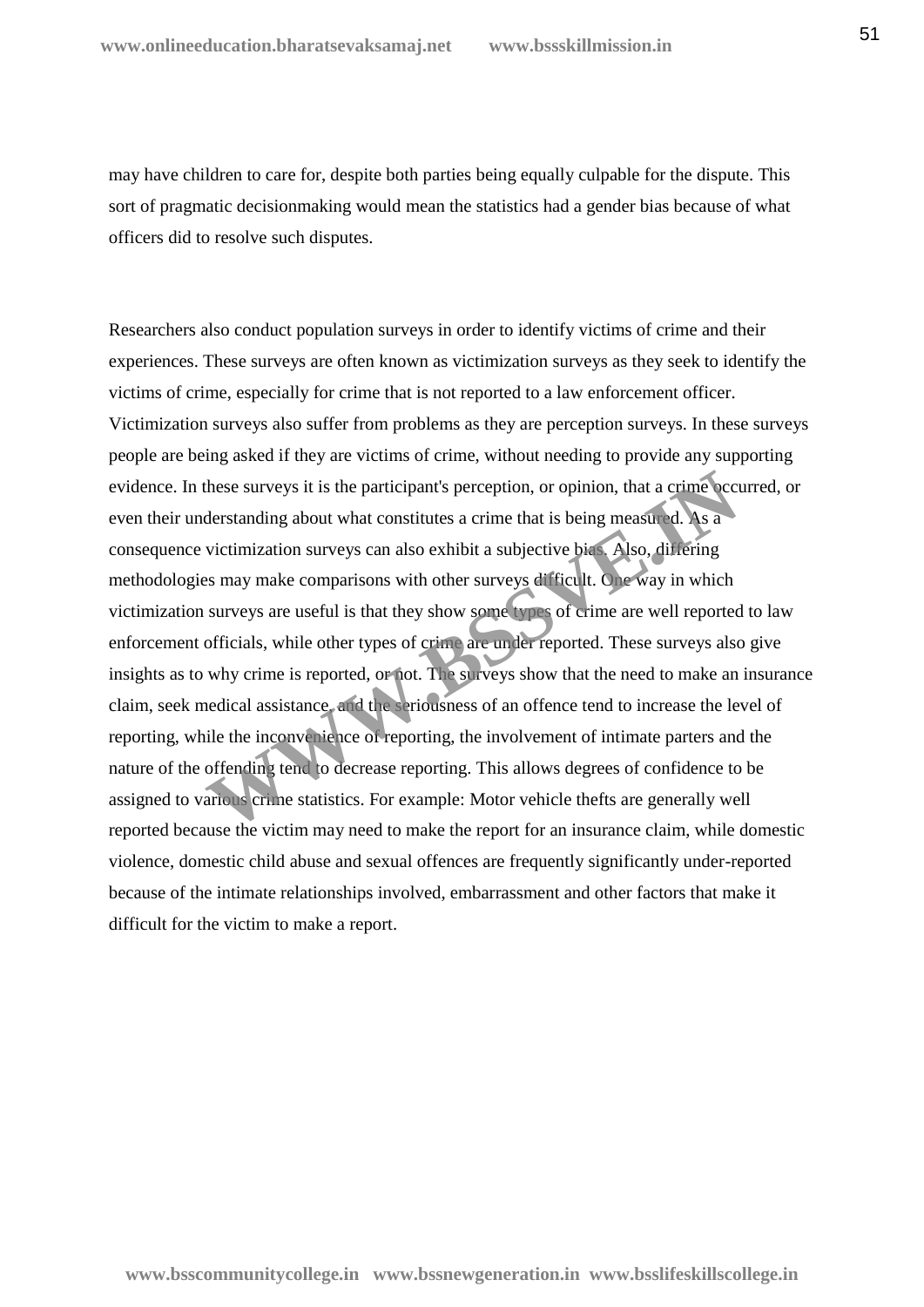# **Topic : Validity, Reliability, And Triangulated Strategies**

#### **Topic Objective:**

At the end of this topic student would be able to:

- Comprehend the Test Validity
- Learn about the Types of Validity
- Understand Factors jeopardizing validity
- Develop learning regarding Internal validity
- Understand about External validity

# **Definition/Overview:**

**Validity:** In psychology, validity has two distinct fields of application. The first involves test validity, a concept that has evolved with the field of psychometrics: "Validity refers to the degree to which evidence and theory support the interpretations of test scores entailed by proposed uses of tests". The second involves research design. Here the term refers to the degree to which a study supports the intended conclusion drawn from the results. In the Campbellian tradition, this latter sense divides into four aspects: support for the conclusion that the causal variable caused the effect variable in the specific study (internal validity), support that the same effect generalizes to the population from which the sample was drawn (statistical conclusion validity), support for the intended interpretation of the variables (construct validity), and support for the generalization of the results beyond the studied population (external validity). **Werview:**<br>
Superview:<br>
Superview:<br>
Superview:<br>
Superview:<br>
Superview:<br>
Superview:<br>
Superview:<br>
We distinct field of application. The first involve<br>
Increment that has evolved with the field of psychonetrics: "Validity ref

#### **Key Points:**

#### **1. Test Validity**

An early definition of test validity identified it with the degree of correlation between the test and a criterion. Under this definition, one can show that reliability of the test and the criterion places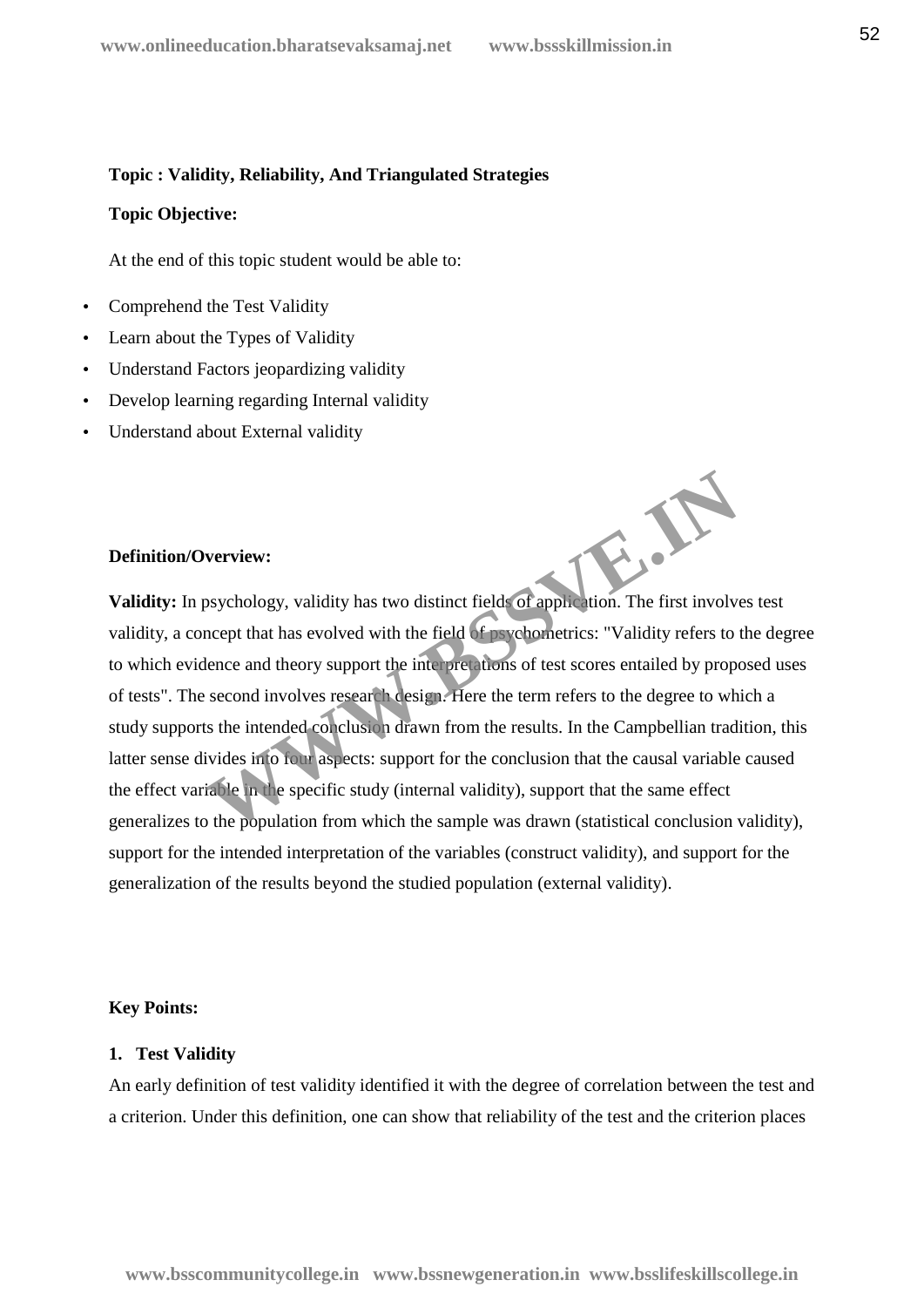an upper limit on the possible correlation between them (the so-called validity coefficient). Intuitively, this reflects the fact that reliability involves freedom from random error and random errors do not correlate with one another. Thus, the less random error in the variables, the higher the possible correlation between them. Under these definitions, a test cannot have high validity unless it also has high reliability. However, the concept of validity has expanded substantially beyond this early definition and the classical relationship between reliability and validity need not hold for alternative conceptions of reliability and validity. Within classical test theory, predictive or concurrent validity (correlation between the predictor and the predicted) cannot exceed the square root of the correlation between two versions of the same measure that is, reliability limits validity.

Test validity can be assessed in a number of ways and thorough test validation typically involves more than one line of evidence in support of the validity of an assessment method (e.g. structured interview, personality survey, etc). The current Standards for Educational and Psychological Measurement follow Samuel Messick in discussing various types of validity evidence for a single summative validity judgment. These include construct related evidence, content related evidence, and criterion related evidence which breaks down into two subtypes (concurrent and predictive) according to the timing of the data collection. Construct related evidence involves the empirical and theoretical support for the interpretation of the construct. Such lines of evidence include statistical analyses of the internal structure of the test including the relationships between responses to different test items. They also include relationships between the test and measures of other constructs. As currently understood, construct validity is not distinct from the support for the substantive theory of the construct that the test is designed to measure. As such, experiments designed to reveal aspects of the causal role of the construct also contribute to construct validity evidence. can be assessed in a number of ways and thorough test validation typically<br>e line of evidence in support of the validity of an assessment method (e.g.<br>rsonality survey, etc). The current Standards for Educational and Psych

Content related evidence involves the degree to which the content of the test matches a content domain associated with the construct. For example, a test of the ability to add two-digit numbers should cover the full range of combinations of digits. A test with only one-digit numbers, or only even numbers, would not have good coverage of the content domain. Content related evidence typically involves subject matter experts (SME's) evaluating test items against the test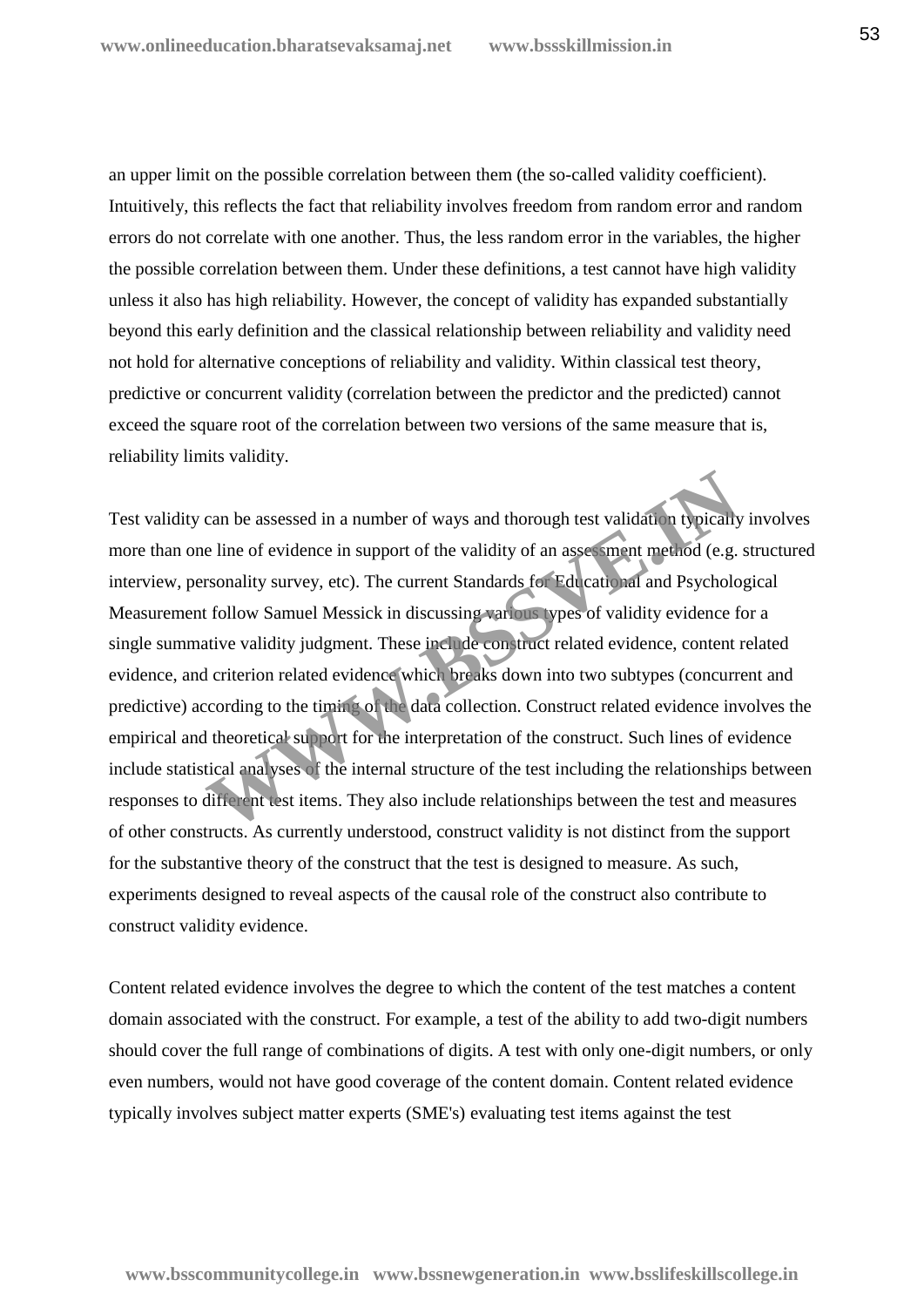specifications. Criterion related evidence involves the correlation between the test and a criterion variable (or variables) taken as representative of the construct. For example, employee selection tests are often validated against measures of job performance. Measures of risk of recidivism among those convicted of a crime can be validated against measures of recidivism. If the test data and criterion data are collected at the same time, this is referred to as concurrent validity evidence. If the test data is collected first in order to predict criterion data collected at a later point in time, then this is referred to as predictive validity evidence.

Face validity is an estimate of whether a test appears to measure a certain criterion; it does not guarantee that the test actually measures phenomena in that domain. Indeed, when a test is subject to faking (malingering), low face validity might make the test more valid. In contrast to test validity, assessment of the validity of a research design generally does not involve data collection or statistical analysis but rather evaluation of the design in relation to the desired conclusion on the basis of prevailing standards and theory of research design.  $B^{S^2}$ 

# **2. Types of Validity**

# **2.1 Internal validity**

Internal validity is an inductive estimate of the degree to which conclusions about causes of relations are likely to be true, in view of the measures used, the research setting, and the whole research design. Good experimental techniques in which the effect of an independent variable on a dependent variable is studied under highly controlled conditions, usually allow for higher degrees of internal validity than, for example, single case designs.

#### **2.2 External validity**

The issue of External validity concerns the question to what extent one may safely generalize the (internally valid) causal inference (a) from the sample studied to the defined target population and (b) to other populations (i.e. across time and space).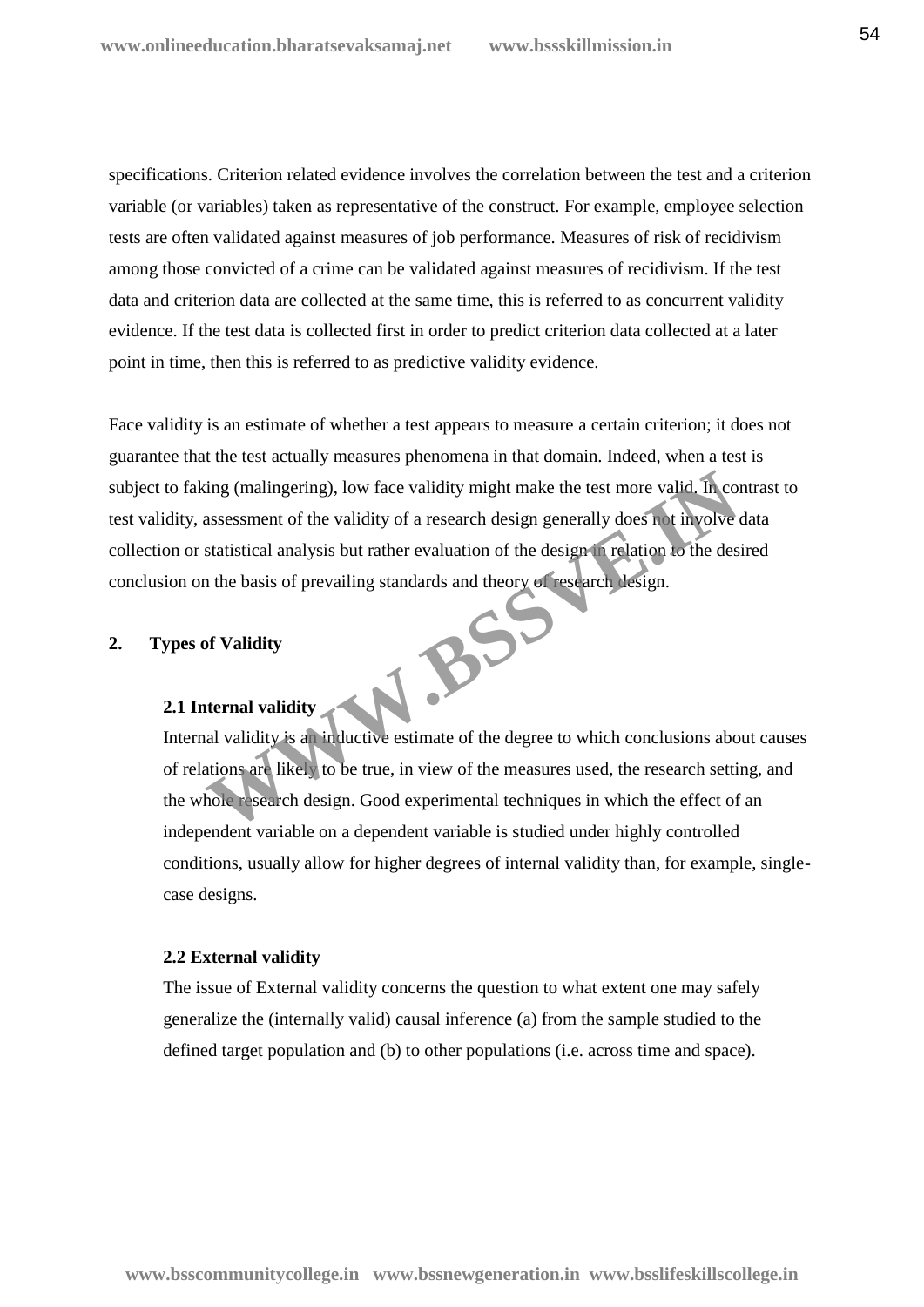#### **2.3 Ecological validity**

This issue is closely related to external validity and covers the question to which degree your experimental findings mirror what you can observe in the real world (ecology= science of interaction between organism and its environment). Ecological validity is whether the results can be applied to real life situations. Typically in science, you have two domains of research: Passive-observational and active-experimental. The purpose of experimental designs is to test causality, so that you can infer A causes B or B causes A. But sometimes, ethical and/or methological restrictions prevent you from conducting an experiment (e.g. how does isolation influence a child's cognitive functioning?) Then you can still do research, but it's not causal, it's correlational, A occurs together with B. Both techniques have their strengths and weaknesses. To get an experimental design you have to control for all interfering variables. That's why you conduct your experiment in a laboratory setting. While gaining internal validity (excluding interfering variables by keeping them constant) you lose ecological validity because you establish an artificial lab setting. On the other hand with observational research you can't control for interfering variables (low internal validity) but you can measure in the natural (ecological) environment, thus at the place where behavior occurs. iques have their strengths and weaknesses. To get an experimental design<br>throl for all interfering variables. That's why you conduct your experiment<br>atory setting. While gaining internal validity (excluding interfering var

# **2.4 Construct validity**

Construct validity refers to the totality of evidence about whether a particular operationalization of a construct adequately represents what is intended by theoretical account of the construct being measured. (Demonstrate an element is valid by relating it to another element that is supposively valid.) There are two approaches to construct validity- sometimes referred to as 'convergent validity' and 'divergent validity'.

#### **2.5 Content validity**

This is a non-statistical type of validity that involves the systematic examination of the test content to determine whether it covers a representative sample of the behavior domain to be measured. A test has content validity built into it by careful selection of which items to include. Items are chosen so that they comply with the test specification which is drawn up through a thorough examination of the subject domain. By using a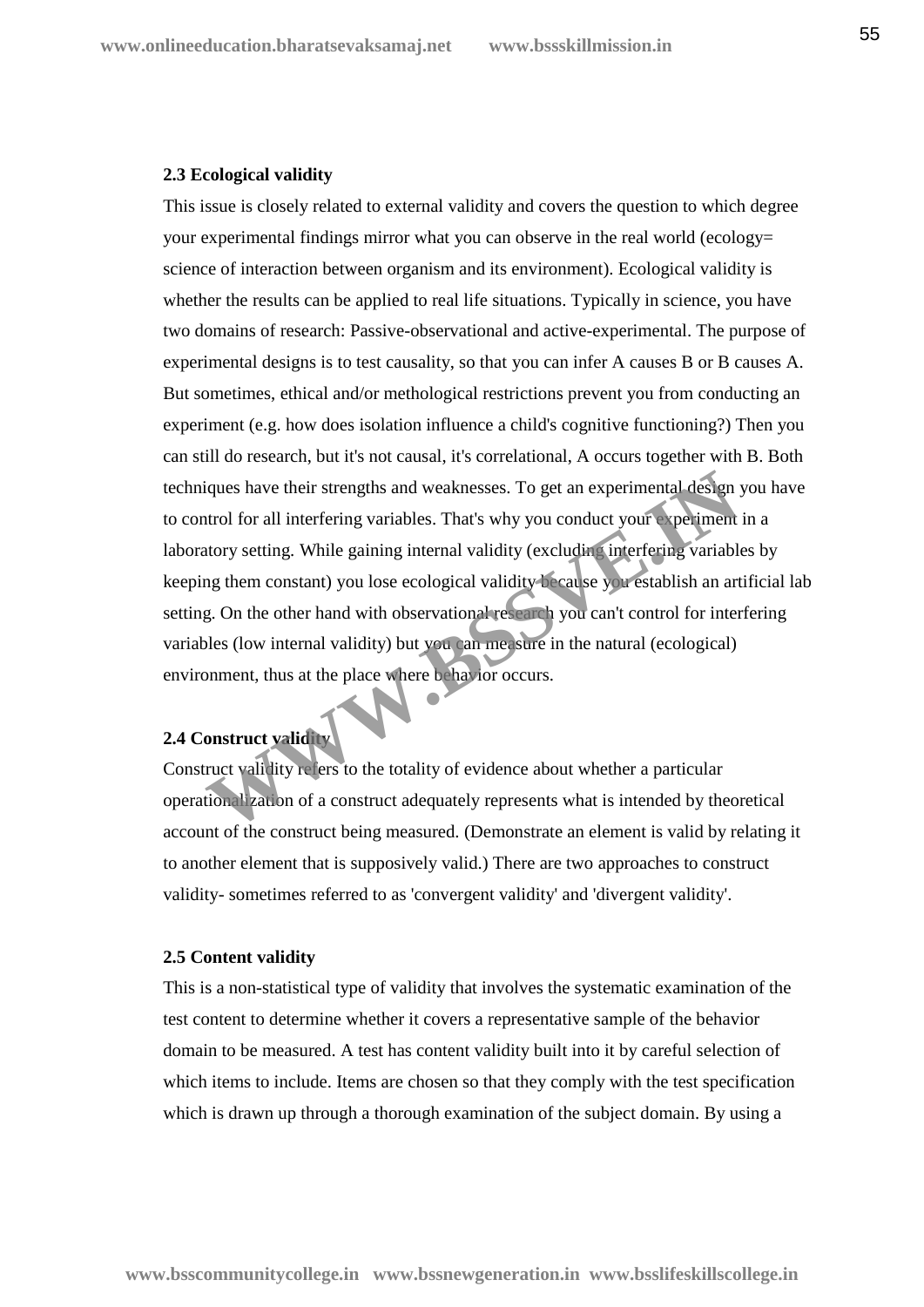panel of experts to review the test specifications and the selection of items the content validity of a test can be improved. The experts will be able to review the items and comment on whether the items cover a representative sample of the behavior domain.

## **2.6 Face validity**

Face validity is very closely related to content validity. While content validity depends on a theoretical basis for assuming if a test is assessing all domains of a certain criterion (e.g. does assessing addition skills yield in a good measure for mathematical skills? - To answer this you have to know, what different kinds of arithmetic skills mathematical skills include ) face validity relates to whether a test appears to be a good measure or not. This judgment is made on the "face" of the test, thus it can also be judged by the amateur.

## **2.7 Criterion validity**

Criterion-related validity reflects the success of measures used for prediction or estimation. There are two types of criterion-related validity: Concurrent and predictive validity. A good example of criterion-related validity is in the validation of employee selection tests; in this case scores on a test or battery of tests is correlated with employee performance scores. and the "face" of the test, thus it can also be judged by the **riterion validity**<br> **WE are also to prediction** validity<br>
titerion validity<br>
tion-related validity reflects the success of measures used for prediction or<br>
the

# *2.8 Concurrent validity*

Concurrent validity refers to the degree to which the operationalization correlates with other measures of the same construct that are measured at the same time. Going back to the selection test example, this would mean that the tests are administered to current employees and then correlated with their scores on performance reviews.

# *2.9 Predictive validity*

Predictive validity refers to the degree to which the operationalization can predict (or correlate with) with other measures of the same construct that are measured at some time in the future. Again, with the selection test example, this would mean that the tests are administered to applicants, all applicants are hired, their performance is reviewed at a later time, and then their scores on the two measures are correlated.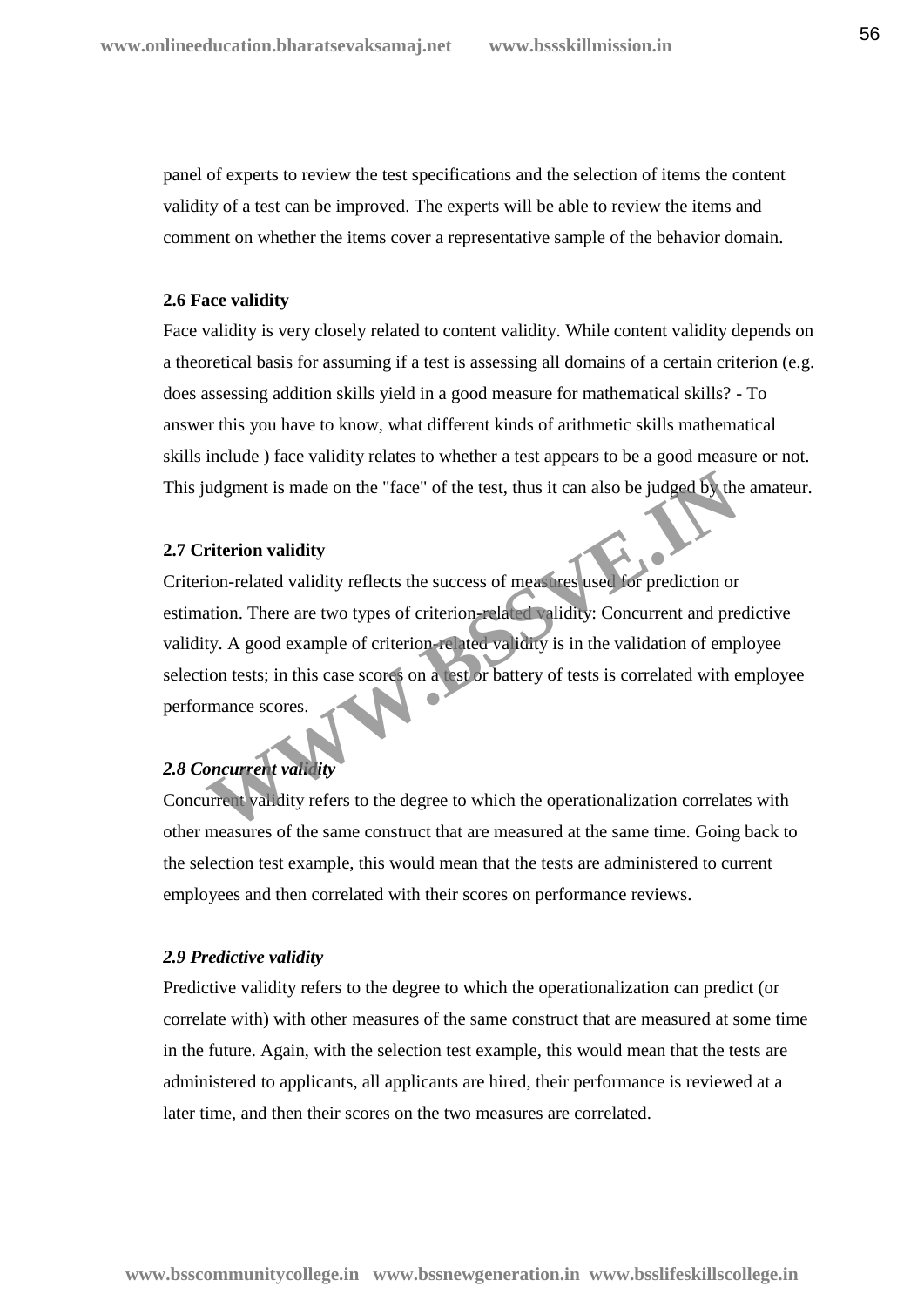# **2.10 Convergent validity**

Convergent validity refers to the degree to which a measure is correlated with other measures that it is theoretically predicted to correlate with.

# **2.11 Discriminant validity**

Discriminant validity describes the degree to which the operationalization does not correlate with other operationalizations that it theoretically should not correlated with.

# **3. Factors jeopardizing validity**

Campbell and Stanley define internal validity as the basic requirements for an experiment to be interpretable did the experiment make a difference in this instance? External validity addresses the question of generalizability to whom can we generalize this experiment's findings? If Stanley define internal validity as the basic requirements for an experiment<br>did the experiment make a difference in this instance? External validity addition<br>of generalizability to whom can we generalize this experimen

# *4. Internal validity*

Eight extraneous variables can interfere with internal validity:

- History, the specific events occurring between the first and second measurements in addition to the experimental variables
- Maturation, processes within the participants as a function of the passage of time (not specific to particular events), e.g., growing older, hungrier, more tired, and so on.
- Testing, the effects of taking a test upon the scores of a second testing.
- Instrumentation, changes in calibration of a measurement tool or changes in the observers or scorers may produce changes in the obtained measurements.
- Statistical regression, operating where groups have been selected on the basis of their extreme scores.
- Selection, biases resulting from differential selection of respondents for the comparison groups.
- Experimental mortality, or differential loss of respondents from the comparison groups.
- Selection-maturation interaction, etc. e.g., in multiple-group quasi-experimental designs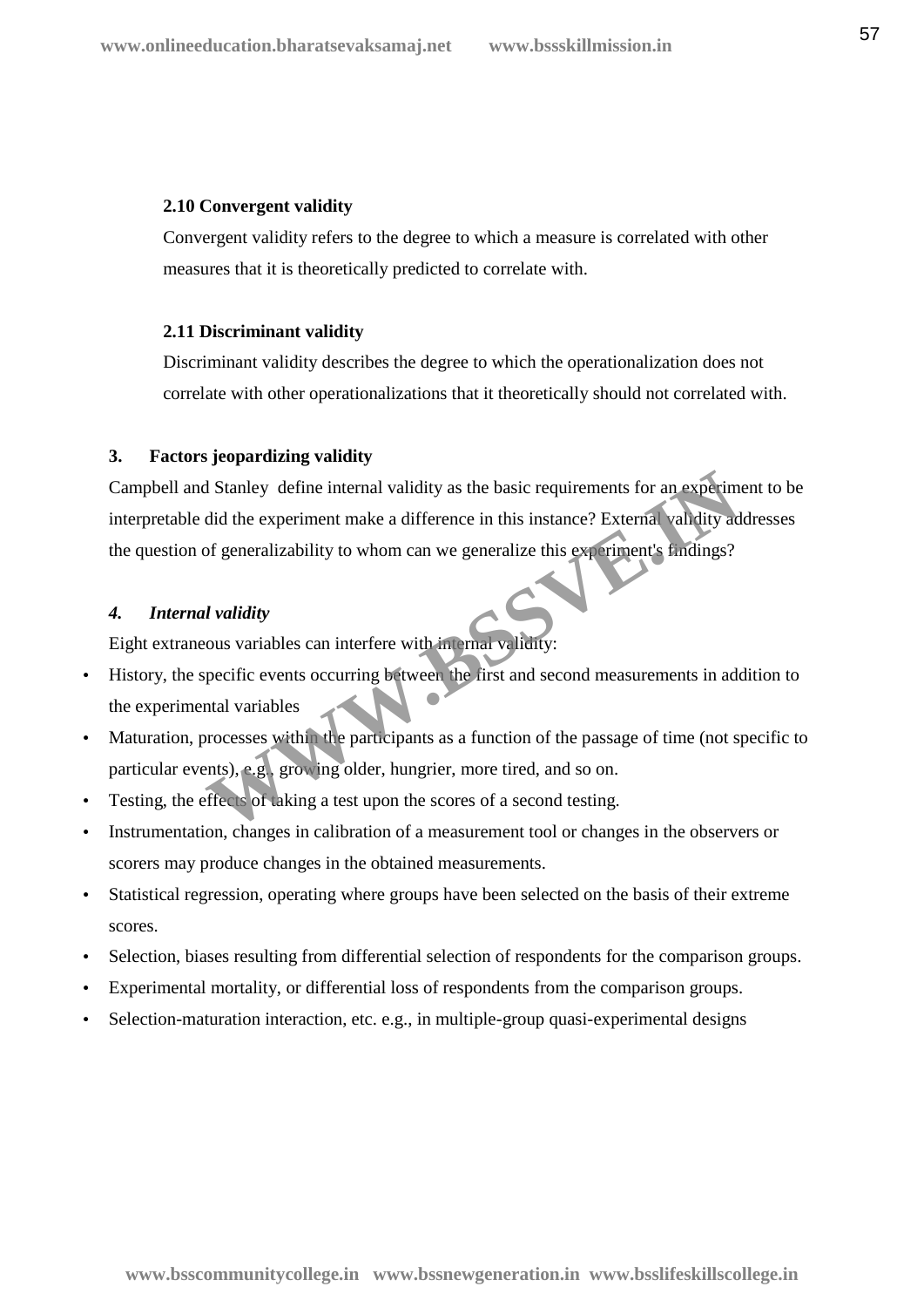# *5. External validity*

Four factors jeopardizing external validity or representativeness are:

- Reactive or interaction effect of testing, a pretest might increase the scores on a posttest
- Interaction effects of selection biases and the experimental variable.
- Reactive effects of experimental arrangements, which would preclude generalization about the effect of the experimental variable upon persons being exposed to it in non-experimental settings
- Multiple-treatment interference, where effects of earlier treatments are not erasable.

#### **Example/Case Study:**

- In Section 5 of this course you will cover these topics: See Study:<br>
Etion 5 of this course you will cover these topics<br>
Manalysis And Evaluation Research<br>
Manalysis And Evaluation Research<br>
Manalysis And Evaluation Research<br>
We Apple Index Construction<br>
tive:
- Scaling And Index Construction
- Policy Analysis And Evaluation Research

# **Topic : Scaling And Index Construction**

# **Topic Objective:**

At the end of this topic student would be able to:

- Comprehend the Types of Variables
- Understand the Types of Statistics based on Number of DVs
- Learn the Level of measurement
- Develop learning regarding the Ratio measurement
- $\bullet$  and  $\bullet$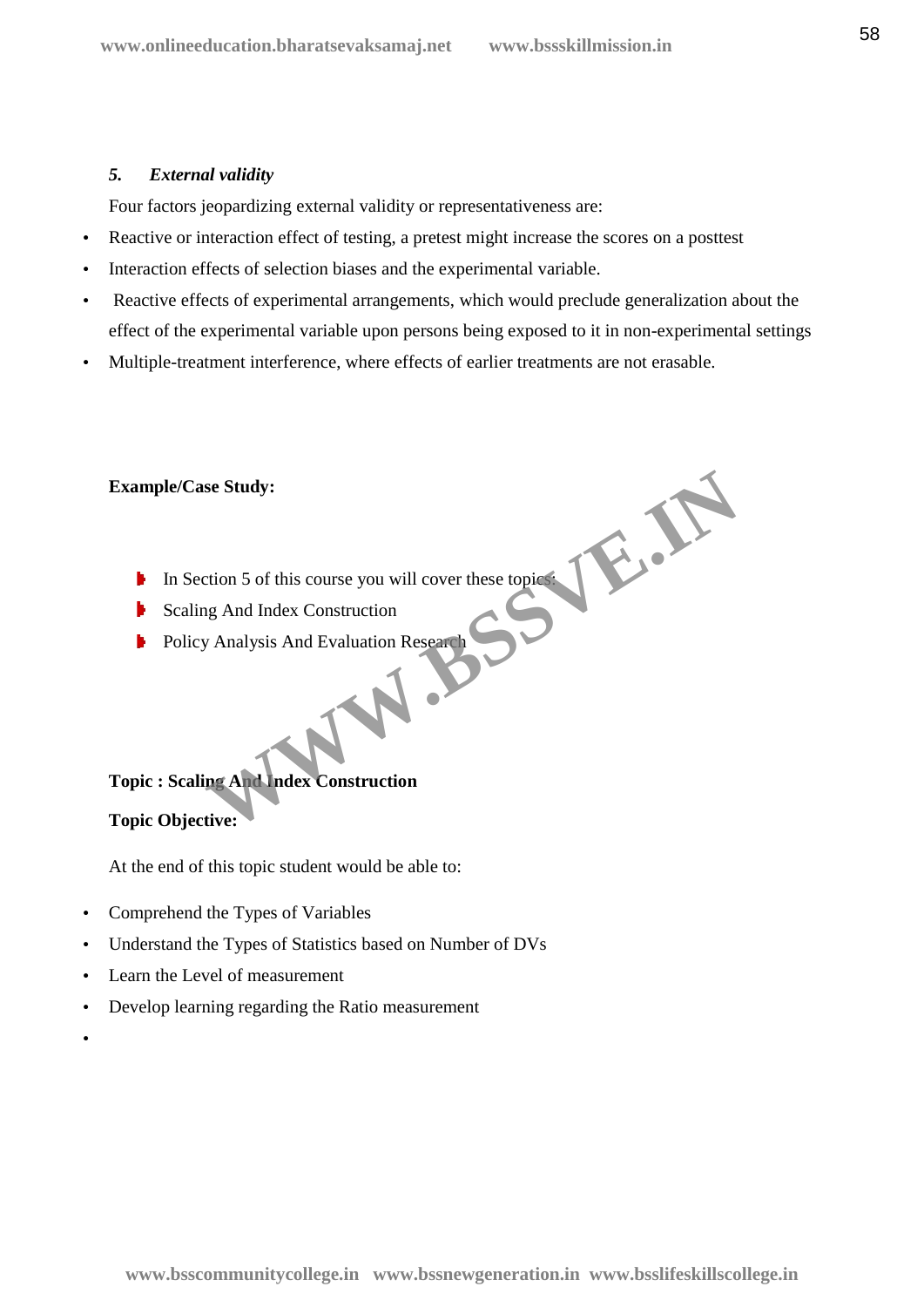### **Definition/Overview:**

**Overview:** Statistics is the study of relationships between things. Rarely are we interested in the relationship between two things that always stay the same. Most often, we are interested in the relationship between things that change from person to person, from place to place. Things that never change are referred to as constants. Water boils at 212 degrees. This temperature is a constant (given that it is pure water at standard pressure). Sex can change. Some people are male and some are female. This means that sex is a variable. The temperature outside is variable because it can and does change. Statistics generally requires that we be able to assign a number to a variable. That is we must be able to quantify it. This does not mean that the number expresses any specific magnitude. Variables are often divided into two categories: Qualitative (categorical) and Quantitative (continuous). This can lead to some confusion when we assign numbers to qualitative (categorical) data. Carefully examine the context of the statement to determine what the author/speaker means when using the terms. Qualitative or categorical data tells us to what group, kind, or type an element belongs. Sex is a categorical variable. Usually qualitative and quantitative are used to generally describe a study or method, and categorical and continuous are used to describe specific sets of data. Four other common descriptions are used to describe the level of information a variable gives us. Nominal gives us the least amount of information while ratio data gives us the most. Always use the highest level of data measurement possible. specific magnitude. Variables are often divided into two categories Qua<br>and Quantitative (continuous). This can lead to some confusion when we<br>ualitative (categorical) data. Carefully examine the context of the stateme<br>aat

## **Key Points:**

#### **1. Types of Variables**

### **1.1 Nominal Variables**

Numbers on a football jersey do not express any magnitude or size; they only serve to name the player. These naming variables are referred to as nominal. If we divide a sample into groups based on sex, we have group 1 and group 2. The numbers do not suggest any specific magnitude; they just allow us to tell which group is being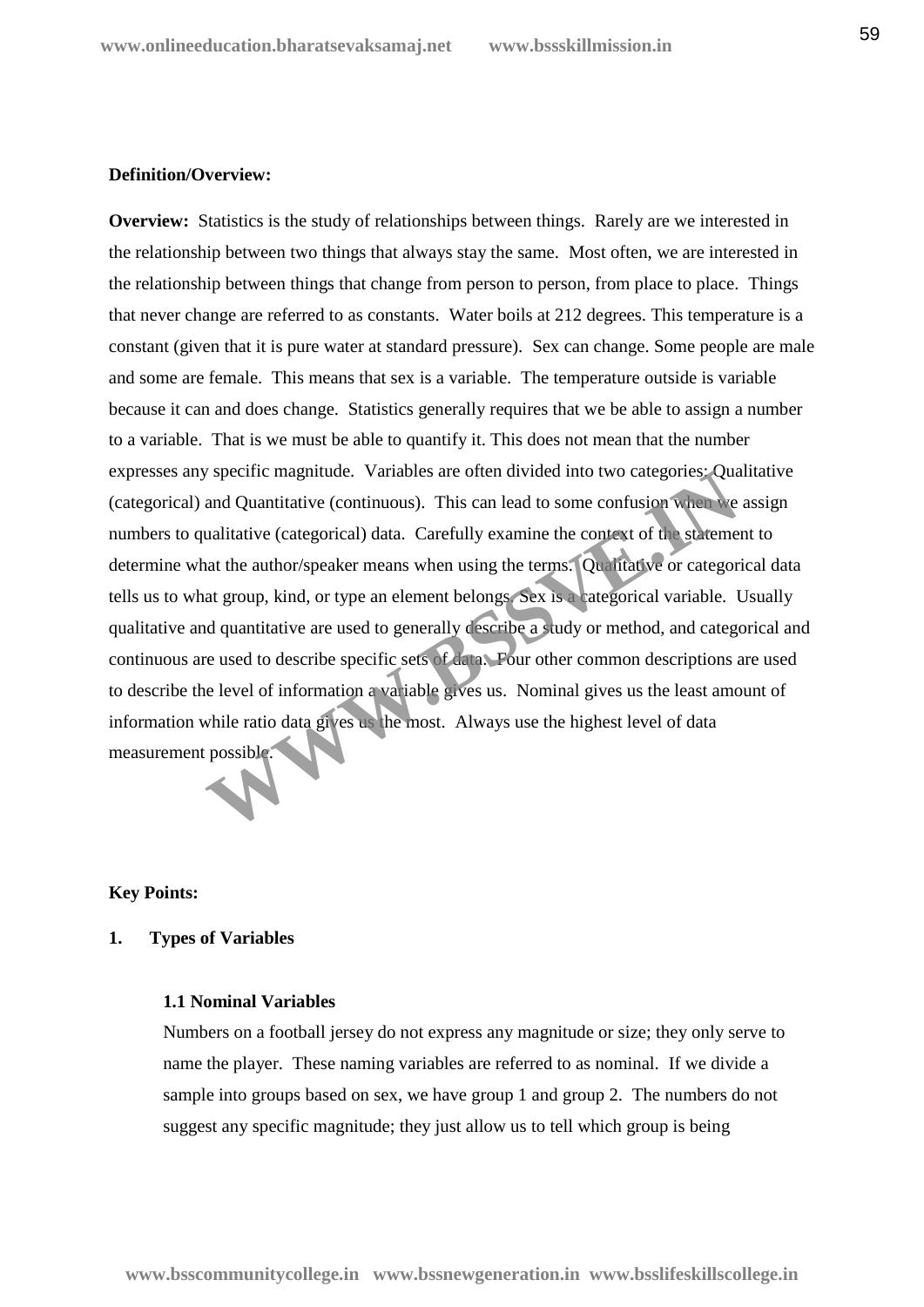considered. This is less important for us than it is for the computer program that is going to do the hard work for us. Nominal is the lowest level of measurement.

#### **1.2 Ordinal Variables**

Ordinal variables have numbers that allow us to put things in order, but do not refer to a standard difference between the elements. If you tell me that you graduated high school third in your class, I understand what order you come in, but have no idea how much better you were than the person that came in fourth, and how much worse you are than the person that came in second. If we arrange a list of items from least to greatest, we have rank-ordered it. Rank ordered data is ordinal.

#### **1.3 Interval Variables**

Interval level measurement is so called because in addition to telling us the rank of an element, it also tells us the magnitude of that difference. The distance between 4 feet and 5 feet is the same as the difference between 11 feet and 12 feet: one foot. The critical idea is that a foot is the same magnitude or size every time. The intervals along points of the scale are always the same. Transformation and the same information as Interval variables<br>
Material I level measurement is so called because in addition to thing us the rank<br>
Int, it also tells us the magnitude of that difference. The distance betwee

# **1.4 Ratio Variables**

Ratio Level variables provide the same information as Interval variables, as well as having an absolute zero to the scale. That is, when you reach a value of zero, the variable is no longer present. Calories in various beverages are an example of ratio level data. We can determine which beverages have more calories than others do, so we can rank them. This means that we have met the requirements for the ordinal level of measurement. We know the size of a calorie does not change along the scale, so we meet the requirements of interval level data. We can also have a beverage, such as water, that does not have any calories, or an absolute zero. Sentence lengths would be ratio level data because the judge may impose no sentence. Most statistical procedures used in criminal justice research make no real distinction between interval and ratio levels of measurement. Often they are depicted together with a slash mark between them: interval/ratio.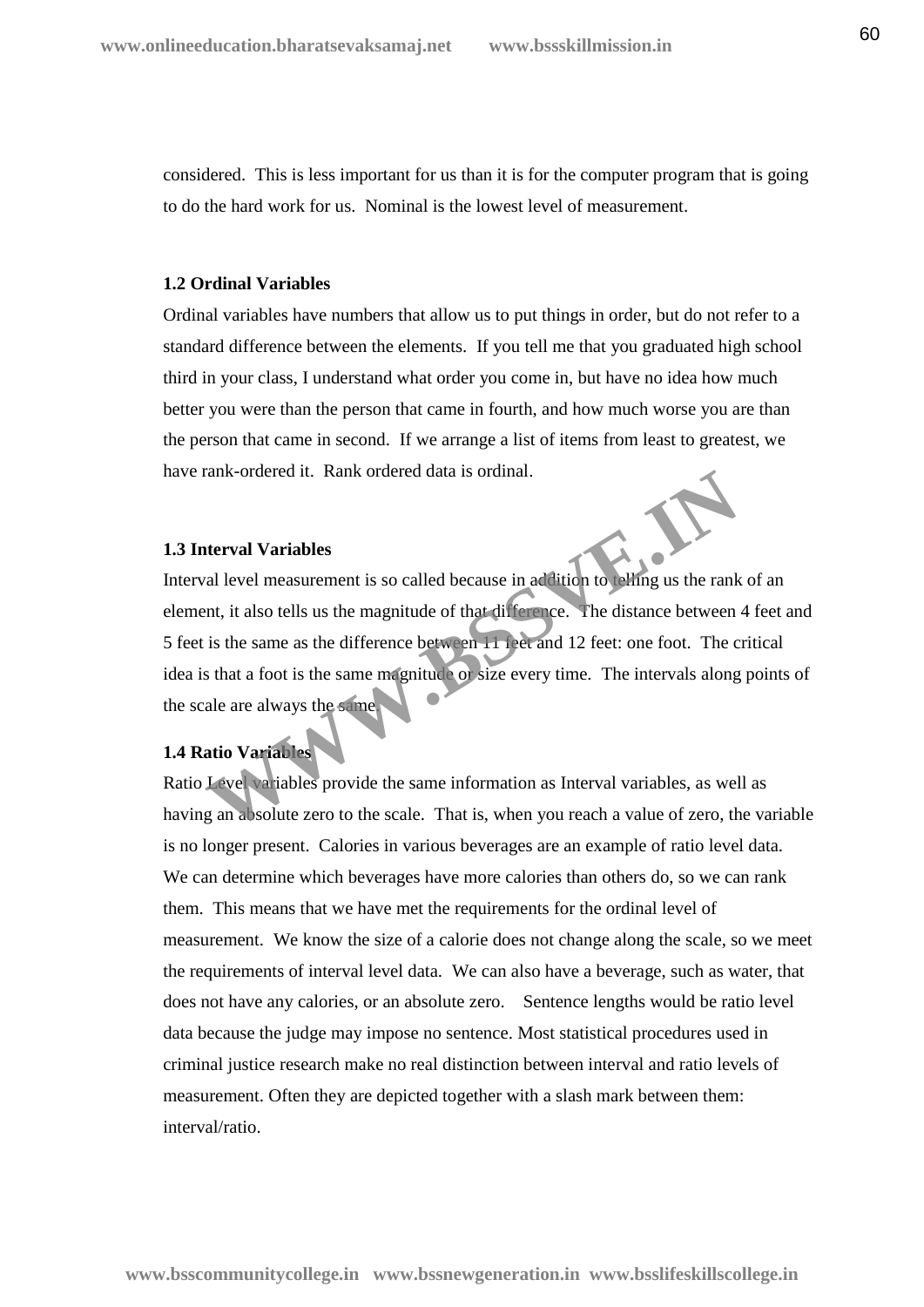## **1.5 Dependent and Independent Variables**

These terms are often very confusing to the student because they imply causation. These terms were first used by scientists conducting true experiments where the Independent Variable (IV) was thought to cause the Dependent Variable (DV). Causation is determined strictly by experimental design, not statistical mathematics (more on this later). Even with this caveat, it is often helpful to think of the DV as the effect and the IV as the cause. The DV in a study is the variable that we want to explain or predict. Thus if we wanted to explain crime rates, crime rate would be the DV in our study. If we think poverty causes crime, poverty is our IV.

## **2. Types of Statistics based on Number of DVs**

Statistics are generally divided into three general categories. If we want to explain one variable, we say that we are using univariate statistical methods. Univariate methods are generally descriptive, since no comparison of variables is made. If we want to describe a relationship between two variables (correlations), we say that we are using bivariate statistical techniques. If we are interested in two or more dependent variables, we use multivariate statistics. of Statistics based on Number of DVs<br>generally divided into three general categories. If we want to explain one<br>ve are using univariate statistical methods. Univariate methods are general<br>ince no comparison of variables is

# **3. Level of measurement**

The "levels of measurement" is an expression which typically refers to the theory of scale types developed by the Harvard psychologist Stanley Smith Stevens. Stevens proposed his theory in a 1946 article titled "On the theory of scales of measurement" in the journal Science. In this article Stevens claimed that all measurement in science was conducted using four different types of numerical scales which he called "nominal", "ordinal", "interval" and "ratio".

#### **4. Scale types and Stevens' "operational theory of measurement"**

The theory of scale types is the intellectual handmaiden to Stevens' "operational theory of measurement," which was to become definitive within psychology and the behavioral sciences, despite it being quite at odds with the understanding of measurement held in the natural sciences . Essentially, the operational theory of measurement was a reaction to the conclusions of a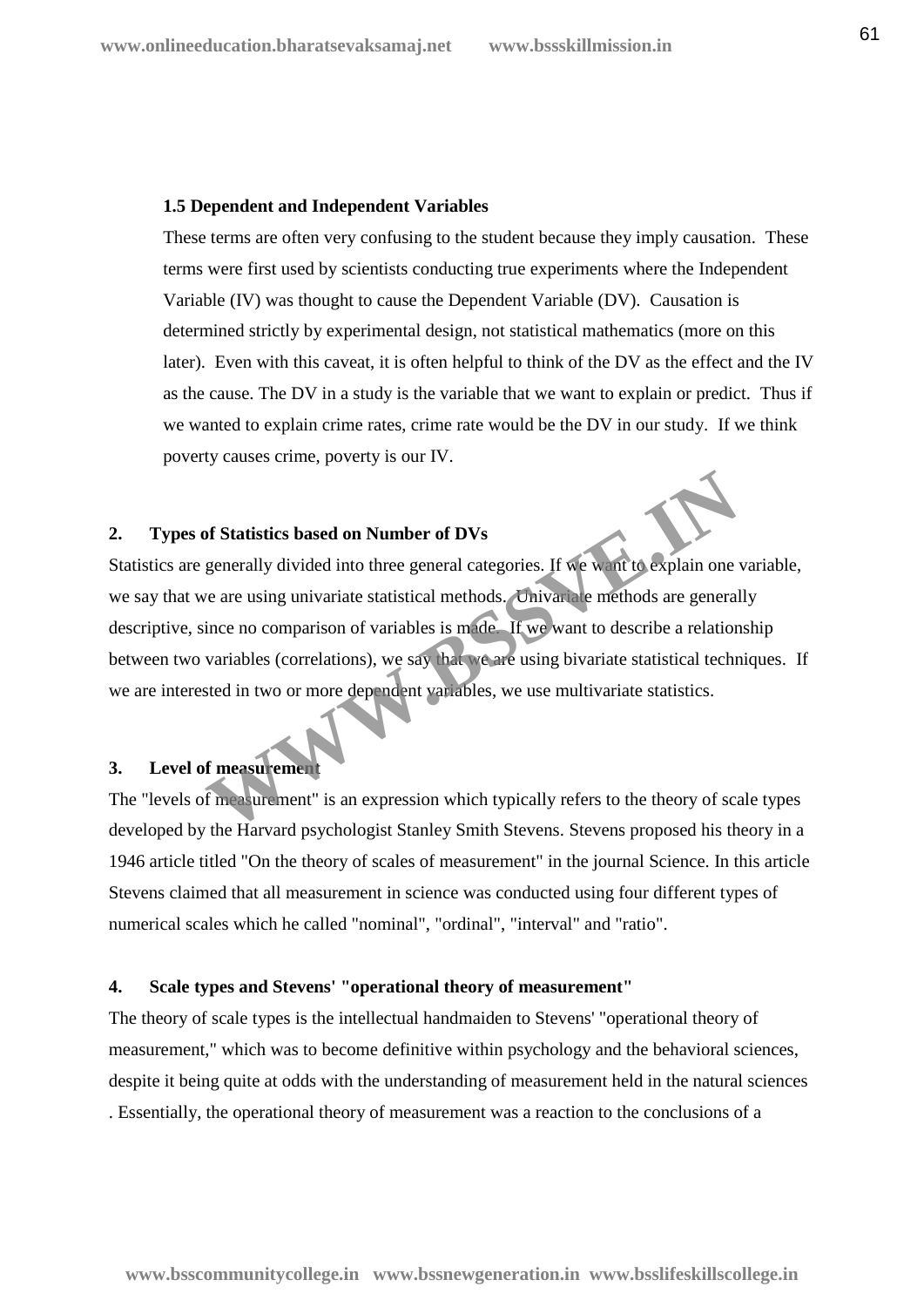committee established in 1932 by the British Association for the Advancement of Science to investigate the possibility of genuine scientific measurement in the psychological and behavioral sciences. This committee, which became known as the Ferguson committee, published a Final Report in which Stevens' sone scale was an object of criticism:

...any law purporting to express a quantitative relation between sensation intensity and stimulus intensity is not merely false but is in fact meaningless unless and until a meaning can be given to the concept of addition as applied to sensation.

That is, if Stevens' sone scale was genuinely measuring the intensity of auditory sensations, then evidence for such sensations being quantitative attributes must be produced. The evidence needed was the presence of additive structure - a concept comprehensively treated by the German mathematician Otto Hlder . Given the physicist and measurement theorist Norman Robert Campbell dominated the Ferguson committee's deliberations, the committee concluded that real measurement in the social sciences was impossible due to the lack of concatenation operations. This conclusion was later rendered false by the discovery of the theory of conjoint measurement by Debreu and independently by Luce & Tukey . such sensations being quantitative attributes must be produced. The evident<br>the presence of additive structure - a concept comprehensively traded by the<br>matician Otto Hider . Given the physicist and measurement theorist No

# **4.1 Nominal scale**

Nominal scales are mere codes assigned to objects as labels, they are not measurements. For example, rocks can be generally categorized as (1) igneous, (2) sedimentary and (3) metamorphic. A code of "3" given to any particular stone observed does not mean that stone possesses more "rockness" than a stone coded as "1", anymore than a person with red hair does not possess more "hairness" than a person with blonde hair. Stevens must have known that claiming nominal scales to measure obviously non quantitative things would have attracted criticism, so he invoked his theory of measurement to justify nominal scales as measurement:

...the use of numerals as names for classes is an example of the assignment of numerals according to rule. The rule is: Do not assign the same numeral to different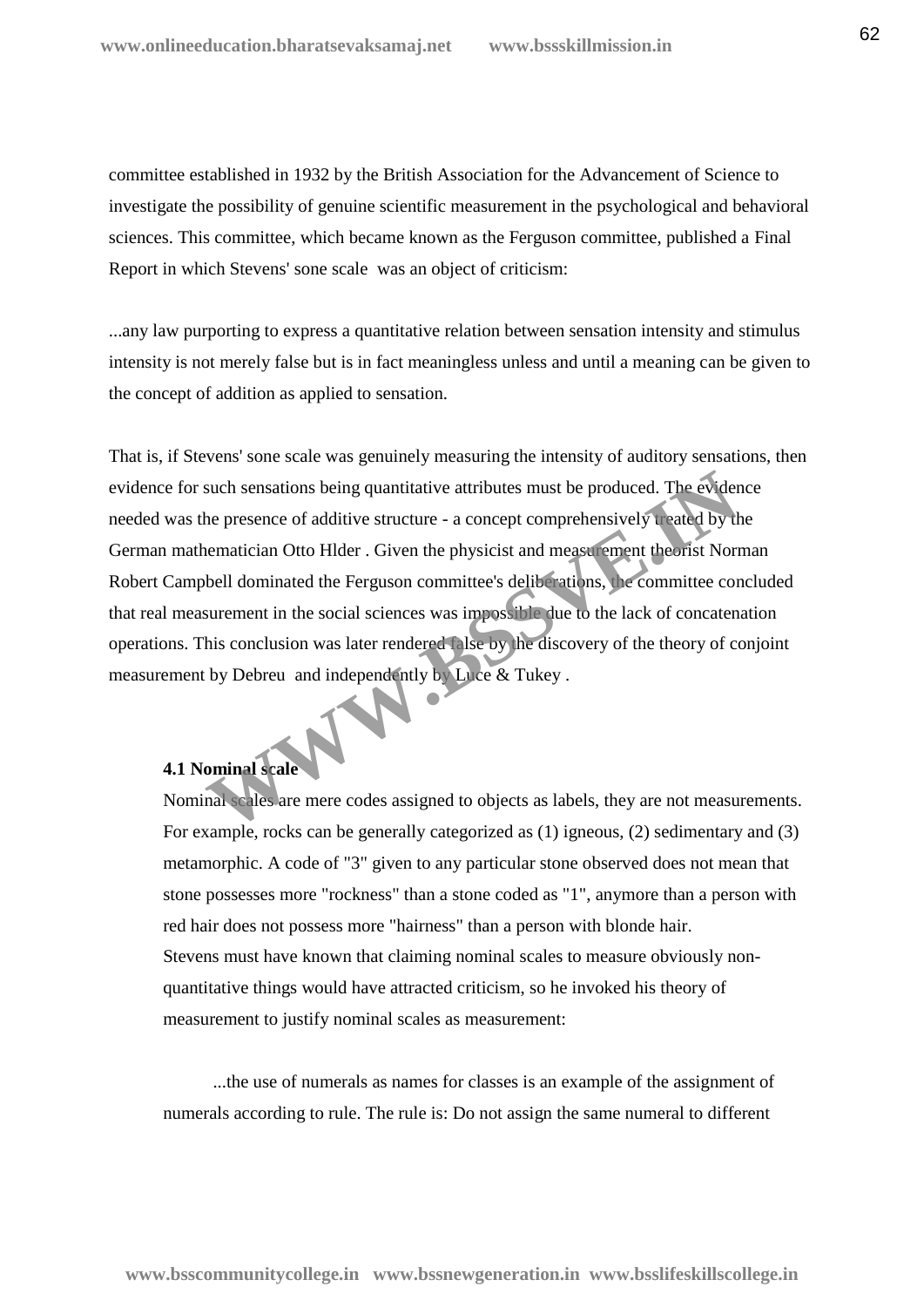classes or different numerals to the same class. Beyond that, anything goes with the nominal scale.

The only kind of measure of central tendency that remains invariant under one-one transformations is the mode. The median and mean cannot be defined.

# **4.2 Ordinal scale**

In this scale type, the numbers assigned to objects or events represent the rank order (1st, 2nd, 3rd etc.) of the entities assessed. An example of ordinal measurement is the results of a horse race, which say only which horses arrived first, second, third, etc. but include no information about times. Another is the Mohs scale of mineral hardness, which characterizes the hardness of various minerals through the ability of a harder material to scratch a softer one, saying nothing about the actual hardness of any of them. Interestingly, Stevens' writings

betrayed a critical view of psychometrics as he argued:

As a matter of fact, most of the scales used widely and effectively by psychologists are ordinal scales. In the strictest propriety the ordinary statistics involving means and standard deviations ought not to be used with these scales, for these statistics imply a knowledge of something more than the relative rank order of data Psychometricians like to theorise that psychometric tests produce interval scale measures of cognitive abilities but there is little prima facie evidence to suggest that such attributes are anything more than ordinal. The central tendency of an ordinal attribute can be represented by its mode or its median, but the mean cannot be defined. cterizes the hardness of various minerals through the ability of a harder mandemant and a softer one, saying nothing about the actual hardness of any of them.<br>
Stingly, Stevens' writings<br>
wed a critical view of psychometri

# **4.3 Interval scale**

Quantitive attributes are all able to be measured on interval scales, as any difference between the levels of an attribute can be multiplied by any real number to exceed or equal another difference. A highly familiar example of interval scale measurement is temperature with the Celsius scale. In this particular scale, the unit of measurement is 1/100 of the difference between the melting temperature and the boiling temperature of water in atmospheric pressure. The "zero point" on an interval scale is arbitrary; and negative values can be used. The formal mathematical term is an affine space (in this case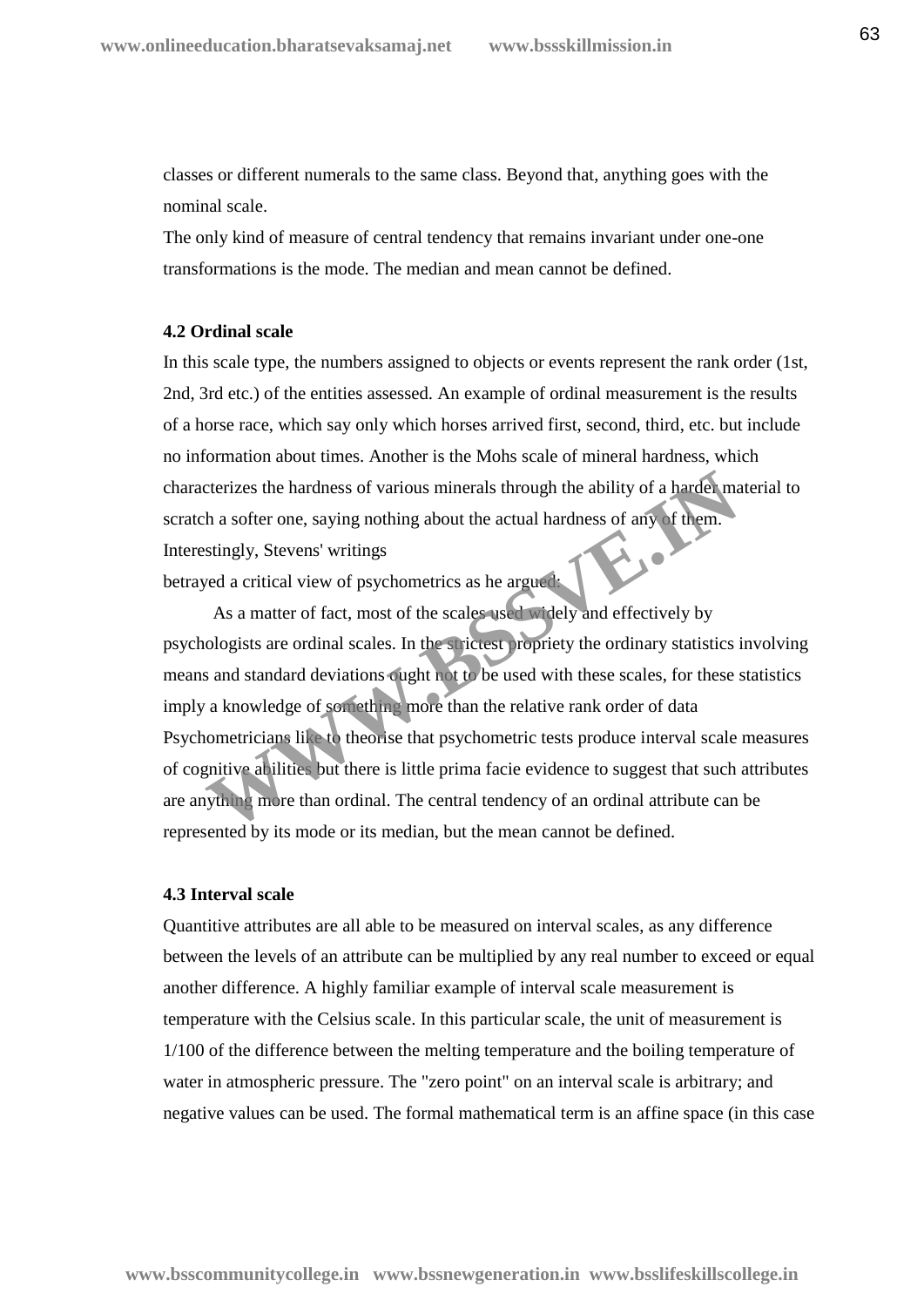an affine line). Variables measured at the interval level are called "interval variables" or sometimes "scaled variables" as they have units of measurement. Ratios between numbers on the scale are not meaningful, so operations such as multiplication and division cannot be carried out directly. But ratios of differences can be expressed; for example, one difference can be twice another.

The central tendency of a variable measured at the interval level can be represented by its mode, its median, or its arithmetic mean. Statistical dispersion can be measured in most of the usual ways, which just involved differences or averaging, such as range, interquartile range, and standard deviation. Since one cannot divide, one cannot define measures that require a ratio, such as studentized range or coefficient of variation. More subtly, while one can define moments about the origin, only central moments are useful, since the choice of origin is arbitrary and not meaningful. One can define standardized moments, since ratios of differences are meaningful, but one cannot define coefficient of variation, since the mean is a moment about the origin, unlike the standard deviation, which is (the square root of) a central moment. The state require a ratio, such as studentized range or coefficient of variation<br>
while one can define moments about the origin, only central moments at<br>
the choice of origin is arbitrary and not meaningful. One can define

#### **5. Ratio measurement**

Most measurement in the physical sciences and engineering is done on ratio scales. Mass, length, time, plane angle, energy and electric charge are examples of physical measures that are ratio scales. The scale type takes it name from the fact that measurement is the estimation of the ratio between a magnitude of a continuous quantity and a unit magnitude of the same kind. Informally, the distinguishing feature of a ratio scale is the possession of a non-arbitrary zero value. For example, the Kelvin temperature scale has a non-arbitrary zero point of absolute zero, which is denoted 0K and is equal to -273.15 degrees Celsius. This zero point is non arbitrary as the particles which comprise matter at this temperature have zero kinetic energy. Examples of ratio scale measurement in the behavioral sciences are all but non-existant. Luce argues that an example of ratio scale measurement in psychology can be found in rank and sign dependent expected utility theory.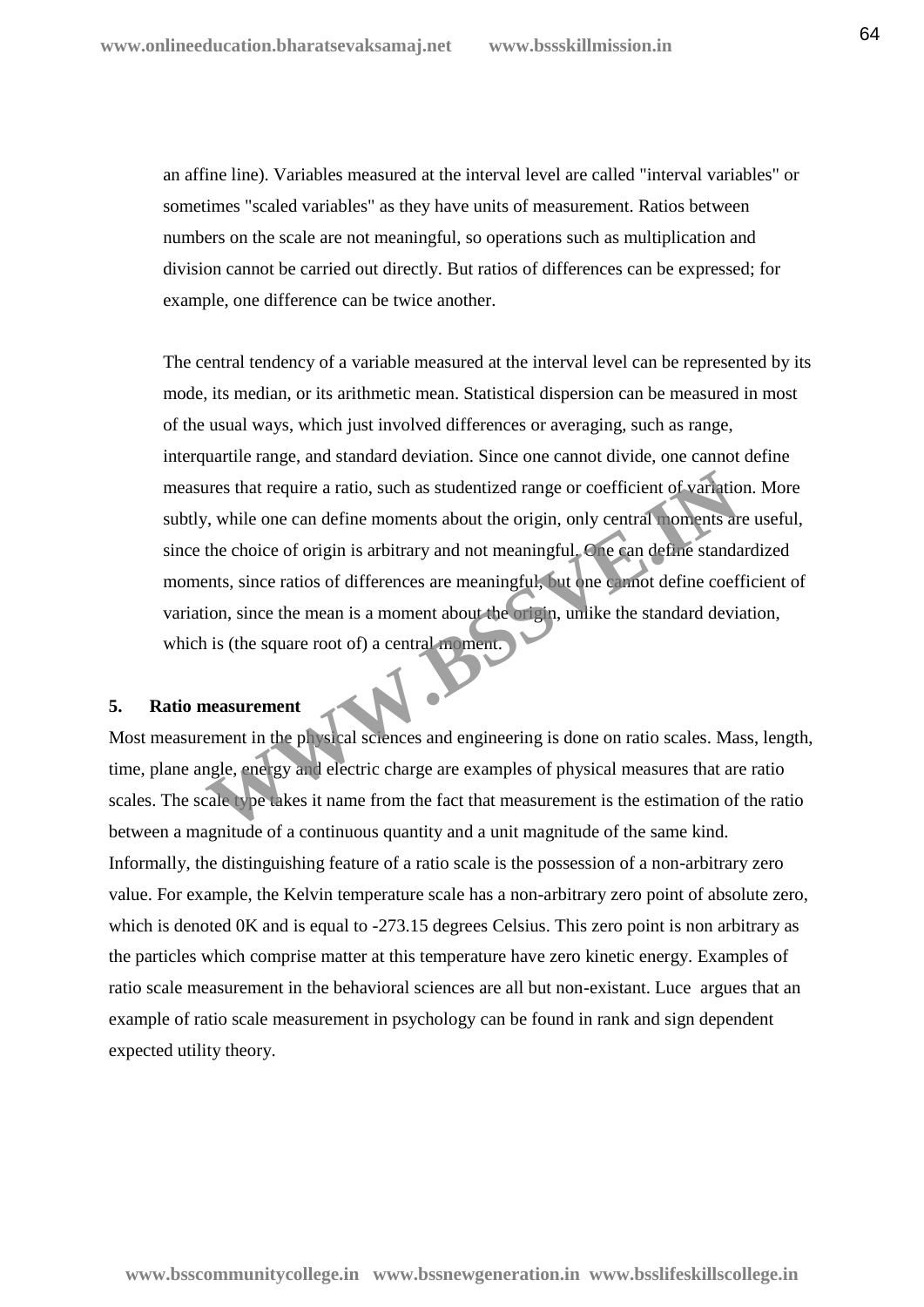All statistical measures can be used for a variable measured at the ratio level, as all necessary mathematical operations are defined. The central tendency of a variable measured at the ratio level can be represented by, in addition to its mode, its median, or its arithmetic mean, also its geometric mean or harmonic mean. In addition to the measures of statistical dispersion defined for interval variables, such as range and standard deviation, for ratio variables one can also define measures that require a ratio, such as studentized range or coefficient of variation.

#### **5.1 Likert scale**

Likert scaling is a bipolar scaling method, measuring either positive or negative response to a statement. Sometimes a four-point scale is used; this is a forced choice method since the middle option of "Neither agree nor disagree" is not available. Likert scales may be subject to distortion from several causes. Respondents may avoid using extreme response categories (central tendency bias); agree with statements as presented (acquiescence bias); or try to portray themselves or their organization in a more favorable light (social desirability bias). Designing a scale with balanced keying (an equal number of positive and negative statements) can obviate the problem of acquiescence bias, since acquiescence on positively keyed items will balance acquiescence on negatively keyed items, but central tendency and social desirability are somewhat more problematic. iddle option of "Neither agree nor disagree" is not available. Likert scales<br>tt to distortion from several causes. Respondents may avoid using extreme<br>ories (central tendency bias); agree with statements as presented (acqu

# **5.2 Guttman scale**

In statistical surveys conducted by means of structured interviews or questionnaires, a subset of the survey items having binary (e.g., YES or NO) answers forms a Guttman scale if they can be ranked in some order so that, for a rational respondent, the response pattern can be captured by a single index on that ordered scale. In other words, on a Guttman scale, items are arranged in an order so that an individual who agrees with a particular item also agrees with items of lower rank-order. For example, a series of items could be (1) "I am willing to be near ice cream"; (2) "I am willing to smell ice cream"; (3) "I am willing to eat ice cream"; and (4) "I love to eat ice cream". Agreement with any one item implies agreement with the lower-order items.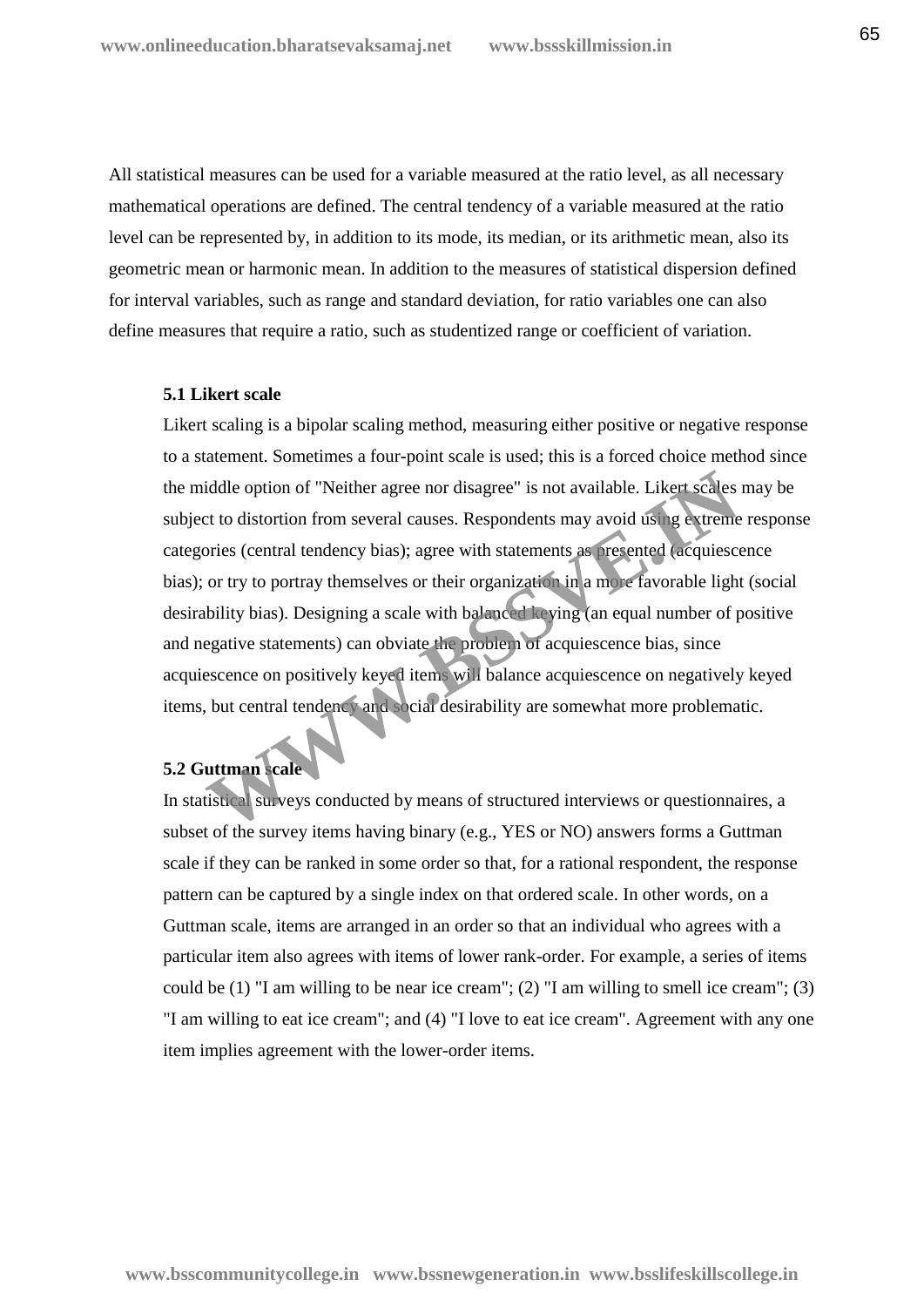The concept of Guttman scale likewise applies to series of items in other kinds of tests, such as achievement tests, that have binary outcomes. For example, a test of math achievement might order questions based on their difficulty and instruct the examinee to begin in the middle. The assumption is if the examinee can successfully answer items of that difficulty (e.g., summing two 3-digit numbers), s/he would be able to answer the earlier questions (e.g., summing two 2-digit numbers). Some achievement tests are organized in a Guttman scale to reduce the duration of the test. Another example is the original Beaufort wind force scale, assigning a single number to observed conditions of the sea surface ("Flat", ..., "Small waves", ..., "Sea heaps up and foam begins to streak", ...), was in fact a Guttman scale. The observation "Flat  $=$  YES" implies "Small waves  $=$ NO".

By designing surveys and tests such that they contain Guttman scales, researchers can simplify the analysis of the outcome of surveys, and increase the robustness. Guttman scales also make it possible to detect and discard randomized answer patterns, as may be given by uncooperative respondents. A class of unidimensional models that contrast with Guttman's model are unfolding models. These models also assume unidimensionality but posit that the probability of endorsing an item is proportional to the distance between the items standing on the unidimensional trait and the standing of the respondent. For example, items like "I think immigration should be reduced" on a scale measuring attitude towards immigration would be unlikely to be endorsed both by those favoring open policies and also by those favoring no immigration at all. Such an item might be endorsed by someone in the middle of the continuum. Some researchers feel that many attitude items fit this unfolding model while most psychometric techniques are based on correlation or factor analysis, and thus implicitly assume a linear relationship between the trait and the response probability. The effect of using these techniques would be to only include the most extreme items, leaving attitude instruments with little precision to measure the trait standing of individuals in the middle of the continuum. Signing surveys and tests such that they contain Gutto an scales. researches if y the analysis of the outcome of surveys, and there are the robustness. Gut also make it possible to detect and discard randomized answer patt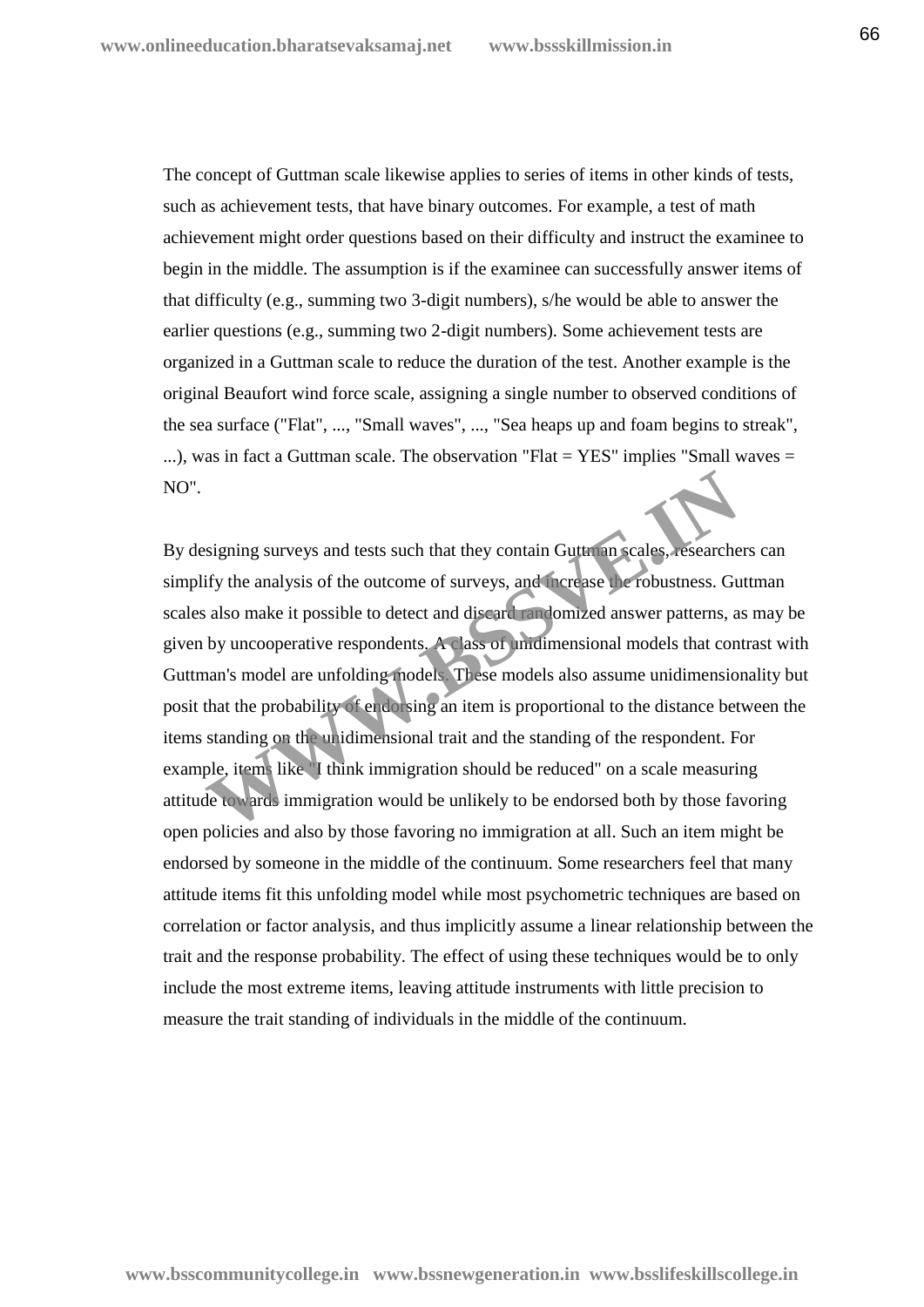#### **5.3 Thurstone scale**

In psychology, the Thurstone scale was the first formal technique for measuring an attitude. It was developed by Louis Leon Thurstone in 1928, as a means of measuring attitudes towards religion. It is made up of statements about a particular issue, and each statement has a numerical value indicating how favorable or unfavorable it is judged to be. People check each of the statements to which they agree, and a mean score is computed, indicating their attitude.

Thurstone's method of pair comparisons can be considered a prototype of a normal distribution-based method for scaling-dominance matrices. Even though the theory behind this method is quite complex , the algorithm itself is straightforward. For the basic Case V, the frequency dominance matrix is translated into proportions and interfaced with the standard scores. The scale is then obtained as a left-adjusted column marginal average of this standard score matrix . The underlying rationale for the method and basis for the measurement of the "psychological scale separation between any two stimuli" derives from Thurstone's Law of comparative judgment . The principal difficulty with this algorithm is its indeterminacy with respect to one-zero proportions, which return z values as plus or minus infinity, respectively. The inability of the pair comparisons algorithm to handle these cases imposes considerable limits on the applicability of the method. d this method is quite complex, the algorithm itself is straightforward. For W, the frequency dominance matrix is translated into proportions and inter-<br>the standard scores. The scale is then obtained as a left-adjusted co

The most frequent recourse when the 1.00-0.00 frequencies are encountered is their omission. Thus, e.g., Guilford has recommended not using proportions more extreme than .977 or .023, and Edwards has suggested that if the number of judges is large, say 200 or more, then we might use pij values of .99 and .01, but with less than 200 judges, it is probably better to disregard all comparative judgments for which pij is greater than .98 or less than .02." Since the omission of such extreme values leaves empty cells in the Z matrix, the averaging procedure for arriving at the scale values cannot be applied, and an elaborate procedure for the estimation of unknown parameters is usually employed. An alternative solution of this problem was suggested by Krus and Kennedy .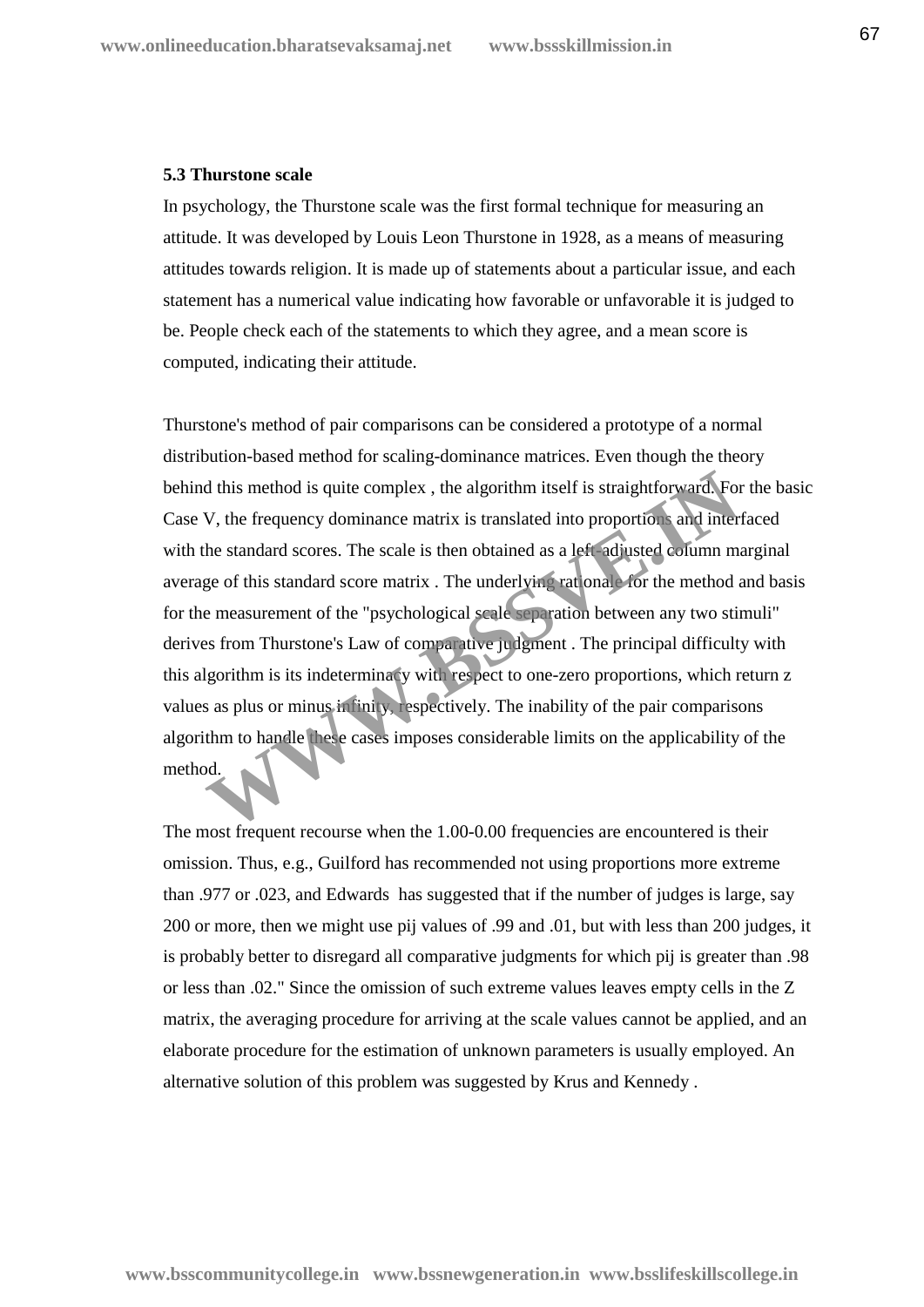With later developments in psychometric theory, it has become possible to employ direct methods of scaling such as application of the Rasch model or unfolding models such as the Hyperbolic Cosine Model (HCM). The Rasch model has a close conceptual relationship to Thurstone's law of comparative judgment, the principal difference being that it directly incorporates a person parameter. Also, the Rasch model takes the form of a logistic function rather than a cumulative normal function.

#### **5.4 Semantic differential Scale**

Semantic differential is a type of a rating scale designed to measure the connotative meaning of objects, events, and concepts. The connotations are used to derive the attitude towards the given object, event or concept. Osgood's semantic differential was designed to measure the connotative meaning of concepts. The respondent is asked to choose where his or her position lies, on a scale between two bipolar adjectives (for example: "Adequate-Inadequate", "Good-Evil" or "Valuable-Worthless"). Semantic differentials can be used to describe not only persons, but also the connotative meaning of abstract conceptsa capacity used extensively in affect control theory. ds the given object, event or concept. Osgood's semantic differential was<br>asure the connotative meaning of concepts. The respondent is a ked to che<br>b his or her position lies, on a scale between two bipolar adjectives (for

The development of this instrument provides an interesting insight into the border area between linguistics and psychology. People have been describing each other since they developed the ability to speak. Most adjectives can also be used as personality descriptors. The occurrence of thousands of adjectives in English is an attestation of the subtleties in descriptions of persons and their behavior speakers of English developed over millennia. Roget's Thesaurus is an early attempt to classify most adjectives into categories and was used within this context to reduce the number of adjectives to manageable subsets, suitable for factor analysis.

Osgood performed a factor analysis of large collections of semantic differential scales and found three recurring attitudes that people use to evaluate words and phrases: evaluation, potency, and activity. Evaluation loads highest on the adjective pair 'good-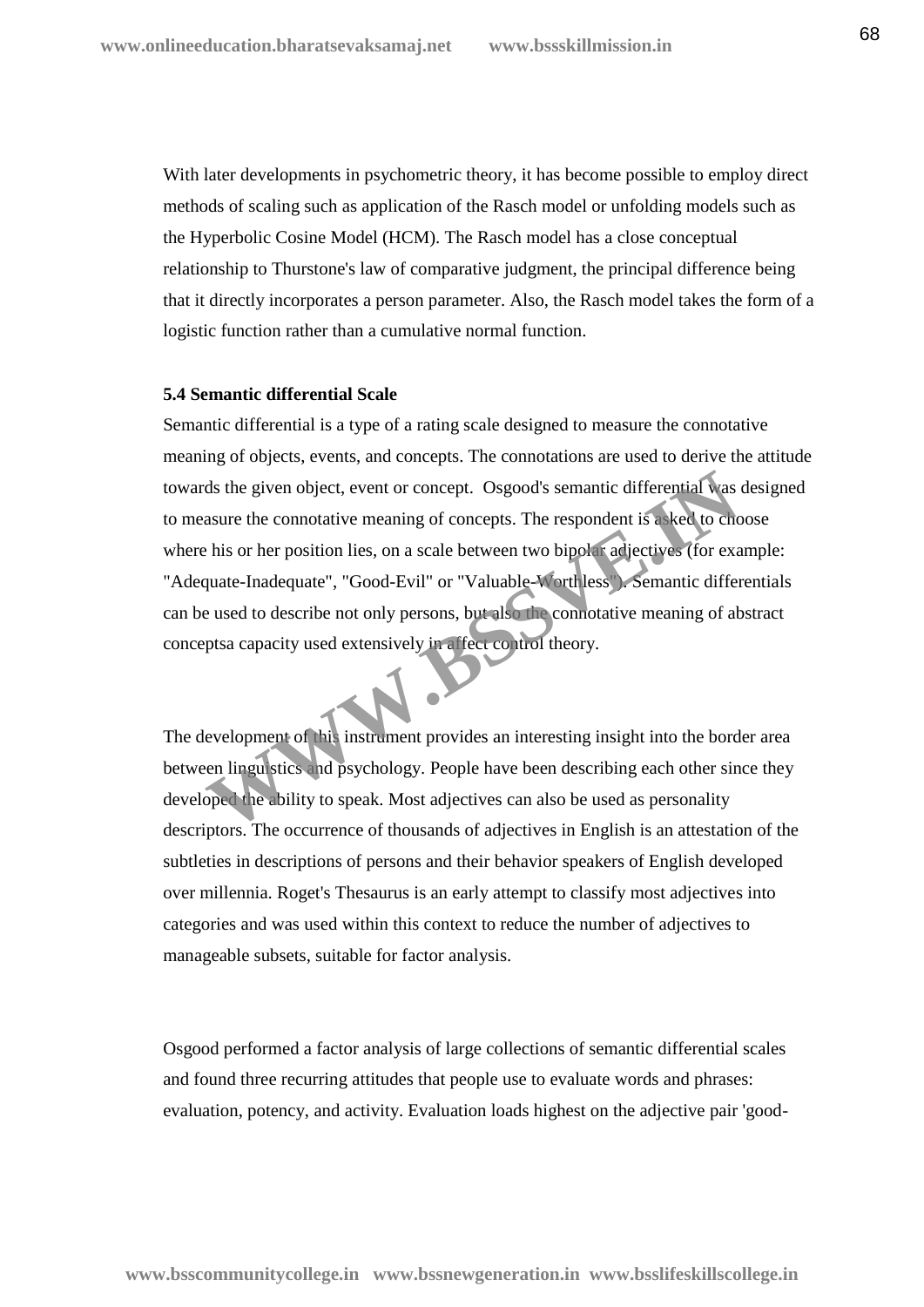bad'. The 'strong-weak' adjective pair defines the potency factor. Adjective pair 'active passive' defines the activity factor. These three dimensions of affective meaning were found to be cross-cultural universals in a study of dozens of cultures. This factorial structure msakes intuitive sense. When our ancestors encountered a person, the initial perception had to be whether that person represents a danger. Is the person good or bad? Next, is the person strong or weak? Our reactions to a person markedly differ if perceived as good and strong, good and weak, bad and weak, or bad and strong. Subsequently, we might extend our initial classification to include cases of persons who actively threaten us or represent only a potential, danger, and so on. The evaluation, potency and activity factors thus encompass a detailed descriptive system of personality. Osgood's semantic differential measures these three factors. It contains sets of adjective pairs such as warm cold, bright-dark, beautiful-ugly, sweet-bitter, fair-unfair, brave-cowardly, meaningful meaningless. WWW.BSSV.

# **Topic : Policy Analysis And Evaluation Research**

# **Topic Objective:**

At the end of this topic student would be able to:

- Learn about the Approaches to policy analysis
- Understand the Methodology of Policy Analysis
- Develop learning regarding the Models of policy analysis
- Comprehend the Research processes

#### **Definition/Overview:**

**Policy analysis:** Policy analysis can be defined as "determining which of various alternative policies will most achieve a given set of goals in light of the relations between the policies and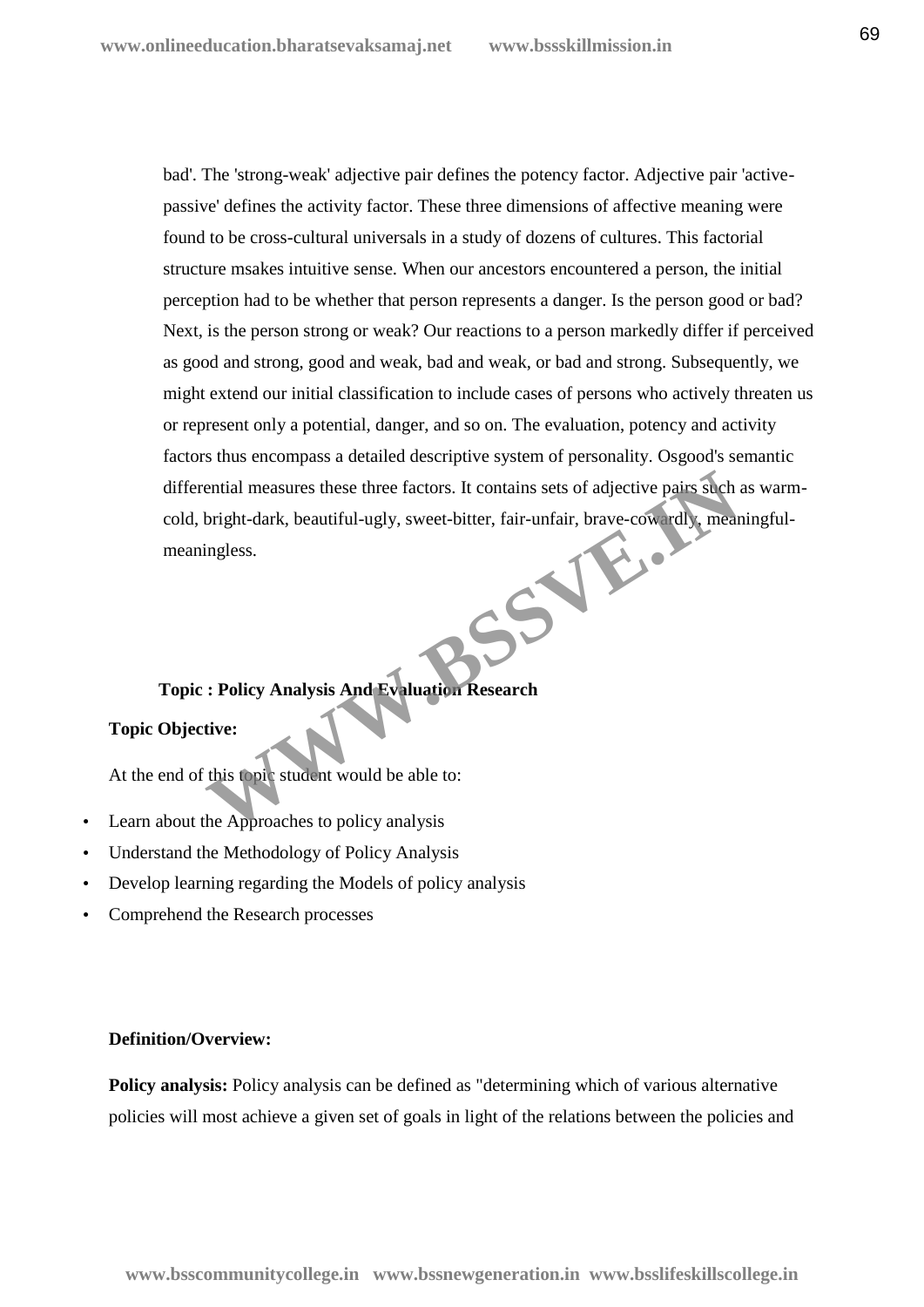the goals". However, policy analysis can be divided into two major fields. Analysis of policy is analytical and descriptive -- i.e., it attempts to explain policies and their development. Analysis for policy is prescriptive -- i.e., it is involved with formulating policies and proposals (e.g., to improve social welfare). The area of interest and the purpose of analysis determines what type of analysis is conducted. A combination of policy analysis toghther with program evaluation would be defined as Policy studies.

# **Key Points:**

## **1. Approaches to policy analysis**

Although various approaches to policy analysis exist, three general approaches can be distinguished: the analycentric, the policy process, and the meta-policy approach. The analycentric approach focuses on individual problems and its solutions; its scope is the microscale and its problem interpretation is usually of a technical nature. The primary aim is to identify the most effective and efficient solution in technical and economic terms (e.g. the most efficient allocation of resources). The policy process approach puts its focal point onto political processes and involved stakeholders; its scope is the meso-scale and its problem interpretation is usually of a political nature. It aims at determining what processes and means are used and tries to explain the role and influence of stakeholders within the policy process. By changing the relative power and influence of certain groups (e.g., enhancing public participation and consultation), solutions to problems may be identified. aches to policy analysis<br>
ious approaches to policy analysis exist, three general approaches can be<br>  $\therefore$  the analycentric, the policy process, and the meta-policy approach. The<br>
approach focuses on individual problems an

The meta-policy approach is a systems and context approach; i.e., its scope is the macro-scale and its problem interpretation is usually of a structural nature. It aims at explaining the contextual factors of the policy process; i.e., what are the political, economic and socio-cultural factors influencing it. As problems may result because of structural factors (e.g., a certain economic system or political institution), solutions may entail changing the structure itself. Policy Analysis is frequently deployed in the public sector, but is equally applicable to other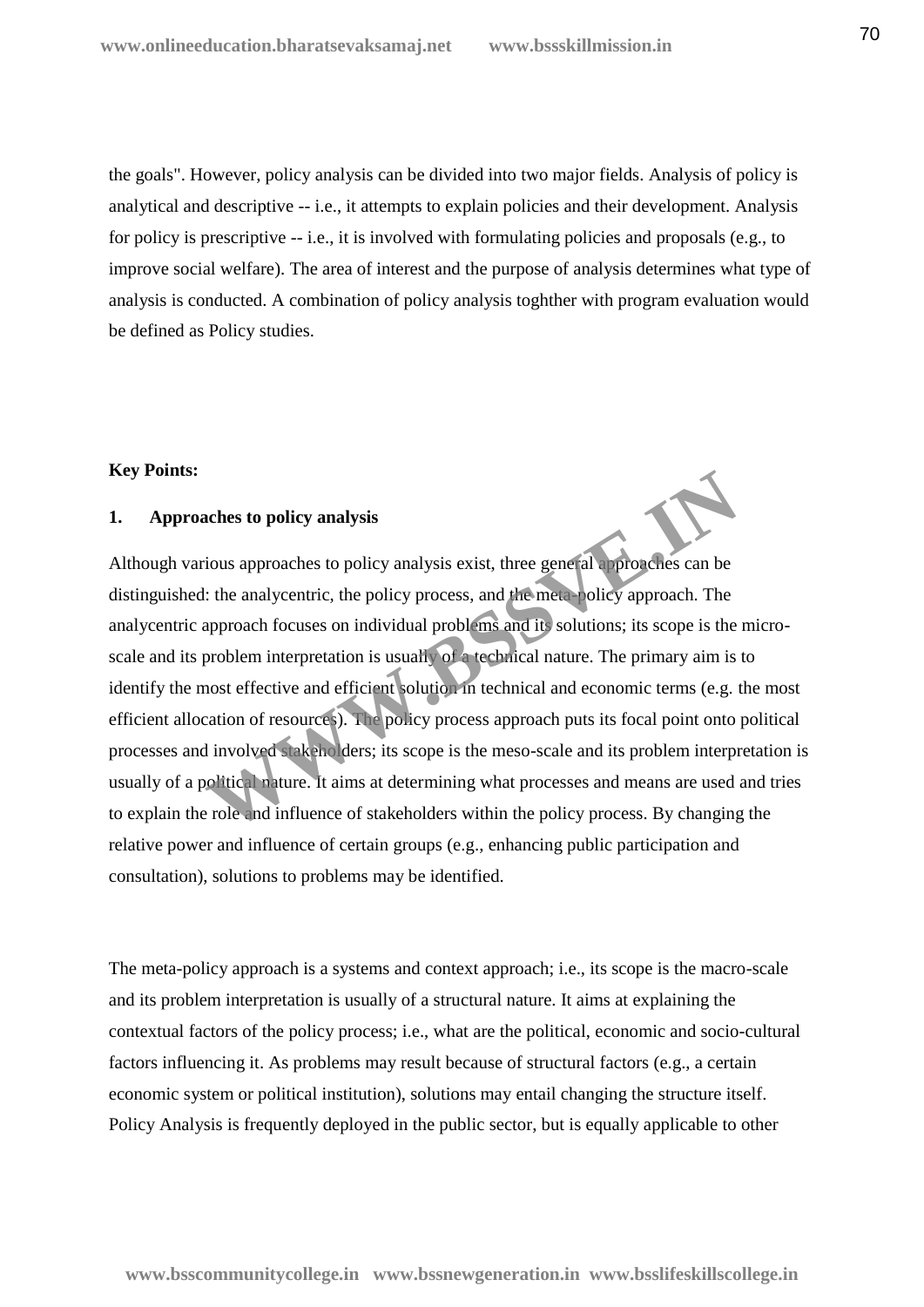kinds of organizations. Most policy analysts have graduated from public policy schools with public policy degrees. Policy analysis has its roots in systems analysis as instituted by United States Secretary of Defense Robert McNamara during the Vietnam War. Policy analysts can come from many backgrounds including sociology, psychology, economics, geography, law, political science, american studies, anthropology, public policy, policy studies, social work, environmental planning, and public administration.

#### **2. Methodology of Policy Analysis**

Policy analysis is methodologically diverse using both qualitative methods and quantitative methods, including case studies, survey research, statistical analysis, and model building among others. One common methodology is to define the problem and evaluation criteria; identify all alternatives; evaluate them; and recommend the best policy option. Is is methodologically diverse using both quantum ve methods and quantum<br>
uding case studies, survey research, statistical analysis, and model build<br>
in ommon methodology is to define the problem and evaluation on erra;<br>
v

# **3. Models of policy analysis**

Many models exist to analyze the creation and application of public policy. Analysts use these models to identify important aspects of policy, as well as explain and predict policy and its consequences. Some models are discussed under:

#### **3.1 Institutional model**

Public policy is determined by political institutions, which give policy legitimacy. Government universally applies policy to all citizens of society and monopolizes the use of force in applying policy.

#### **3.2 Process model**

Policy creation is a process following these steps: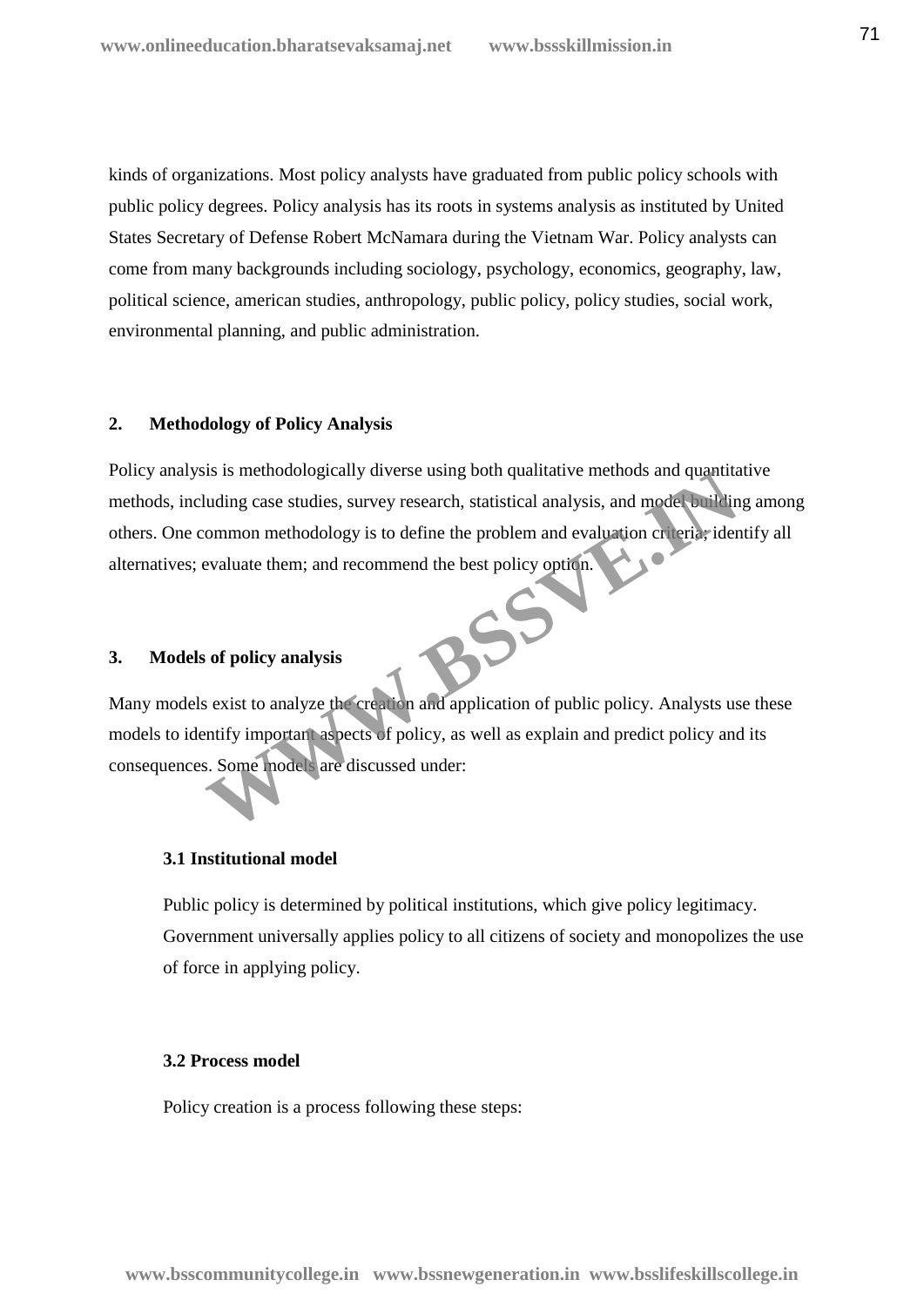Firstly, Identification of a problem and demand for government action. Secondly, Formulation of policy proposals by various parties (e.g., congressional committees, think tanks, interest groups). Thridly, Selection and enactment of policy; this is known as Policy Legitimation and lastly, evaluation of policy.

#### **3.3 Rational model**

Policy is intended to achieve maximum social gain. Rationally, the policy that maximizes benefits while minimizing costs is the best policy. It is a part of rational choice theory.

#### **3.4 Incremental model**

Policy is a continuation of previous government activity, with minimal changes made to previous policy. The goal is a systematic periodic review. The state is while minimizing costs is the best policy. It is a part of rational choice the term of the state of the state of the state of the state of the state of the state of the state of the state of the state of the s

# **3.5 Group model**

The political system's role is to establish and enforce compromise between various, conflicting interests in society.

## **3.6 Elite model**

Policy is a reflection of the interests of those individuals within a society that have the most power, rather than the demands of the mass.

Policy Analysis in six easy steps: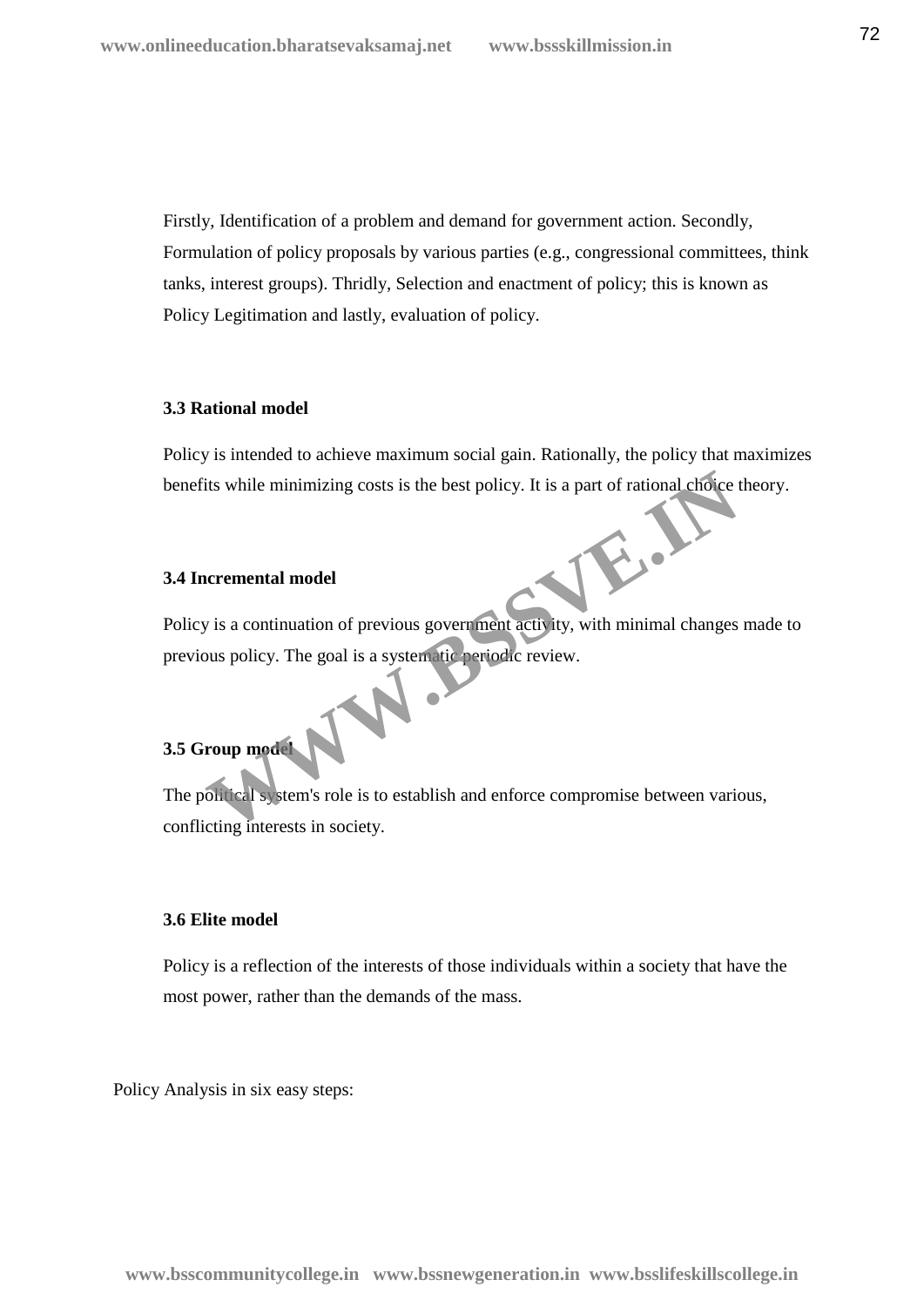- Verify, define and detail the problem
- Establish an evaluation criteria
- Identify alternative policies
- Evaluate alternative policies
- Display and distinguish among alternative policies
- Monitor the implemented policy

## **4. Research processes**

Generally, research is understood to follow a certain structural process. Though step order may vary depending on the subject matter and researcher, the following steps are usually part of most formal research, both basic and applied: W.BSSVE.

- Formation of the topic
- Hypothesis
- Conceptual definitions
- Operational definitions
- Gathering of data
- Analysis of data
- Test, revising of hypothesis
- Conclusion, iteration if necessary

A common misunderstanding is that by this method a hypothesis can be proven. Generally a hypothesis is used to make predictions that can be tested by observing the outcome of an experiment. If the outcome is inconsistent with the hypothesis, then the hypothesis is rejected. However, if the outcome is consistent with the hypothesis, the experiment is said to support the hypothesis. This careful language is used because researchers recognize that alternative hypotheses may also be consistent with the observations. In this sense, a hypothesis can never be proven, but rather only supported by surviving rounds of scientific testing and, eventually, becoming widely thought of as true (or better, predictive), but this is not the same as it having been proven. A useful hypothesis allows prediction and within the accuracy of observation of the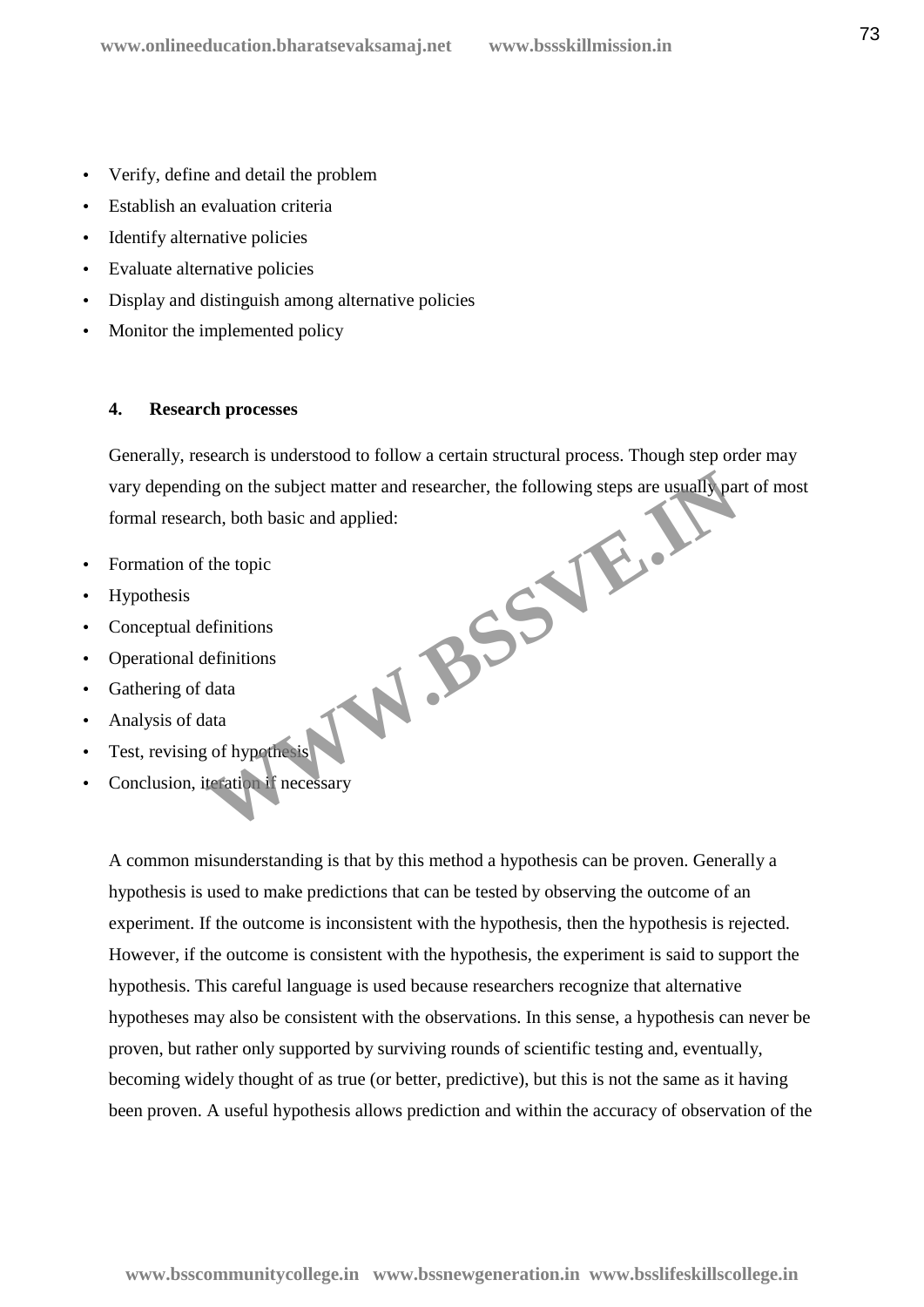time, the prediction will be verified. As the accuracy of observation improves with time, the hypothesis may no longer provide an accurate prediction. In this case a new hypothesis will arise to challenge the old, and to the extent that the new hypothesis makes more accurate predictions than the old, the new will supplant it.